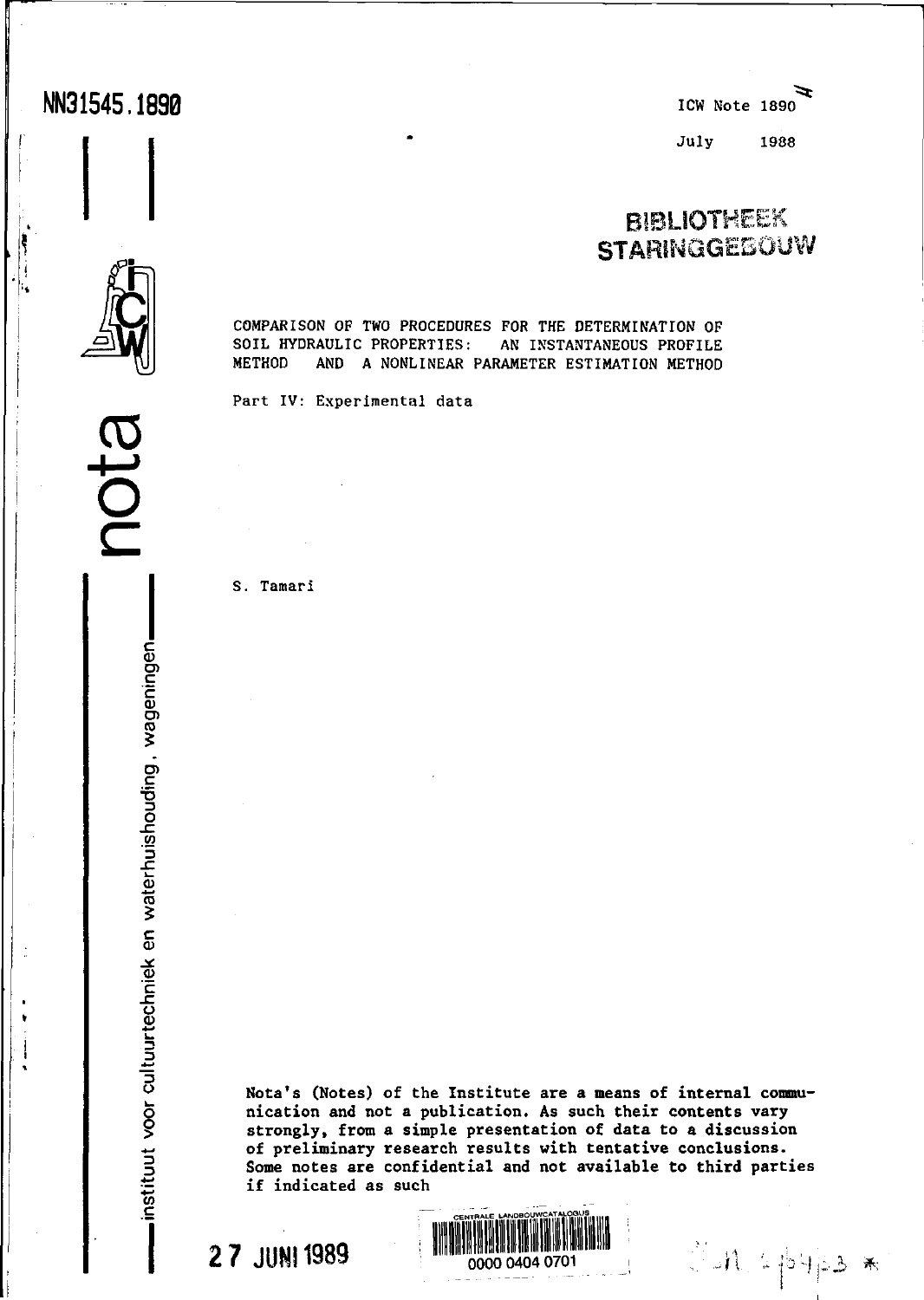$\mathbf{r}$ 

 $\label{eq:2.1} \mathcal{L}(\mathcal{L}) = \mathcal{L}(\mathcal{L}) \mathcal{L}(\mathcal{L}) = \mathcal{L}(\mathcal{L}) \mathcal{L}(\mathcal{L})$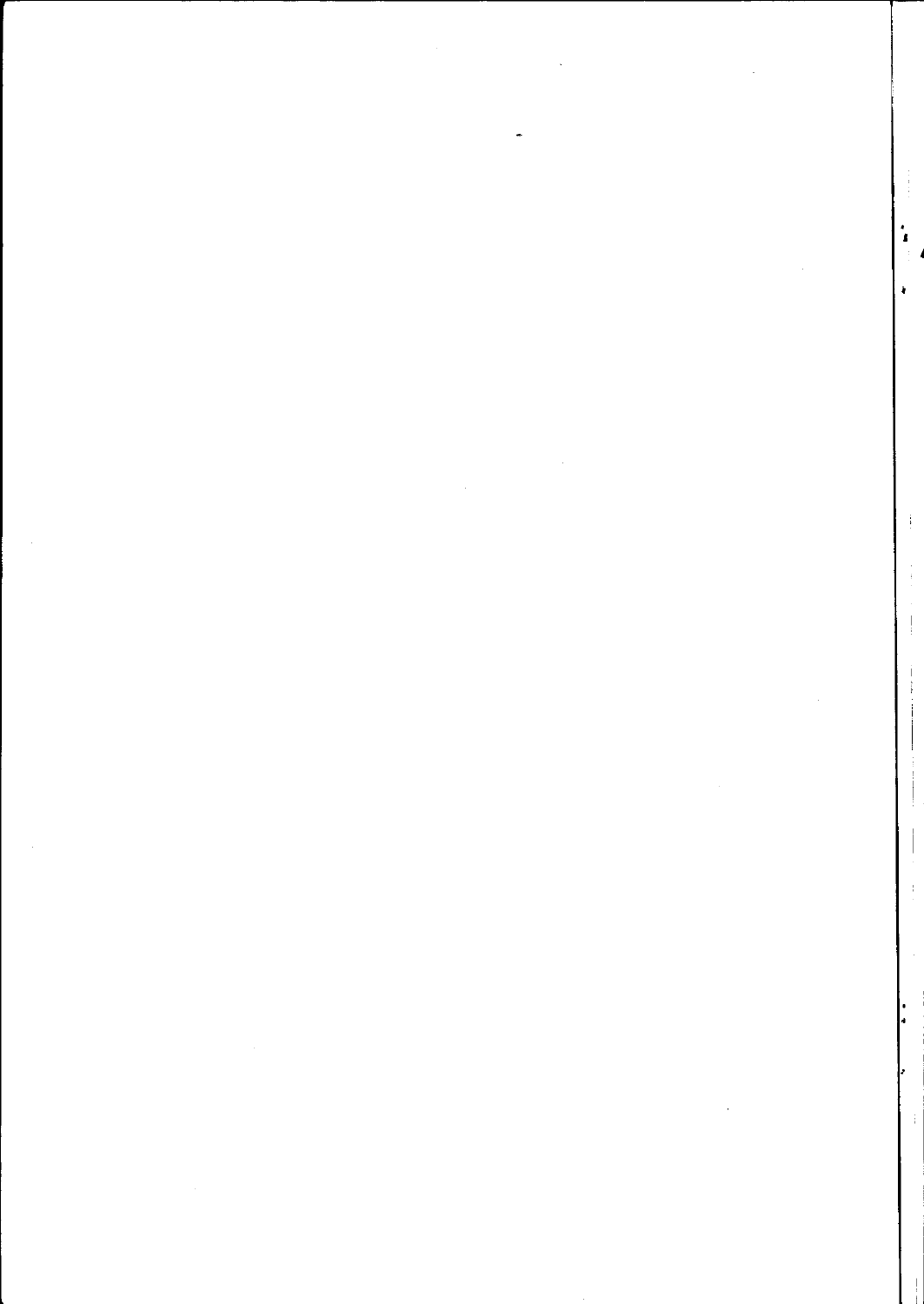### CONTENTS<br>========

J

 $\frac{1}{2}$  $\frac{1}{2}$  $\frac{1}{4}$  $\mathbf{i}$ J.  $\frac{1}{2}$  $\frac{1}{2}$  $\frac{1}{2}$ 

 $\frac{1}{2}$  . | I

 $\parallel$ 

 $\bullet$ 

 $\hat{\mathbf{z}}$ 

| $*$ - Abstract                                                                                                                                               | 3                   |
|--------------------------------------------------------------------------------------------------------------------------------------------------------------|---------------------|
| $*$ - Main symbols and conventions                                                                                                                           | 5                   |
| * - INTRODUCTION                                                                                                                                             | 7                   |
| 1 - MATERIAL AND METHOD                                                                                                                                      | 9                   |
| 11. the experimental set-up<br>12. sample description and experimental data<br>13. instantaneous profile method<br>14. nonlinear parameter estimation method | 9<br>11<br>12<br>13 |
| 2 - RESULTS                                                                                                                                                  | 15.                 |
| 21. the instantaneous profile method<br>22. the nonlinear parameter estimation method<br>23. comparison of the two methods                                   | 15<br>18<br>21      |
| * - CONCLUSION                                                                                                                                               | 31                  |
| $*$ - References                                                                                                                                             | 33                  |
| * - Appendix                                                                                                                                                 | 37                  |
| I. sample description                                                                                                                                        | 37                  |
| II. initial and final recorded profiles<br>of matric potential                                                                                               | 41                  |
| III. the instantaneous profile method                                                                                                                        | 43                  |
| IV. the nonlinear parameter estimation method                                                                                                                | 45                  |
| V. some results of the comparison of the<br>two studied procedures of calculation                                                                            | 49                  |

 $\ddot{\phantom{0}}$ 

 $\mathbf{I}$ 

page

 $\sim$ 

 $\mathbb{Z}^2$ 

 $\tau_{\rm{max}}$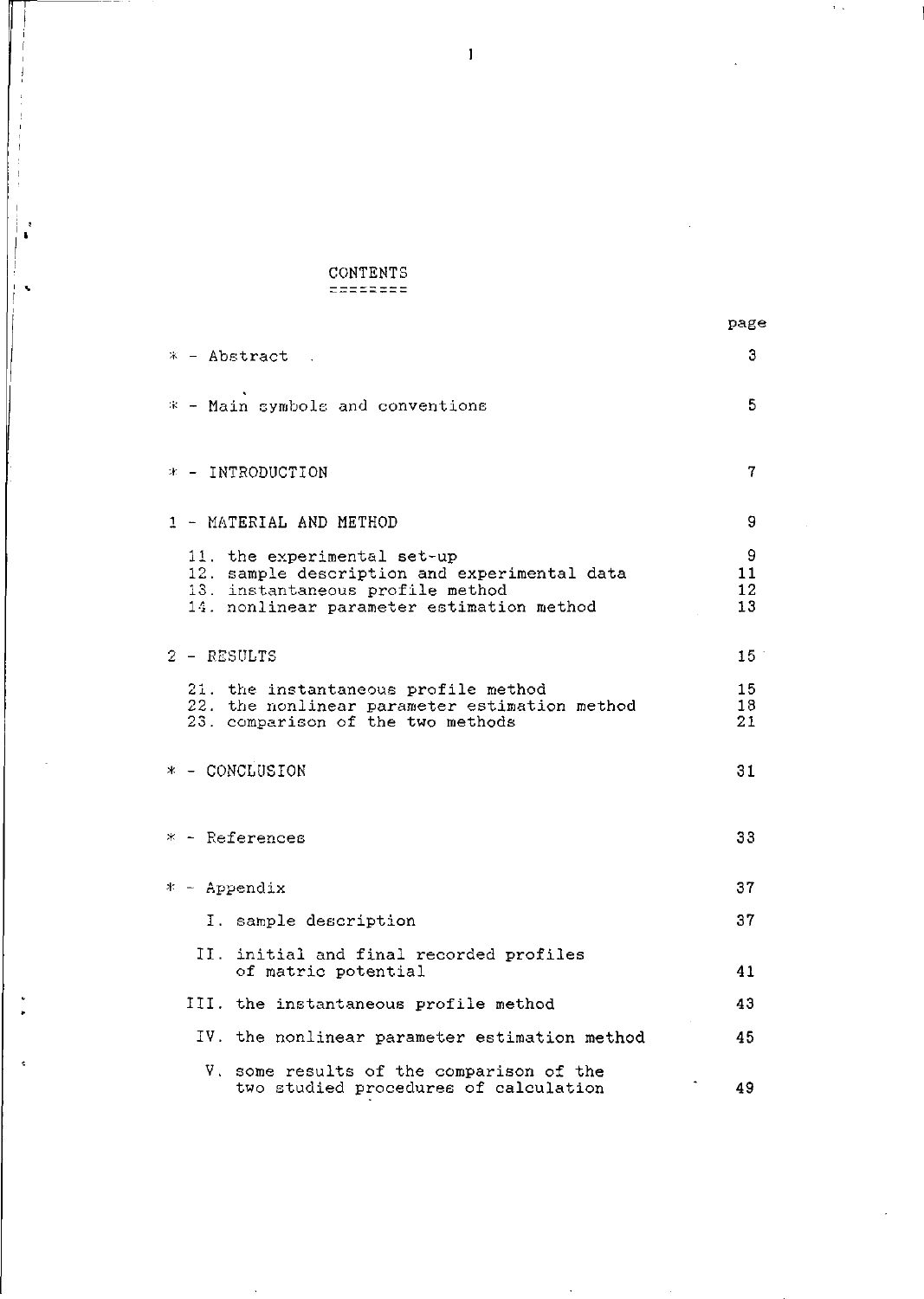### ABSTRACT<br>========

- $\star$ For many years, experiments were performed on evaporating soil samples at the soil physical laboratory of the ICW, to determine the water retention characteristic and the unsaturated hydraulic conductivity. Boels and co-workers developped an automatic system for this type of experiment.
- \* For these samples, soil hydraulic properties can be determined with two procedures of calculation:
	- 1. an instantaneous profile method, described by Wind
	- 2. a nonlinear parameter estimation method, adapted by Kool and co-workers
- \* This note is the fourth part of a work in which is investigated the reliability and the precision of the two procedures. In this note some experimental data are used. Soil samples have a zavel to a sandy texture.

The determination of the soil hydraulic properties with the instantaneous profile method has been done according to the procedure used now at the soil physical laboratory.

With the nonlinear parameter estimation method sixth parameters of the analytical model description of the soil hydraulic properties ha estimated. In order to study the uniqueness of the solution, 26 initial parameter estimations have been chosen.

 $\ddot{\phantom{2}}$ 

 $\overline{3}$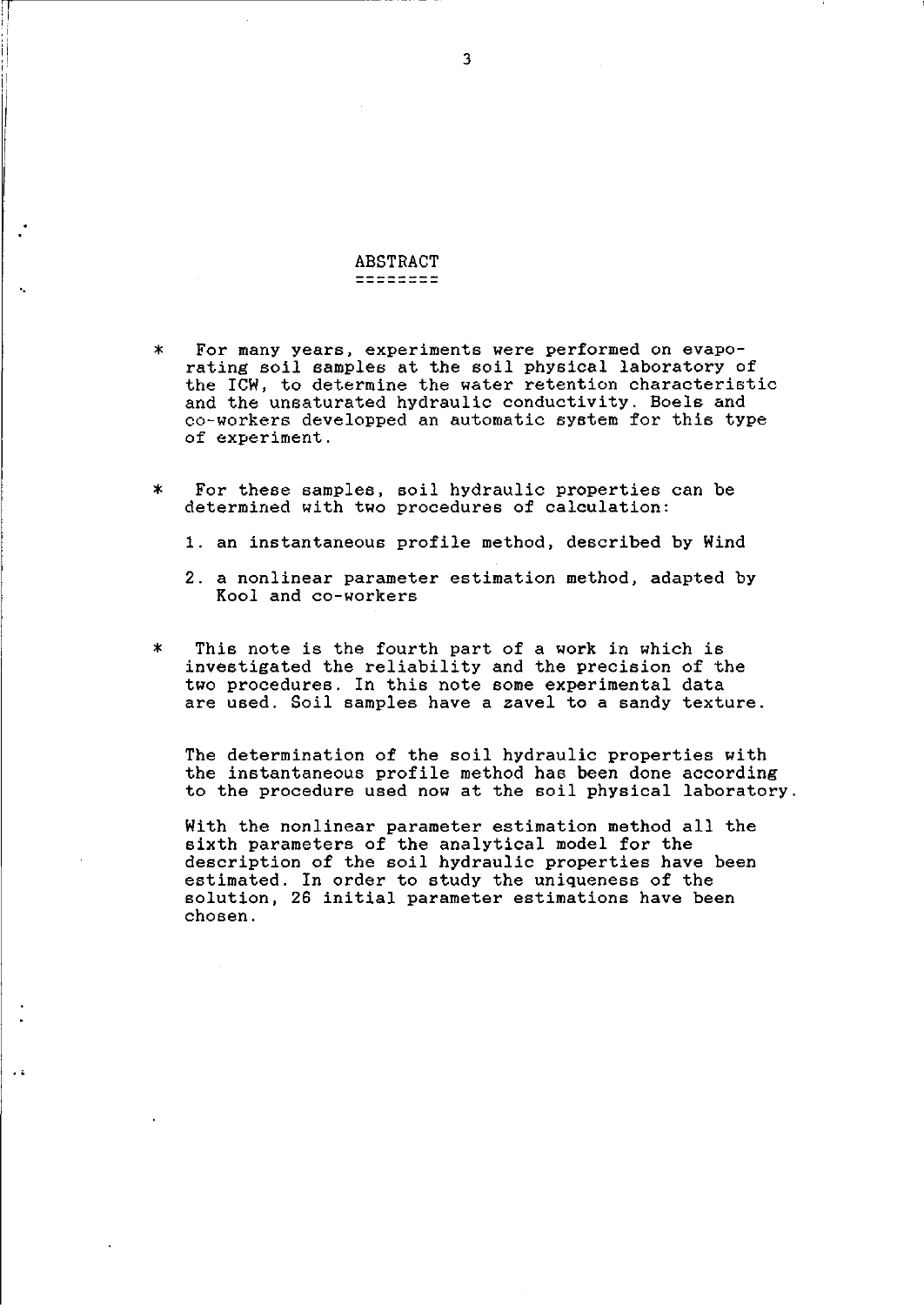\* According to the results, the main conclusions are the following:

- 1. With the instantaneous profile method, it is possible to identify a priori some biased results: a unique unsaturated conductivity curve is not obtained. In order to know better the origin of this bi importance, some "numerical experiments" shou done.
- 2. When the results of the instantaneous profile method do not seem to be biased a priori, the  $\epsilon$ encount<mark>ered are in agreement with the "num</mark> experiments" done in the third part of this work. In particular:
	- a. The nonlinear parameter estimation method is difficult to use.
	- b. At the high water contents, the incertitudes on the conductivity data determined with the instantaneous profile method are more important.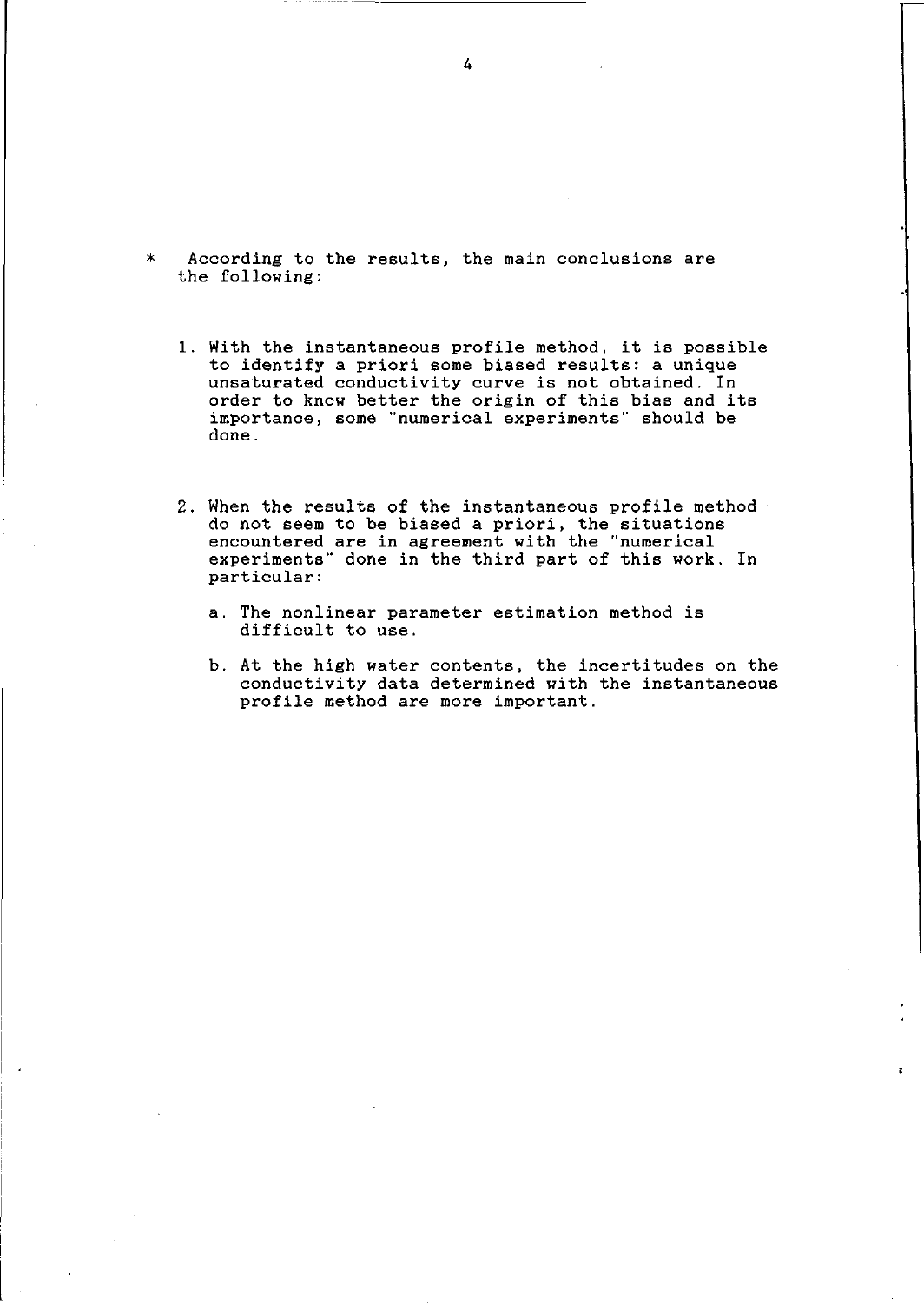### MAIN SYMBOLS AND CONVENTIONS

### ABOUT THE »SOIL HYDRAULIC PROPERTIES

| Θ. | : volumetric water content                   | $[L3.L-3]$                    |
|----|----------------------------------------------|-------------------------------|
|    | h : matric potential                         | T L T                         |
|    | K : unsaturated hydraulic conductivity       | $\lceil L \cdot T - 1 \rceil$ |
|    | $pF$ : $log(  h )$ ; h-value expressed in cm | [log(L)]                      |

ABOUT THE NONLINEAR PARAMETER ESTIMATION METHOD

|  | $SSQ$ : sum of squares                                                                                 | $F - 1$ |
|--|--------------------------------------------------------------------------------------------------------|---------|
|  | RSQ : square of the linear correlation<br>coefficient between the observations<br>and their prediction | $F - 1$ |
|  | wi : "user-specified weight", as defined in<br>Kool et al. (1937) (see Tamari, 1988a) [-]              |         |

\* For sake of clarity, the following system of units is used in the text: cm, day.

 $\mathcal{L}(\mathbf{z})$ 

 $\pmb{\epsilon}$ 

In the appendix, the used system of units is: cm, min.

 $\overline{5}$ 

 $\ddot{\phantom{a}}$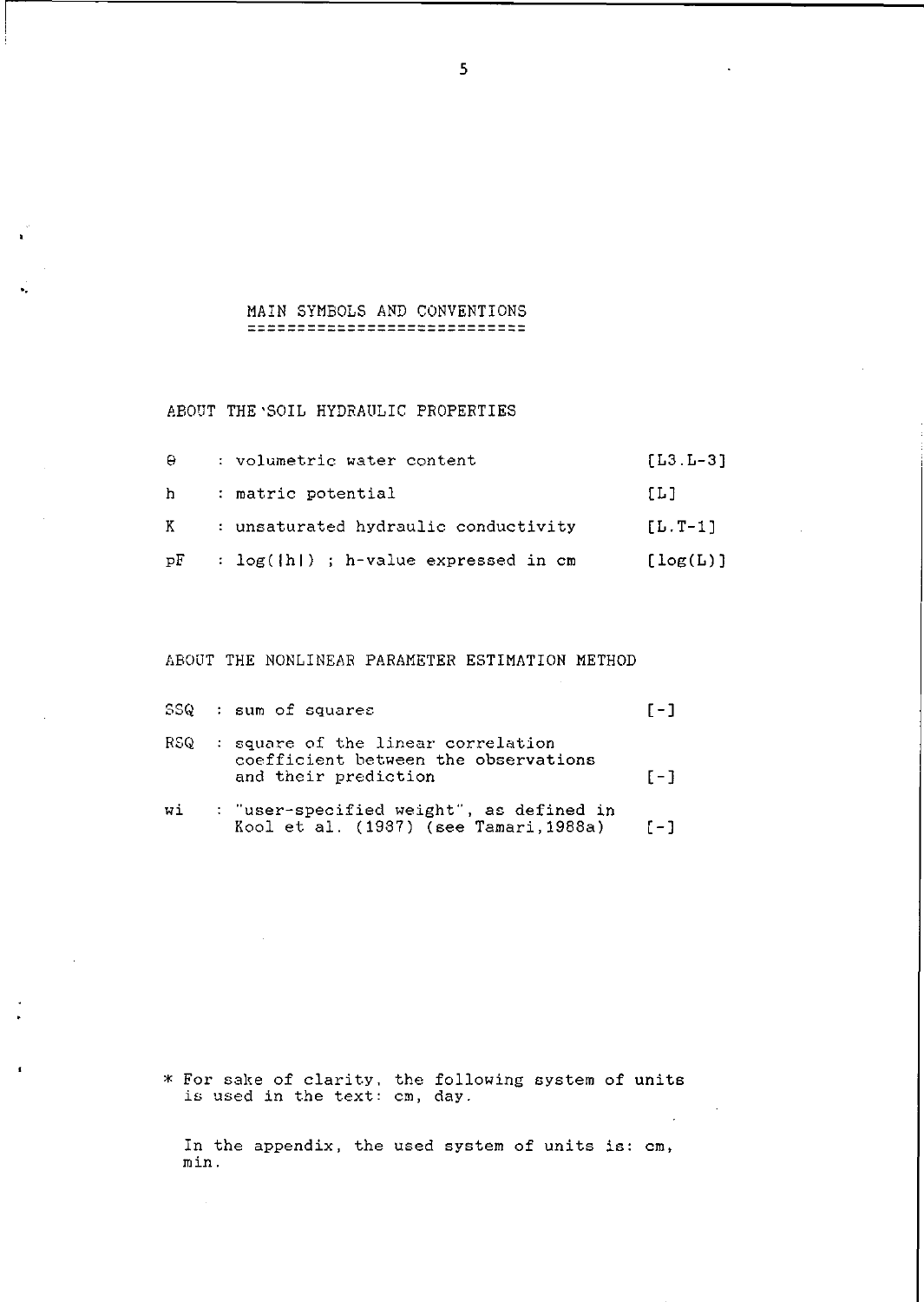### \* INTRODUCTION

 $\ast$ 

 $\star$ 

For many years, experiments were performed on evapo- -rating soil samples at the soil physical laboratory of the ICW, to determine the water retention characteristic and the unsaturated hydraulic conductivity. Boels and coworkers (1978) developed and automatic system for this type of experiment.

For these samples, soil hydraulic properties determined with two procedures of calcula

- 1. An instantaneous profile method adapted for the laboratory, described by Wind (1966).
- 2. A nonlinear parameter estimation method, adapted by Kool and co-workers (1987).
- The purpose of this work is to investigate the relia- -bility and the precision of the two procedures for the determination of soil hydraulic properties. Two different approaches are possible (Tamari, 1988a):
	- 1. The use of "numerical experiments".
	- 2. The use experimental data.
- \* Some "numerical experiments" have been done before (Tamari, 1988c); in particular, it has been concluded that the nonlinear parameter estimation problem as it had been posed in this study would lead to a non reliable technique.

Of course, with a real experiment, the real soil hydraulic properties are unknown. But for each procedure of calculation, it is still possible to see if the conclusions of the "numerical experiments" and of the real experiments are in agreement or not. It is also possible to compare the soil hydraulic properties determined with these two procedures. In this note, some results based on real experiments will be presented.

 $\overline{7}$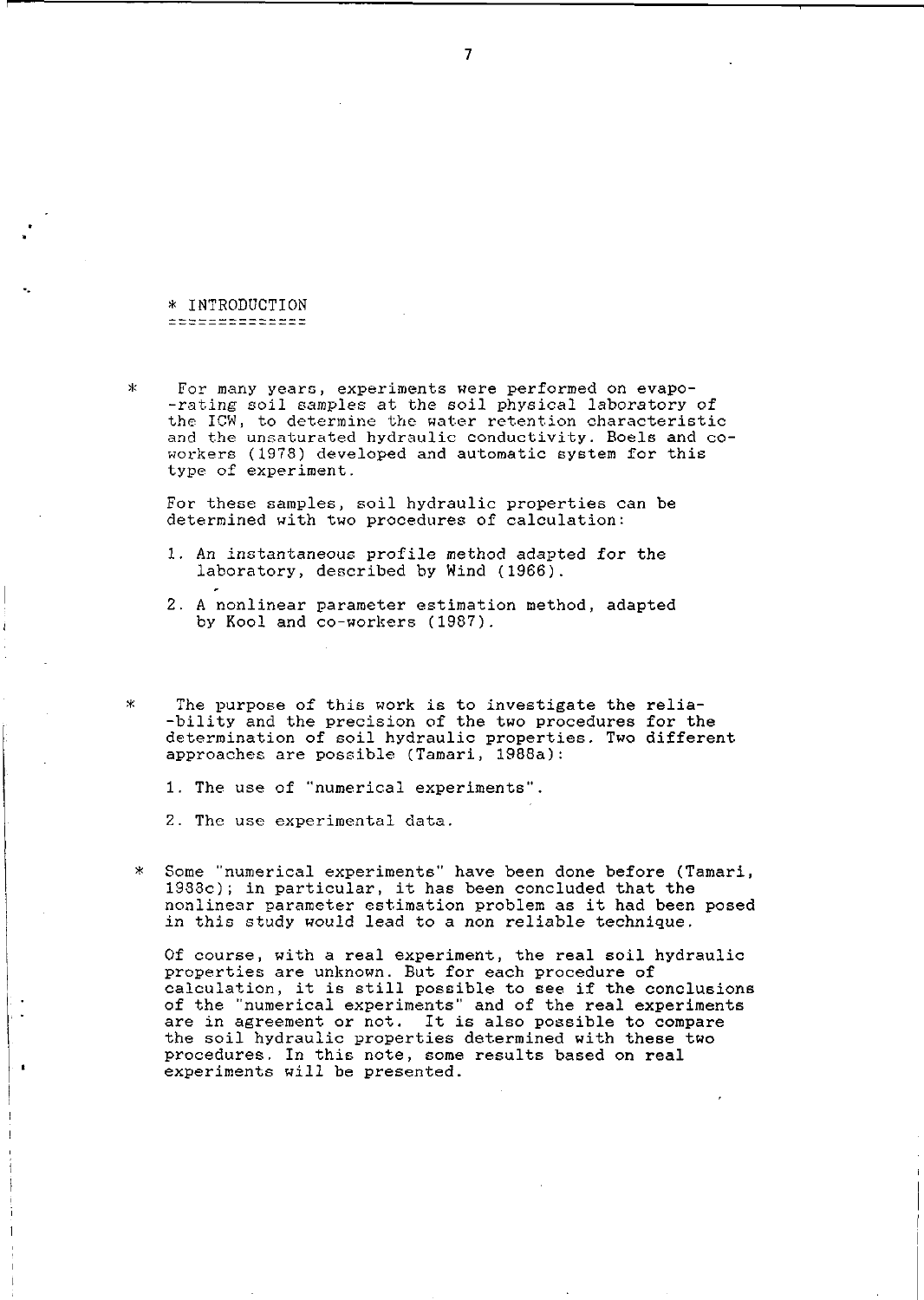1 - MATERIAL AND METHOD<br>=======================

₿

11. THE EXPERIMENTAL SET-UP ----------------------------

- \* This experimental set-up developed by Boels and coworkers (1978) has been described more in detail before (Tamari,1988a). Fig.1 shows the dimensions of the samples used now at the soil physical laboratory of ICW (FYSLAB).
	- 1. A vertical column of soil, initially saturated is allowed to evaporate at the top; all other completely closed. Total height of the sample
	- 2. Several times a day, the total weight of the column is determined.

From these measurements and because the final mean water content at the end of experiment is determined, it is possible to calculate the changes of mean water content of the sample with time.

Evaporation rate can also be calculated by multiplying these changes of mean water content with time by the total height of the sample.

- At the same time the weight is determined, the matric potential is measured at different depths of the column with microtensiometers. Microtensiometers are installed at four depths below the soil surface:  $-1$ ,  $-3$ ,  $-5$  and  $-7$  cm.
- Some classical assumptions about the behaviour of the soil are made (Tamari,198Sa): the transfers are vertical, the sorption potential is equal to its matric component, the sample is homogeneous for its hydraulic properties.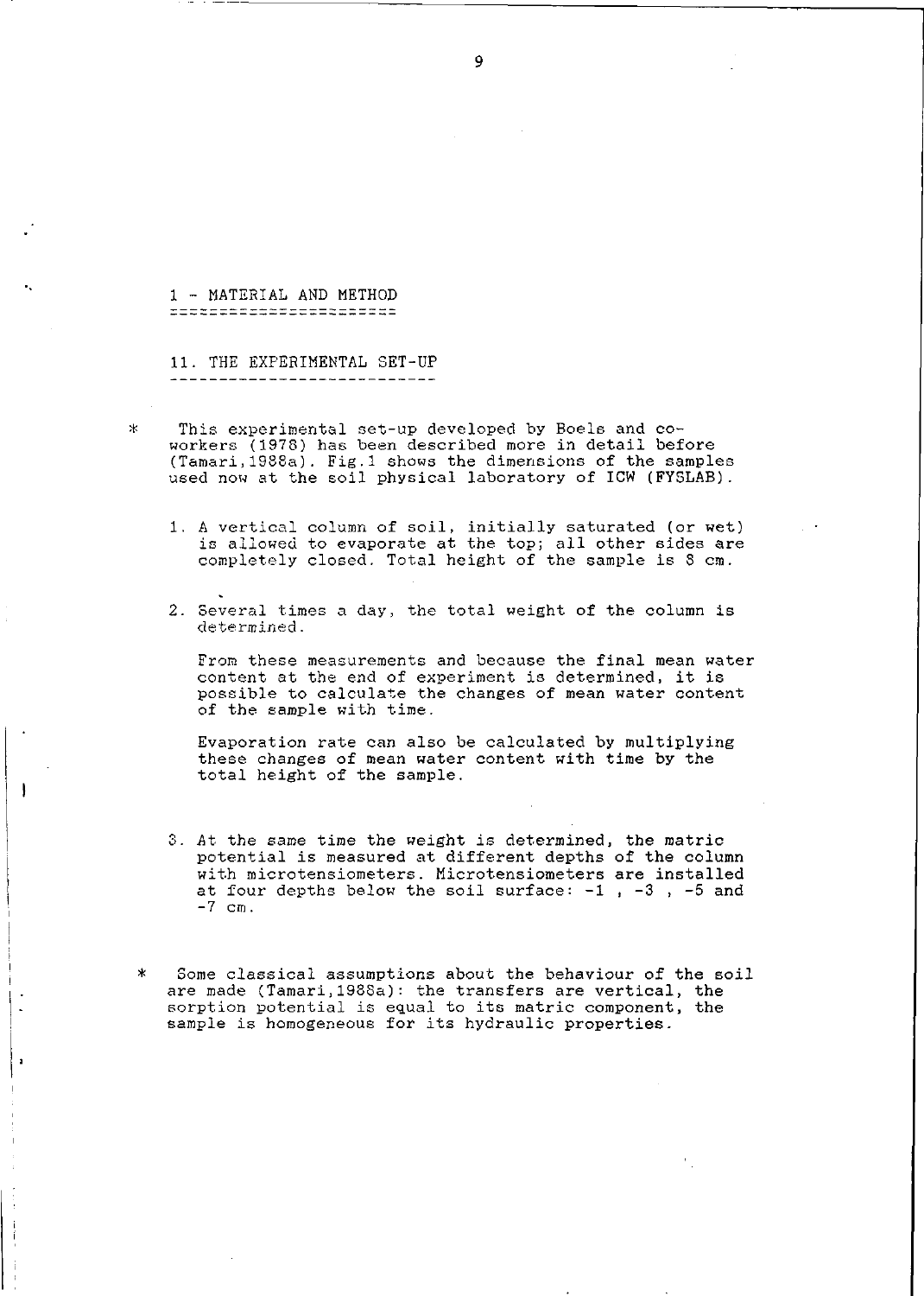

Fig. 1 - Set-up used at  $\texttt{FYSLAB}$ determination of soil hydraulic proper (schema)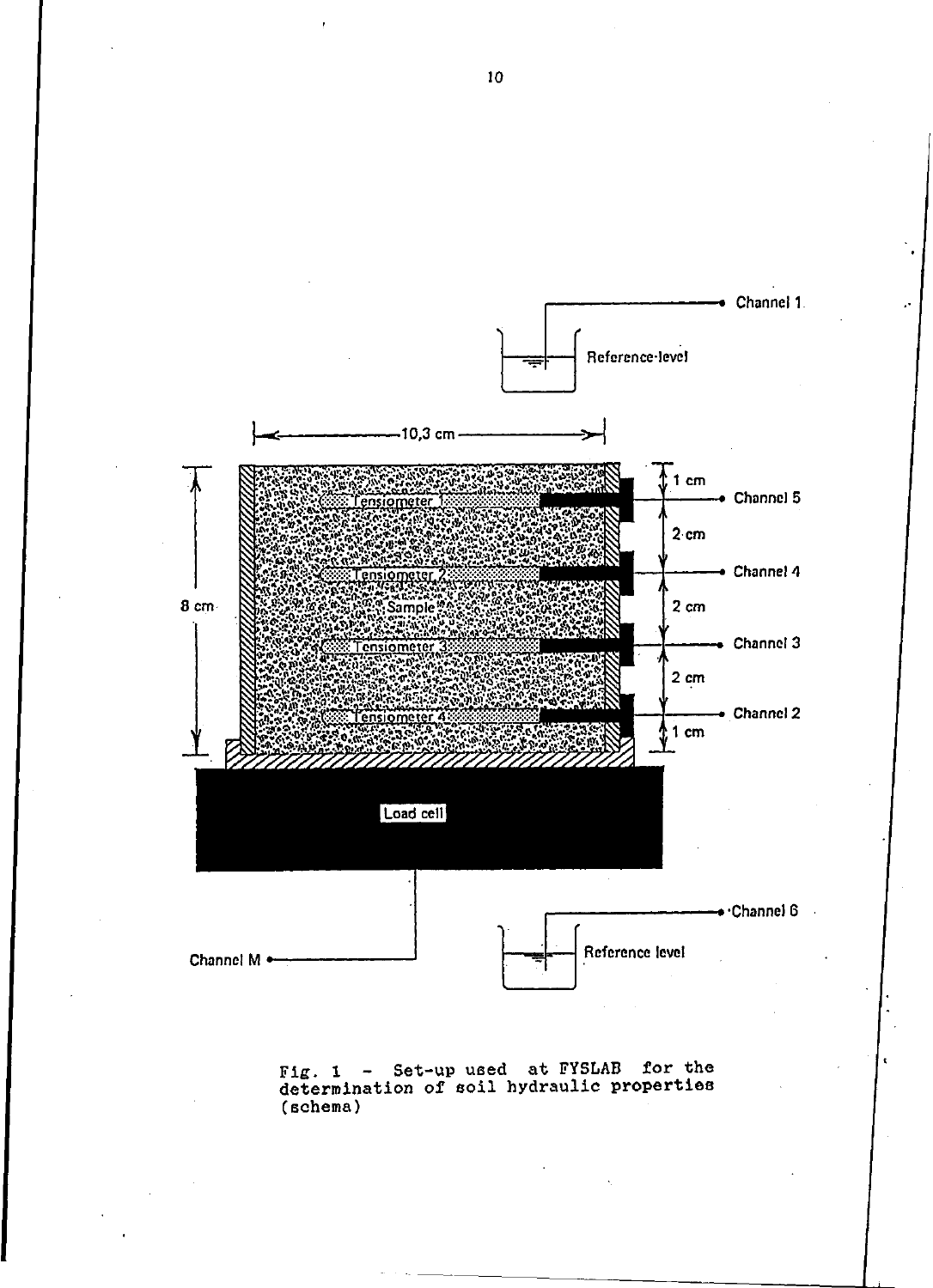12. SAMPLE DESCRIPTION AND EXPERIMENTAL DATA

- \* At the FYSLAB, up to now, some experimental data recorded with the automatic system described by Boels et al. (1978) are available for more than 300 samples of soil.
- $\ast$ Here, nine soil samples have been chosen. They have a sandy to a zavel texture. Eight of them are o the same soil profile at Lelystad. They are des  ${\tt Tab.1}$  (and in Appendix
- The choice of these samples is based on the following points :
	- 1. The soil hydraulic properties determined with the instantaneous profile method do not have a very strange appearance, compared to the results obtained with some other samples (eg. a very flat water retention curve, a very important dispersion of the calculated conductivity points).
	- For soil samples of the same kind, some points of the water retention characteristic have been determined with the tension plate technique and the sand box apparatus (Veerman, 1983 ; Veerman,1986); and the agreement is rather good, with the water retention curve determined with the instantaneous profile method (in comparison to other experimental data; eg. see the discussion in Tamari, 1988a). As a matter of fact, the differences between the potential values are always less than half an order of magnitude, for a  $\epsilon$ content (of course, in the range of tensiometric  $\alpha$ ) some examples are shown at Fig.4 to 7 .
- $\star$ The experiments and the treatment of the raw data have been done by Halbertsma and Veerman (1983,1986).

For both the instantaneous profile method and the nonlinear parameter estimation method, the same tensiometric data have been used. The range for the recorded matric potential is between -4 cm and -850 cm (see Appendix II).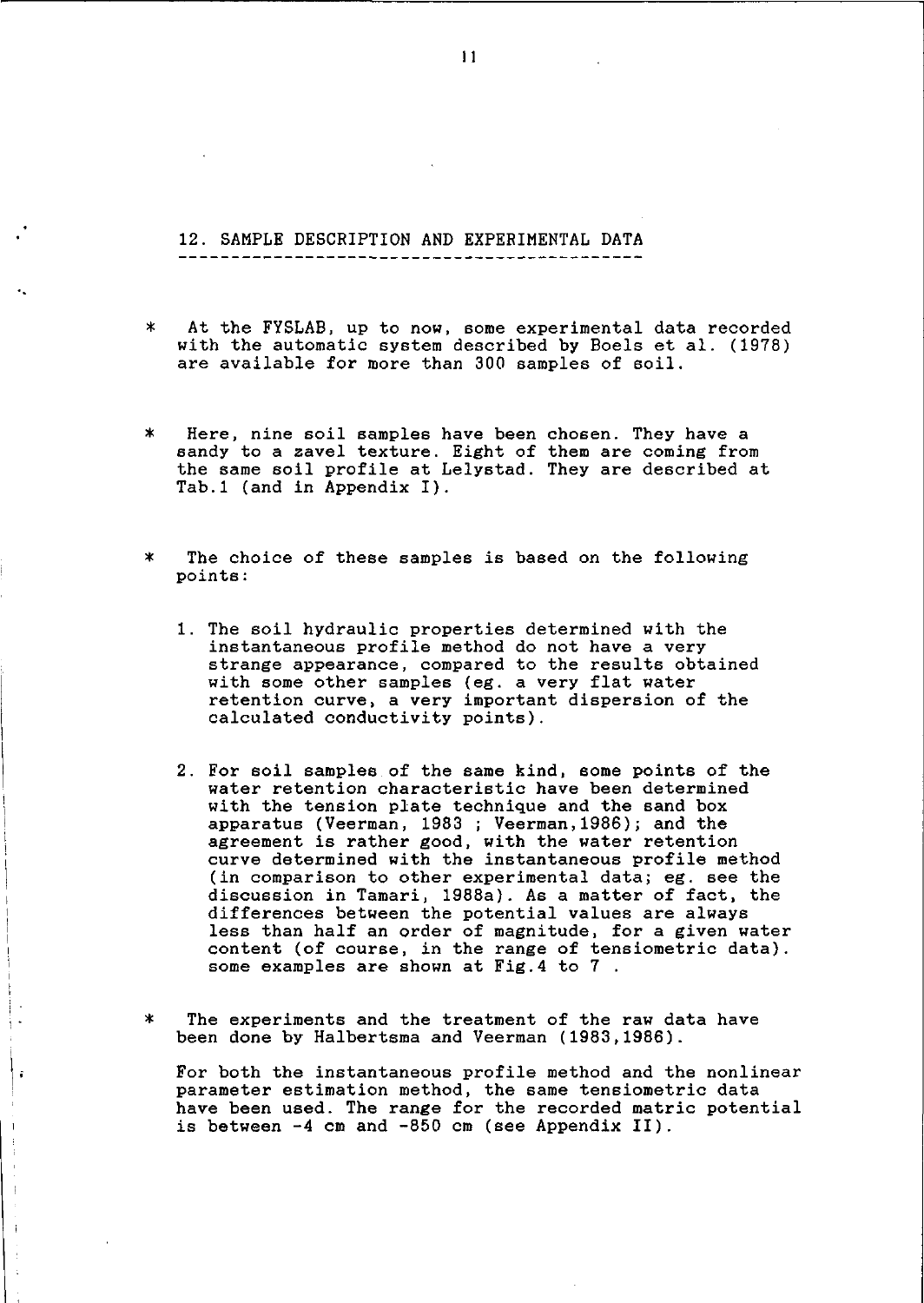Tab.l - Textural properties and description of soil samples

| Code             | Texture and description                                             | Horizon  |
|------------------|---------------------------------------------------------------------|----------|
| 01.040           | heavy "zavel" (Ijsselmeer-sediment)                                 | Ap       |
| 05.040<br>15.040 | extremely fine sand with "zavel"<br>aggregates (Zuiderzee-sediment) | C21gp    |
| 07.040<br>17.040 | moderately light and heavy "zavel"<br>(Almere-sediment)             | C22g     |
| 01.041           | very light "zavel" (Almere-sediment)                                | $C23g$ ? |
| 03.041           | clayey (?) extremely fine sand (idem)                               | $C24g$ ? |
| 05.041           | clay-poor extremely fine sand (idem)                                | $C25g$ ? |
| 01.038           | sandy-loamy sand ? (Mariahout)                                      | $B$ ?    |

### 13. INSTANTANEOUS PROFILE METHOD

- \* This method described by Wind (1966) has been presented before (Tamari,1988a). The main points are the following:
	- 1. Soil hydraulic properties have been calculated with the KH/KH directory of FORTRAN programs (FYSLAB,1988)
	- 2. The determination of the water retention curves has been done by Halbertsma and Veerman (1983,1986). During the iterations, the data were fitted with a sixth order polynomial (always), using the "normal" mod versus  $\Theta$  ), except the sample 01.038 for "half-log" mode (  $log|h|$  versus  $\Theta$  ) has b
	- 3. The original program for the calculation of the unsaturated conductivities has been changed a little, so that all the conductivity points are calculated.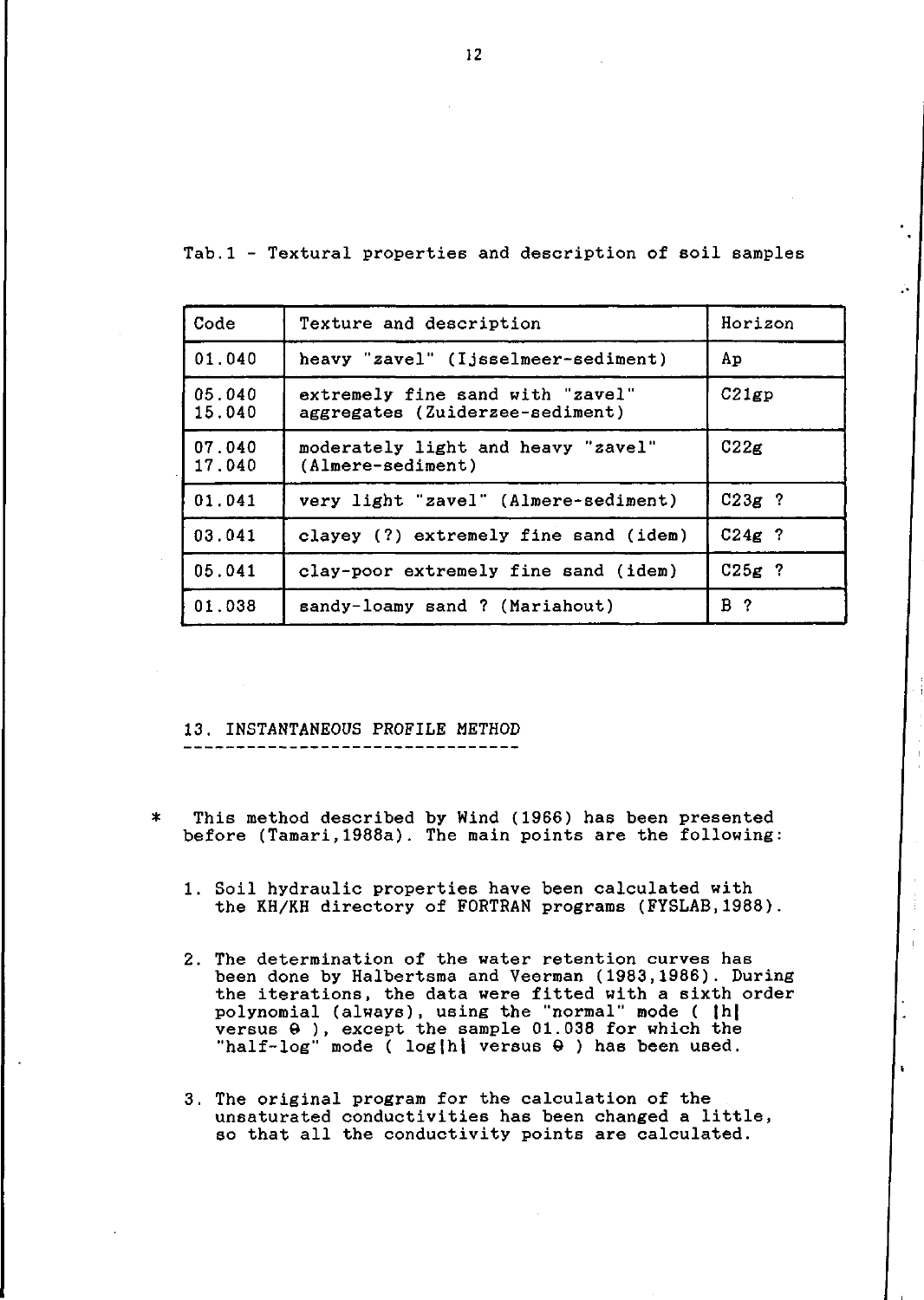14. NONLINEAR PARAMETER ESTIMATION METHOD

- $\infty$ Parameter estimations have been done with the FORTRAN program SFIT (Kool et al.,1987b), that has been presented before (Tamari,1988a). Some preliminary studies hav done by Lafolie (1987) and Tamari (1987). Characte of the calculations are nearly the same as for the "numerical experiments" (Tamari, 1988c). The main points are the following:
	- The analytical model for the soil hydraulic prope the model of "Mualem-van Genuchten" (van Genuchten, The six parameters of this model (Ks,  $\Theta$ s,  $\Theta$ r,  $\Gamma$ estimated.
	- 2. The initial condition corresponds to the first profile of matric potential recorded just after the start of the experiment (see Appendix II).
	- For the top condition, the evolution of the evaporation rate with time is described by a straight line (see the Appendix IV). It comes from a second order po regression on the load cell data; when the re plotted, the agreement seems to be good.
	- 4. The observation vector contains the tensiometric data, and in addition two points of the water retention curve; these two points, that have been determined with other samples of the same kind (see paragraph [12]), correspond to h =  $-3.2$  cm and h =  $-15800$  cm.
	- 5. The method of ponderation, for the resolution of the generalised least square problem, has been defined empirically. The relative weights of the tensiometric data are equal to a constant value (wi=1). specified weight" of the two points of t retention curve is:  $wi = 2$ . This last value has been chosen rather arbitrarily, after a few trials with  $w_i = 0, 1, 2, and 10.$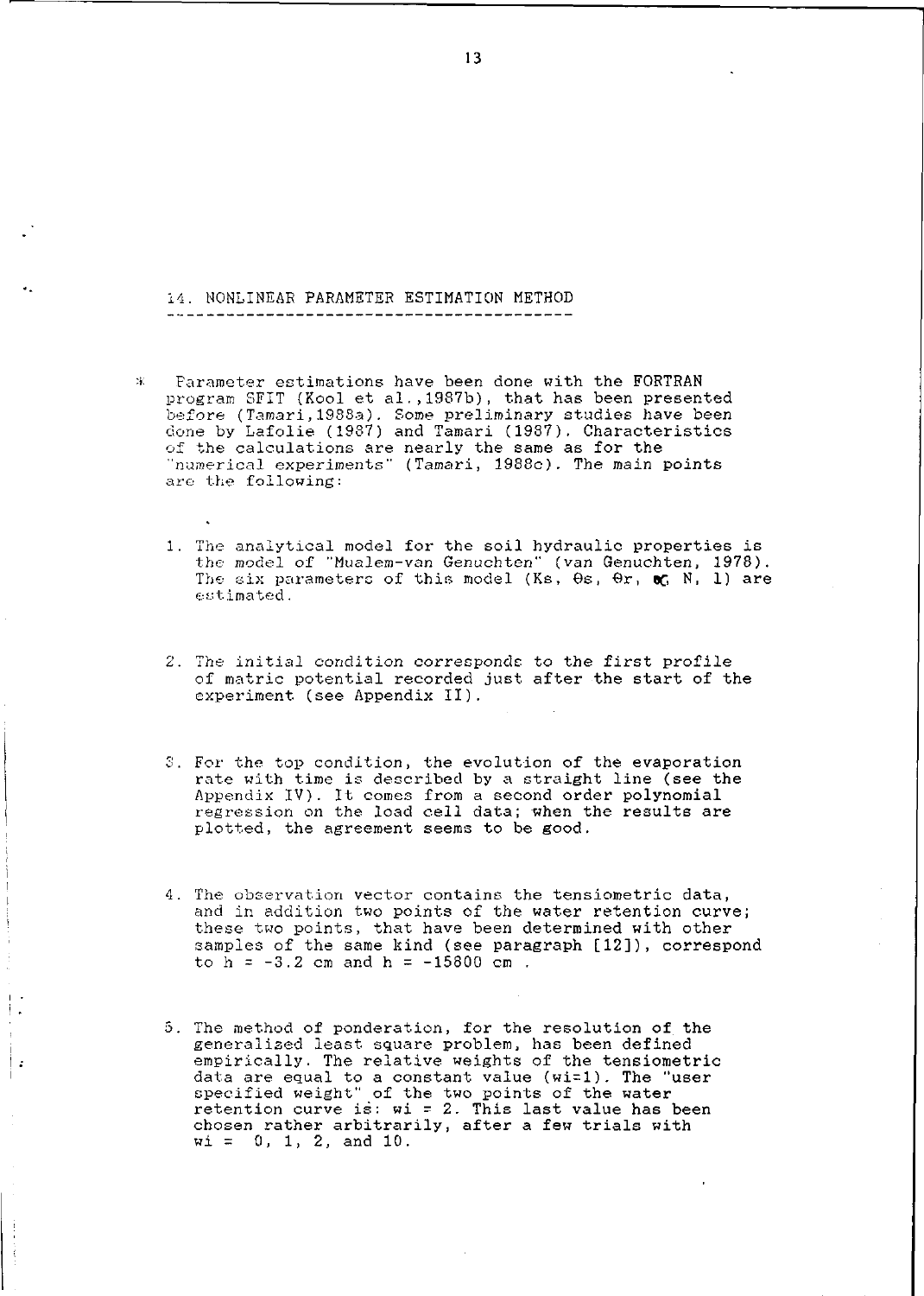- 6. In order to study the uniqueness of the solution, the calculations have been done here using as initial parameter values the 26 parameter sets published by Wosten (1987).
- Only the final parameter sets for which RSQ > 0.500 and with one convergence test passed are assu reliable. Then different groups of parameter s distinguished empirically (see Tamari, 1988c). For any initial set of parameters, the final estimate parameters obtained after the calculations together with some other sets of estimated parameters for which the estimated parameter values and the RSQ are nearly the same. For sake of clarity, not more than 4 groups of estimated parameter s distinguished. The parameter sets of "gr correspond to the highest RSQ values, wh parameter sets of the "last group" correspon .<br>lowest RSQ values. On the following figures to 7) I have represented with the same kind of line all the hydraulic properties which correspond to all the estimated parameter sets of the same group (eg. "full lines" correspond to the parameter sets of "group 1").
- 8. Other characteristics of the calculations are the same as in Tamari (1988c).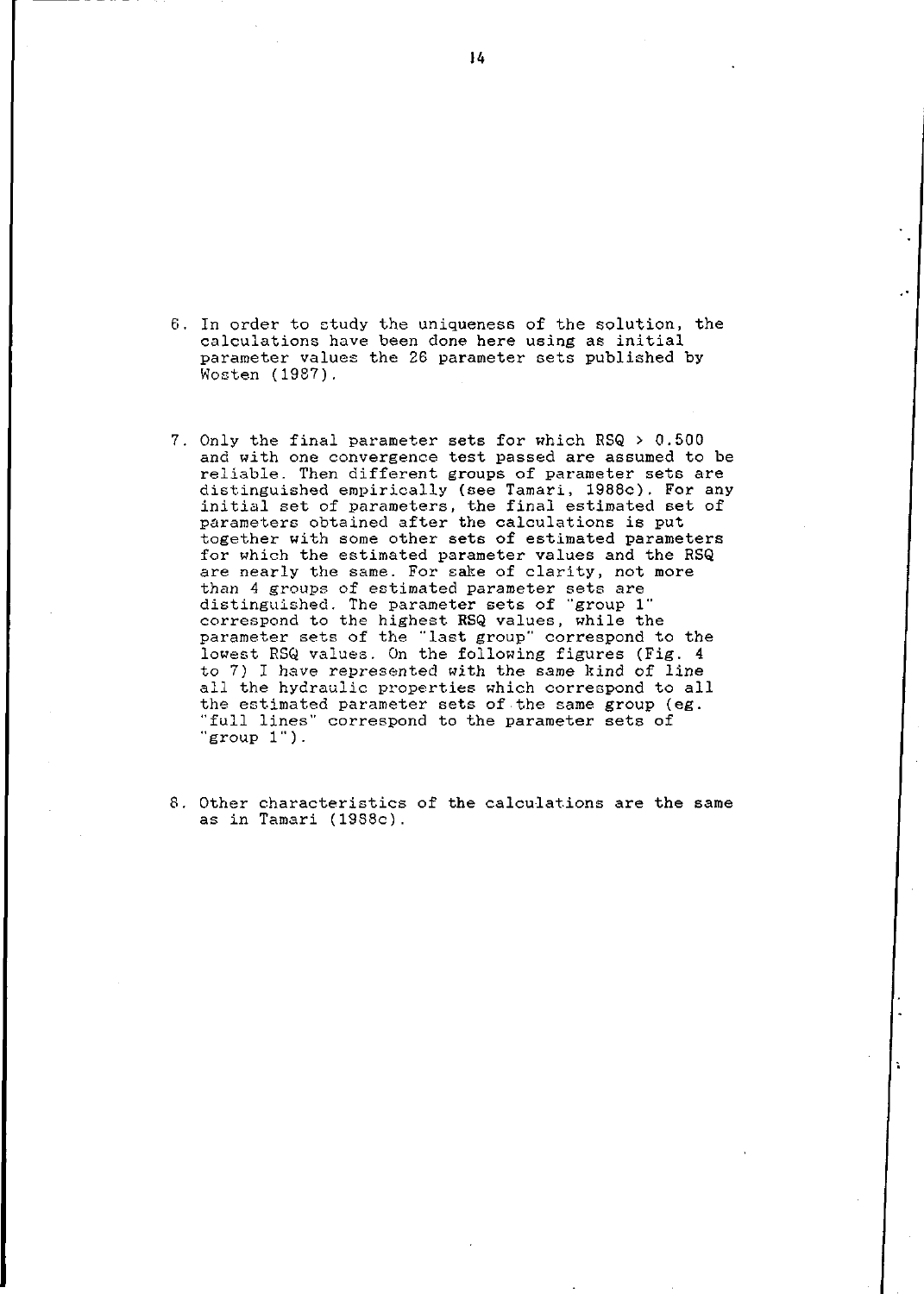2. RESULTS

21. INSTANTANEOUS PROFILE METHOD

\* According to the Fig. 4 to 7, a more important dispersion of the calculated conductivities is found at the higher water contents; it can be of 2 orders of magnitude.

This is in agreement with the results of the "numerical experiments", when the incertitudes on the tensiometric data are simulated (Tamari, 1988c).

 $\ast$  - But sometimes, it seems also that different cond curves can be distinguished. This is the ca samples 07.040., 05.040, 15.040, 03.041, 05.041, at least.

Fig.2 represents the unsaturated hydraulic conductivitiy as a function of the matric potential, for the sample 07.040 . According to this figure, the different conductivity curves correspond to the different layers (resulting from a discretization of the "soil" system; see Tamari,1988a). Here, the maximum difference between these curves can be of 1 order.of magnitude for the conductivity.

This situation can be due to different biases (see the discussion in Tamari, 1988a):

- Al. The sample is not homogeneous for its hydraulic properties.
- A2. The microtensiometers are not in equilibrium.
- A3. The depths at which the microtensiometers have been installed is not correct.
- Bl. When the soil is more dry, the linear interpolations done on the gradients of potential should be less reliable.
- B2. Far from the bottom of the sample (used as a boundary condition) the calculation of the fluxes should be less reliable.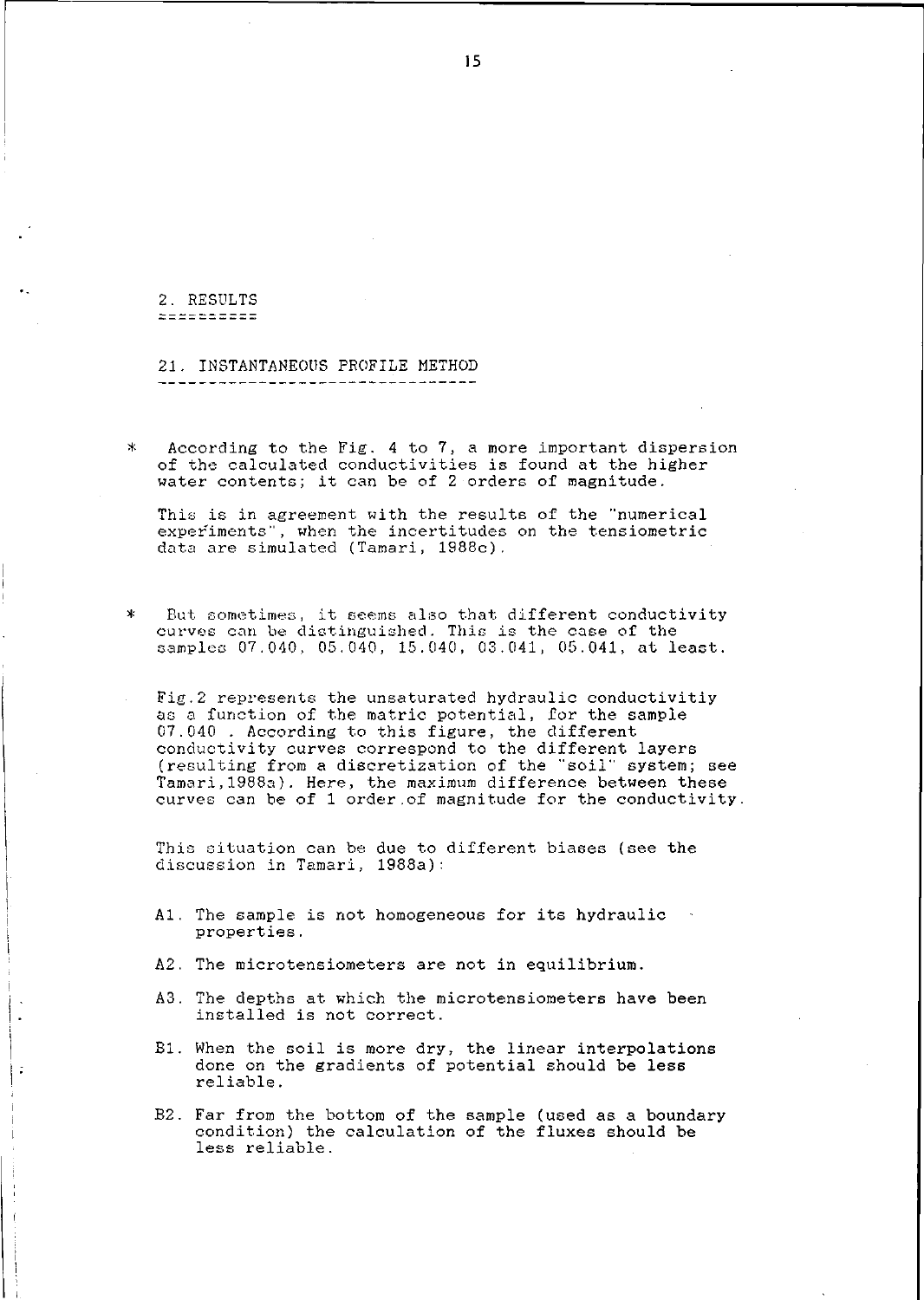

Fig.  $2 - Exp$  07.040 : instantaneous profile method.<br>Distinction between the conductivity points calculated at different depths.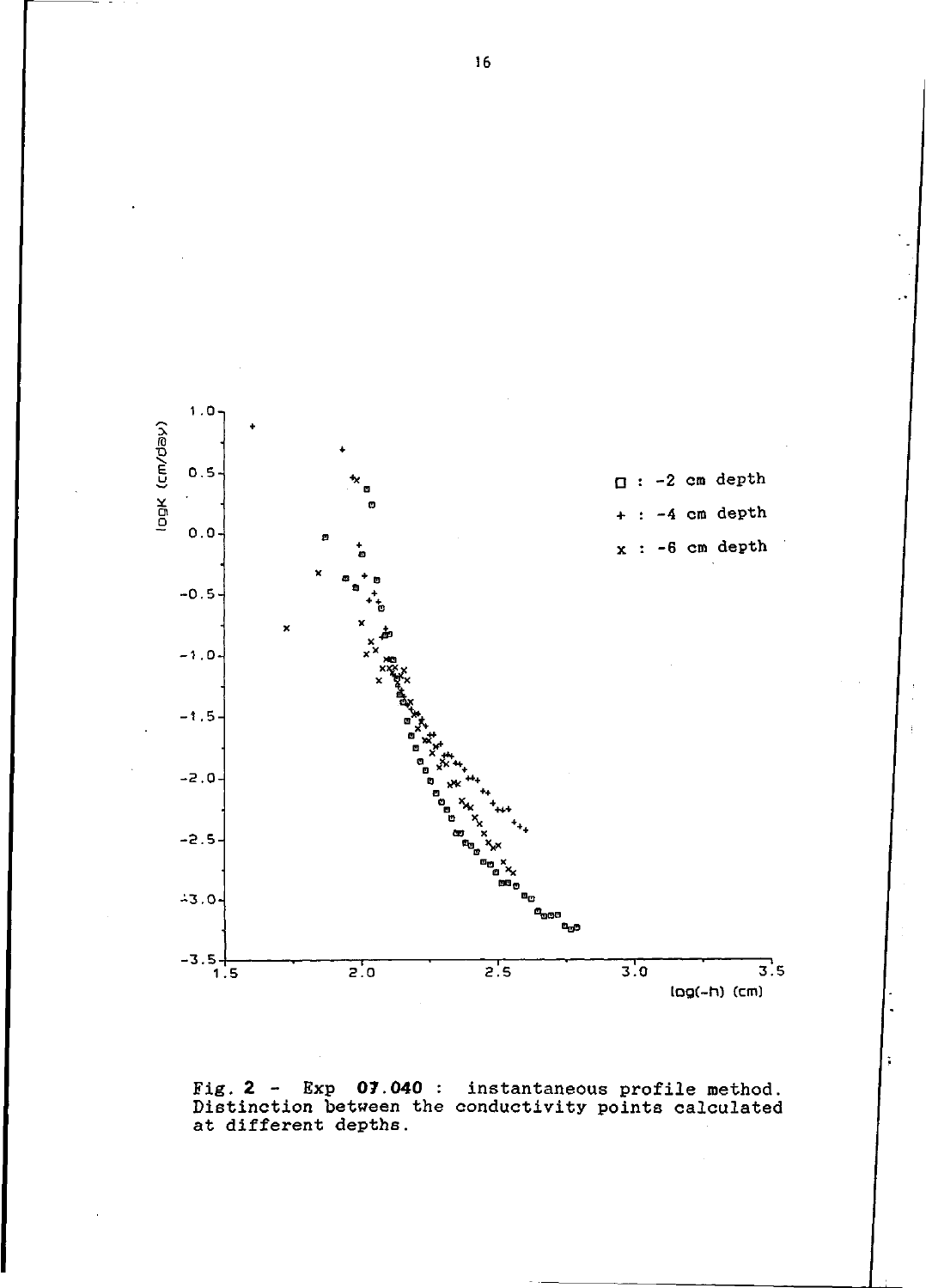When doing the "numerical experiments" (Tamari,  $1$ it has been concluded that the numerical bias B2 has no influence, compared to the other sources of incertitudes and of bias that have been considered. But also it has been pointed out that in reality, these two problems should be more important (because a low input evaporation rate has been used for the simulations)

So, it would be interesting to do some other "numerical experiments", in order to see if this situation can be simulated.

But it must be pointed out that the samples 05.040 and 15.040 are likely not to be homogeneous: they are coming from an horizon wich contains some bands of gravels and of peat (see Appendix I).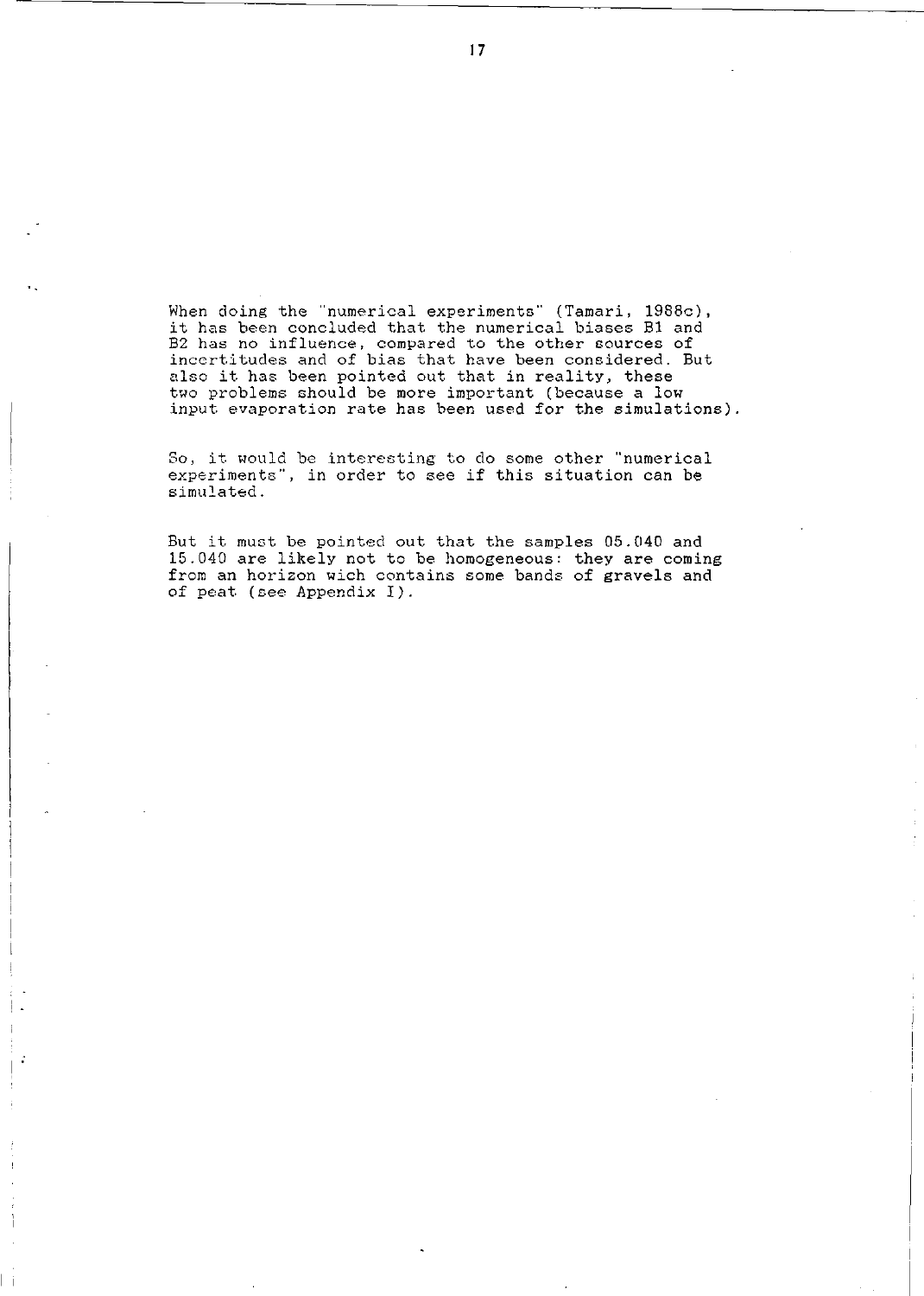22. NONLINEAR PARAMETER ESTIMATION METHOD

 $\star$ 

When doing the "numerical experiments" (Tamari, 1988c), it has been concluded that the parameter Os (at least) of the model of "Mualem-van Genuchten" was not very sensitive to the problem, if only the tensiometric data are used as observations.

A confirmation is given at Fig.3, where the sum of squares is represented as a function of the parameter  $\Theta_{\mathcal{S}}$ , for the sample 01.040 . The lines correspond to the same initial parameter estimation. If the observation vector contains the tensiometric data only, it seems that a wide range is possible for the estimator of the parameter  $\theta$ s (Fig.3a). On the opposite, this possible range ie more narrow when the two points of the water retention curve for  $h = -3.2$  cm and  $h = -15800$  cm are added to this vector (Fig. 3b).

Looking at Fig. 3a, it seems that different minima of the surface response for parameter  $\Theta$ s can be distinguished (see Tamari, 1988a). One minimum corresponds to a inbetween  $0.4$  and  $0.5$ , and the other minimum would c to a  $\Theta$ s value comprised between 0.50 and 0. opposite, looking at Fig. 3b, it seems that there is only one minimum of the surface response for the parameter 9s (9s value inbetween 0.4 and 0.5).

Otherwise, for both Fig. 3a and 3b, the convergence of the iterative process is often slower for the parameter 9s at the end of the calculations. Following one line (which corresponds to one iterative process), we can see that the crosses (which correspond to one iteration during this process) are often closer when the SSQ values are lower.

\* Also, the main conclusion of the "numerical experiments" was that the method of calculation proposed should be very difficult to apply, since the analytical model of "Mualem - van Genuchten" cannot describe exactely the "real" soil hydraulic properties.

At least, for the experimental data, it appears that the distinction of different groups of estimated parameter sets is often difficult to do (see Appendix IV):

- 1. For samples 01.040, 05.040 and 15.040, this distinction is rather easy, and the group of estimated **parameter**  sets for which RSQ is the highest contains more than 2 sets .
- 2. But for samples 07.040, 17.040, 01.041 and 01.038, less than 2 estimated parameter sets have been obtained with the proposed method.
- 3. Even more, for samples 03.041 and 05.041, no estimated parameter set is obtained.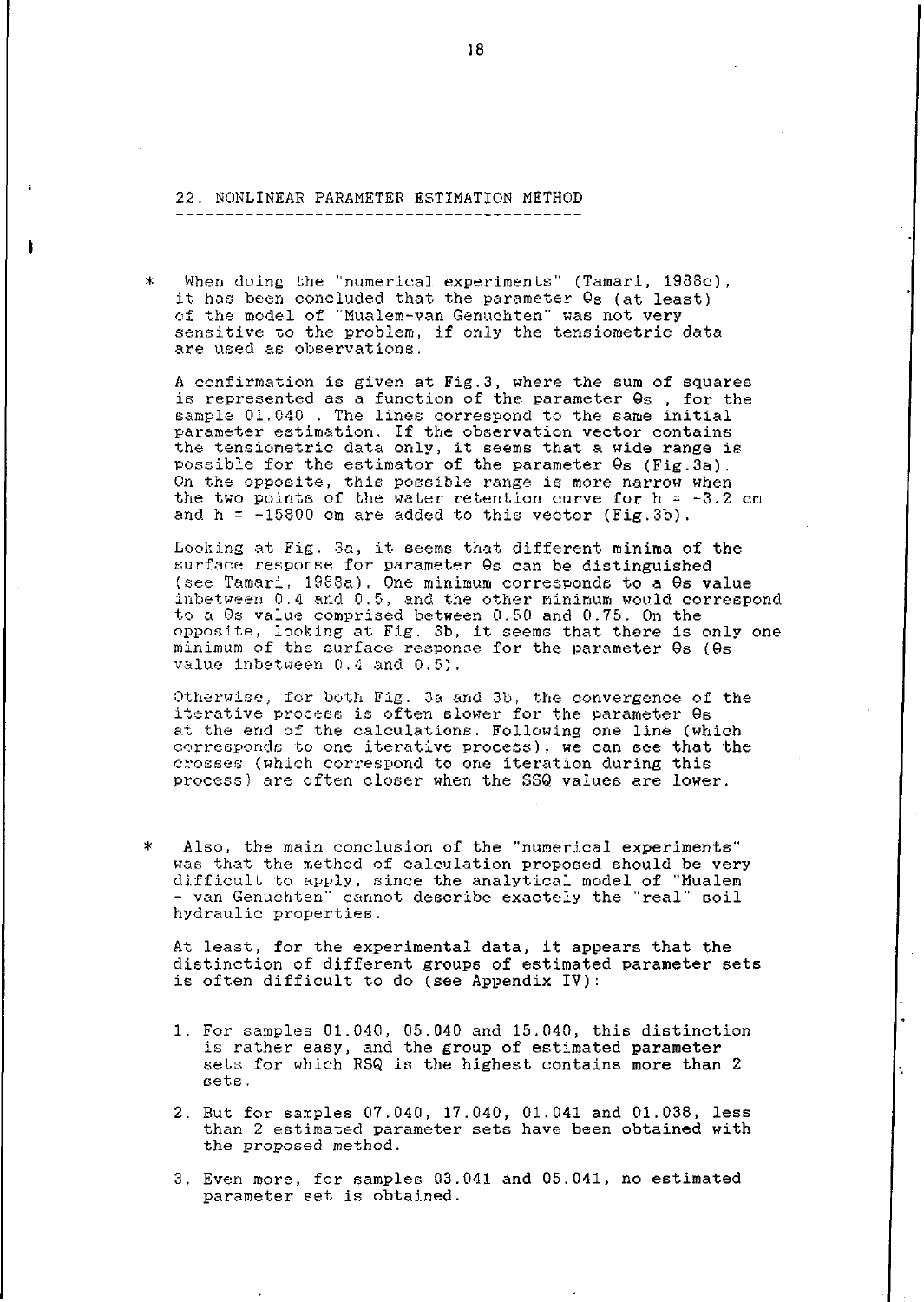

Fig. 3 - Sample 01.040 : nonlinear parameter estimation Sum of squares (SSQ) as a function of the method. parameter  $\theta$ s.

(a) : observations are the tensiometric data [ $wi=1$ ] (b) : observations are the tensiometric data [wi=1]<br>plus  $\Theta(h=-3.2cm)$  [wi=2] and  $\Theta(h=-15800cm)$  [wi=2]

 $\mathfrak{c}$  :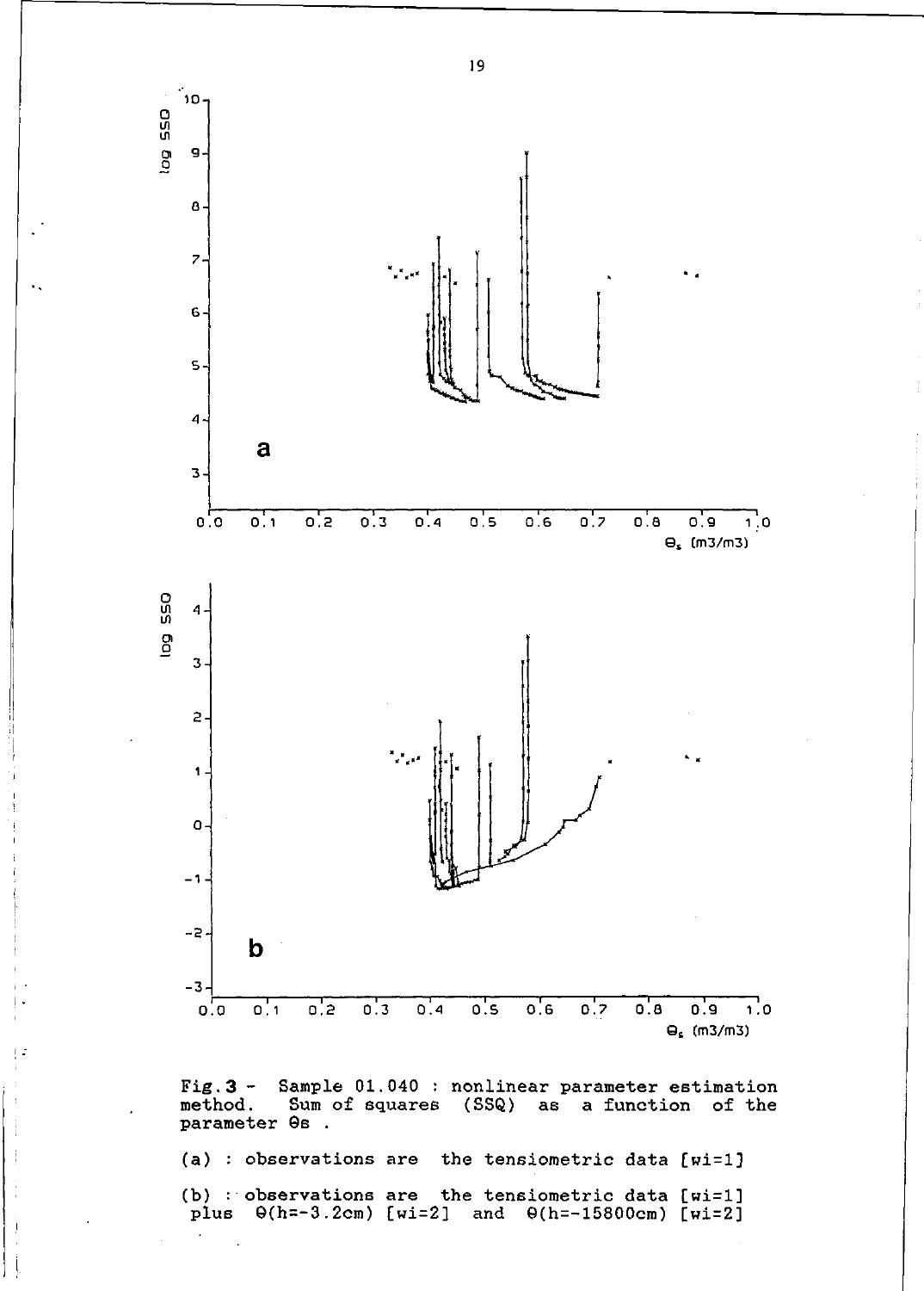- $\star$ Compared to the point of the water retention curve for which  $h = -3.2$  cm (used to define the observation vector), the estimated values of the parameter 9s are sometimes not realistic, even with the group of parameter sets for which RSQ is the highest:
	- For the samples 05.040 and 07.040, the estimated value of 9s is about 0.04 m3/m3 lower.
	- 2. For the sample 01.038, the estimated value of  $\theta$ s is 0.33 m3/m3 higher.
- \* For other samples of the 6ame kind of soil, the saturated conductivity has been determined at FYSLAB (see Appendix I). Compared to these conductivities, the values of the estimated parameter Ks are often lower; at least, for the group of parameter sets which corresponds to the highest RSQ, the differences are often 1 or 2 order of magnitude lower.

Assuming that the experimental saturated conductivities are realistic (although the spatial variability of this parameter is very important), it can be concluded that Ks is not sensitive to the considered problem, or that Ks cannot be considered as a physical meaningful parameter.

 $\star$ For the samples 01.040, 05.040 and 15.040 (for which there are more than 3 final estimated parameter sets) it can be remarked that the different estimated K(h) curves seem to cross at one point (see Fig.4 and 5).

This is in agreement with the "numerical experiments", and this phenomenon has been interpreted as an effect of the method of pondération chosen to solve the generalized least square problem.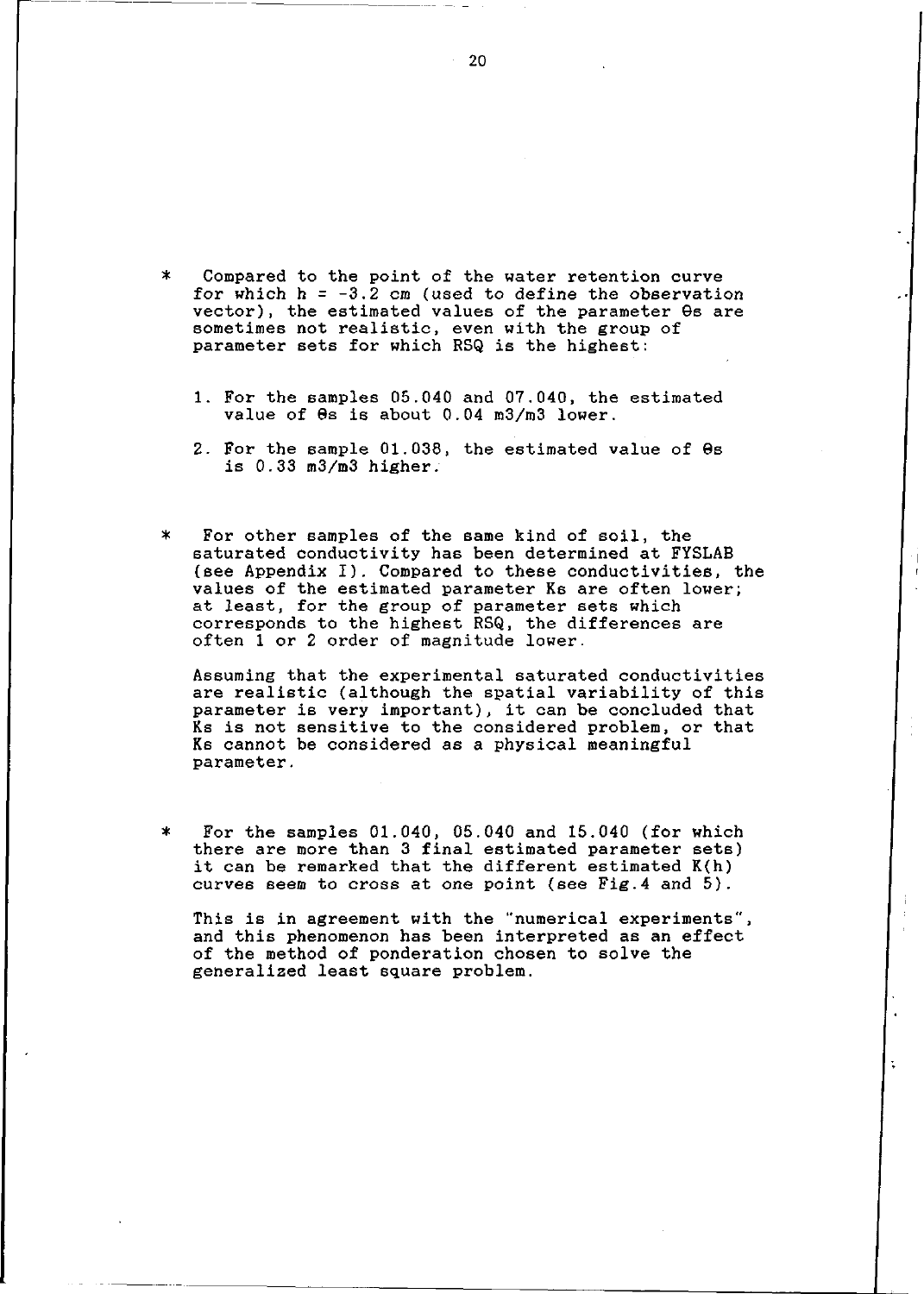23. COMPARISON OF THE TWO METHODS

At Fig. 4 to 7 is shown the comparison of the soil  $\ast$ hydraulic properties obtained with the instantaneous profile method and the nonlinear parameter estimation method, for some samples.

In addition, for each sample, I plotted some points of the water retention curve obtained for other samples of the same kind of soil. These points have been with the tension plate technique (range  $pF_{1}3$ ) and the sand box apparatus (range pF  $0$  t paragraph [12] ) .

### ADDITIONAL LEGEND TO THE FOLLOWING FIGURES

r •

- For the instantaneous profile method, the calculated conductivities that are outside of the graphics are not represented.
- For the nonlinear parameter estimation method, the different lines correspond to the different groups of estimated parameter sets that hav distinguished (maximum 4 group

| _______________                                                                                                                                                                                                                      | : parameter sets of the group 1 |  |  |  |
|--------------------------------------------------------------------------------------------------------------------------------------------------------------------------------------------------------------------------------------|---------------------------------|--|--|--|
| $\overbrace{\hspace{25mm}}^{ \hspace{25mm} \bullet \hspace{25mm} \bullet \hspace{25mm} \bullet \hspace{25mm} \bullet \hspace{25mm} \bullet \hspace{25mm} \bullet \hspace{25mm} \bullet \hspace{25mm} \bullet \hspace{25mm} \bullet}$ | : parameter sets of the group 2 |  |  |  |
|                                                                                                                                                                                                                                      | : parameter sets of the group 3 |  |  |  |
|                                                                                                                                                                                                                                      | : parameter sets of the group 4 |  |  |  |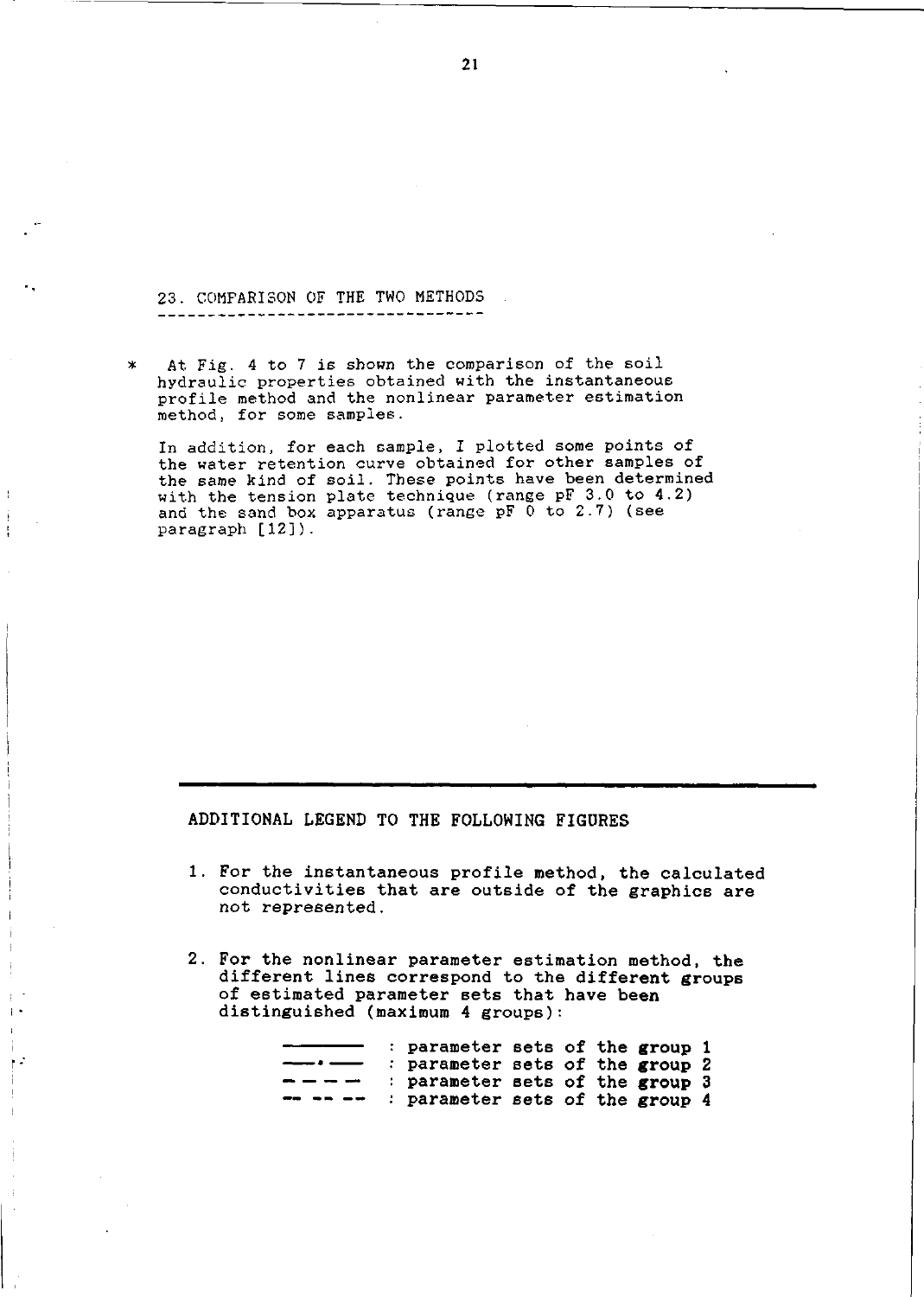231. SAMPLE 01.040  $\sim 10$ 

- According to the figure, the unsaturated conductivity  $\star$ curve determined with the instantaneous profile method is unique (Fig.4).
- $\star$ When the results obtained with the two procedures are compared, the main points are the following:
	- 1. For the water retention curve, the agreemer (compared to the other cases), and the differe less than  $0.5$  order of magnitude for the  $\mathbf p$ values.

The best agreement is obtained with the estimated parameter sets of the first group (highest RSQ).

For the unsaturated hydraulic conductivity, the agreement is also good, and the differences than 1.5 order of magnitude (the maximum diff are encountered for the highest water contents).

But the estimated parameter sets of the first group do not correspond to the best agreement.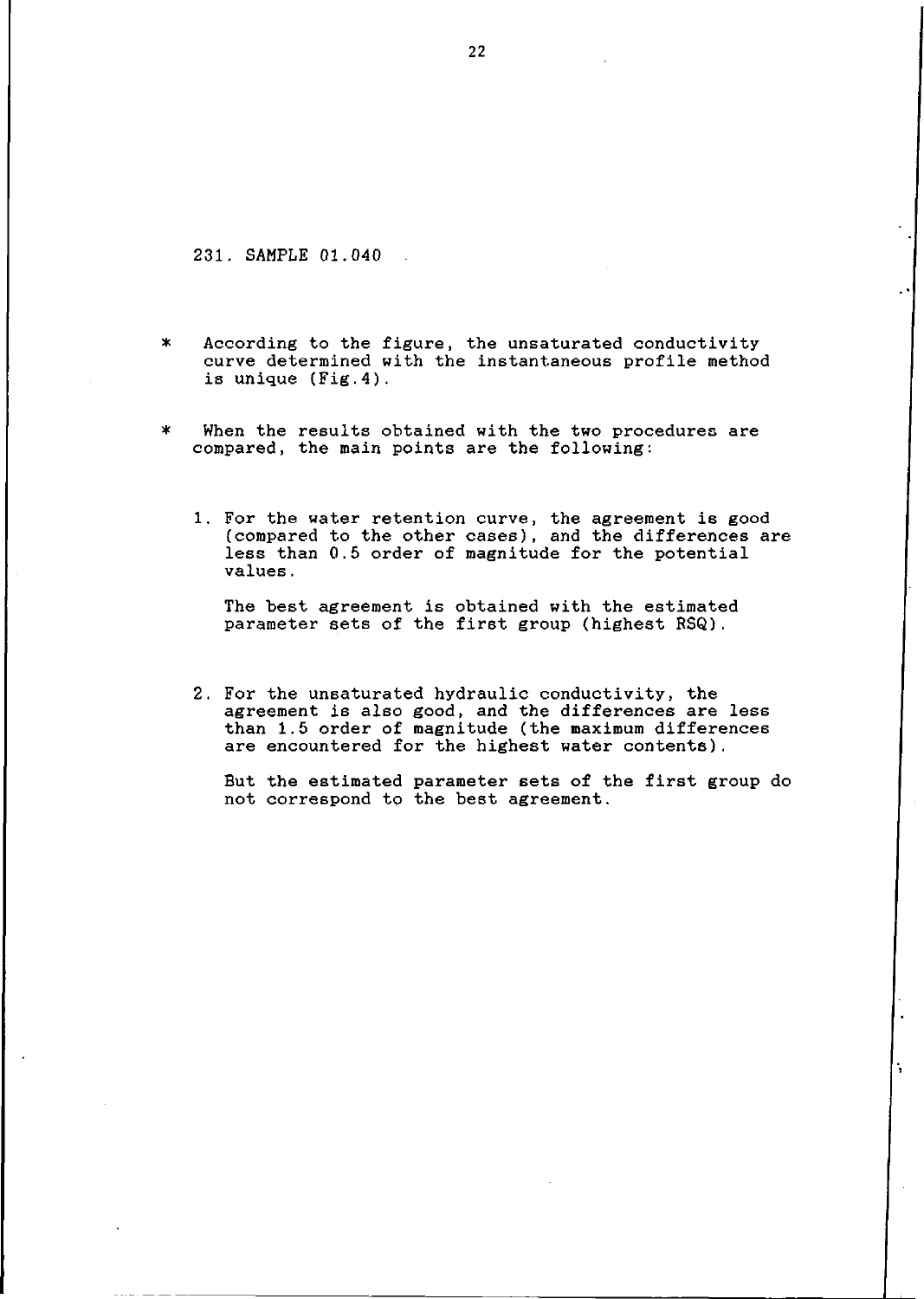

 $\cdot$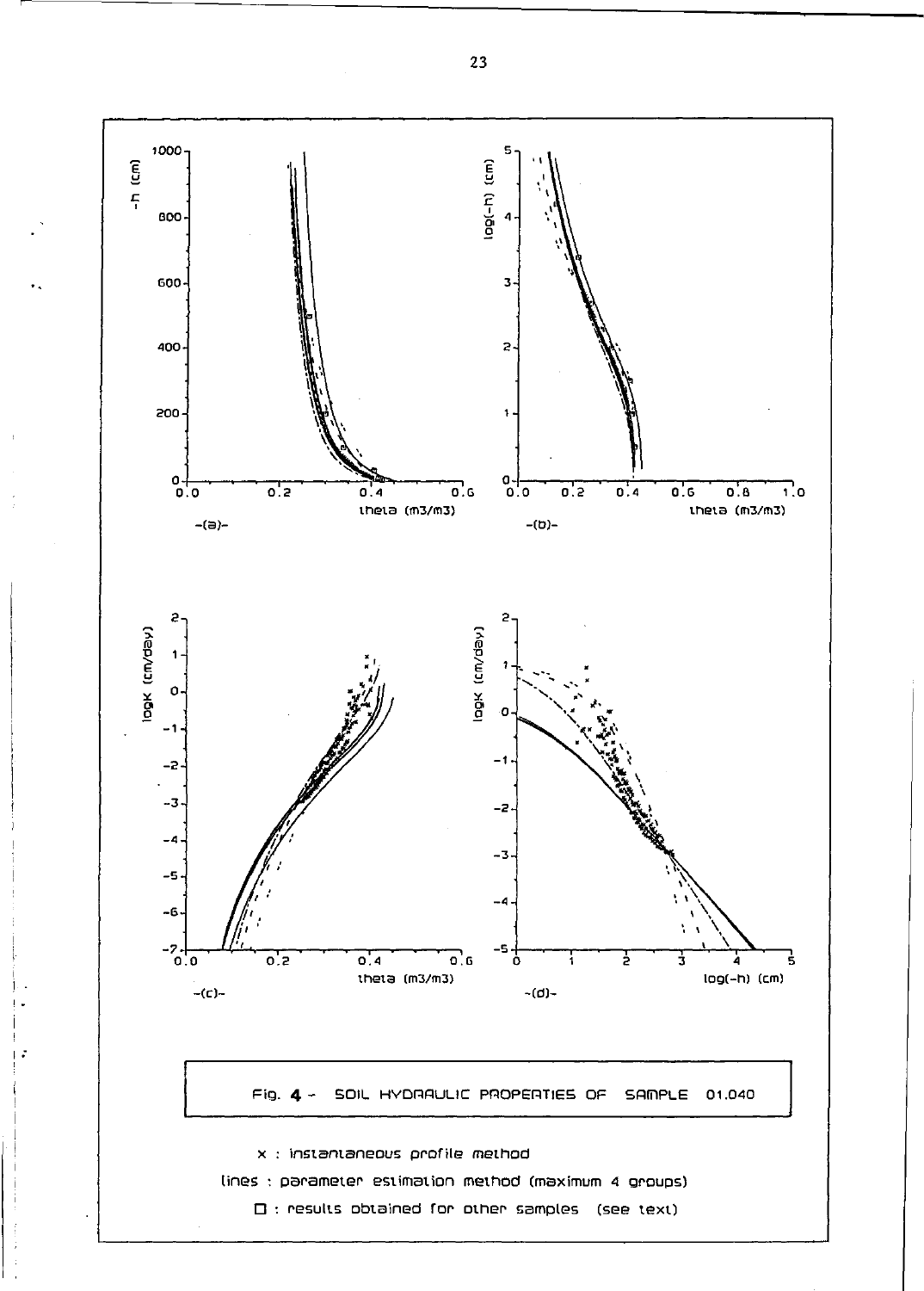232. SAMPLES 05.040 AND 15.040

- $\ast$ According to the figures, the unsaturated conductivity curve determined with the instantaneous profile method is not unique (eg. see Fig.5).
- $\ast$ The main points of the comparison of the two procedures are the following:
	- For the water retention curve, the agreement i good; the differences are less than 0.5 magnitude for the potential values. But the predicted with the nonlinear parameter estimation method have a smoother appearance.
	- 2. For the unsaturated conductivity curves, the agreement is rather good; the differences are less than 2 orders of magnitude. But the shapes of the curves are different,
	- For the sample 05.040, the best agreement is not obtained for the first group of estimated parameters (highest RSQ).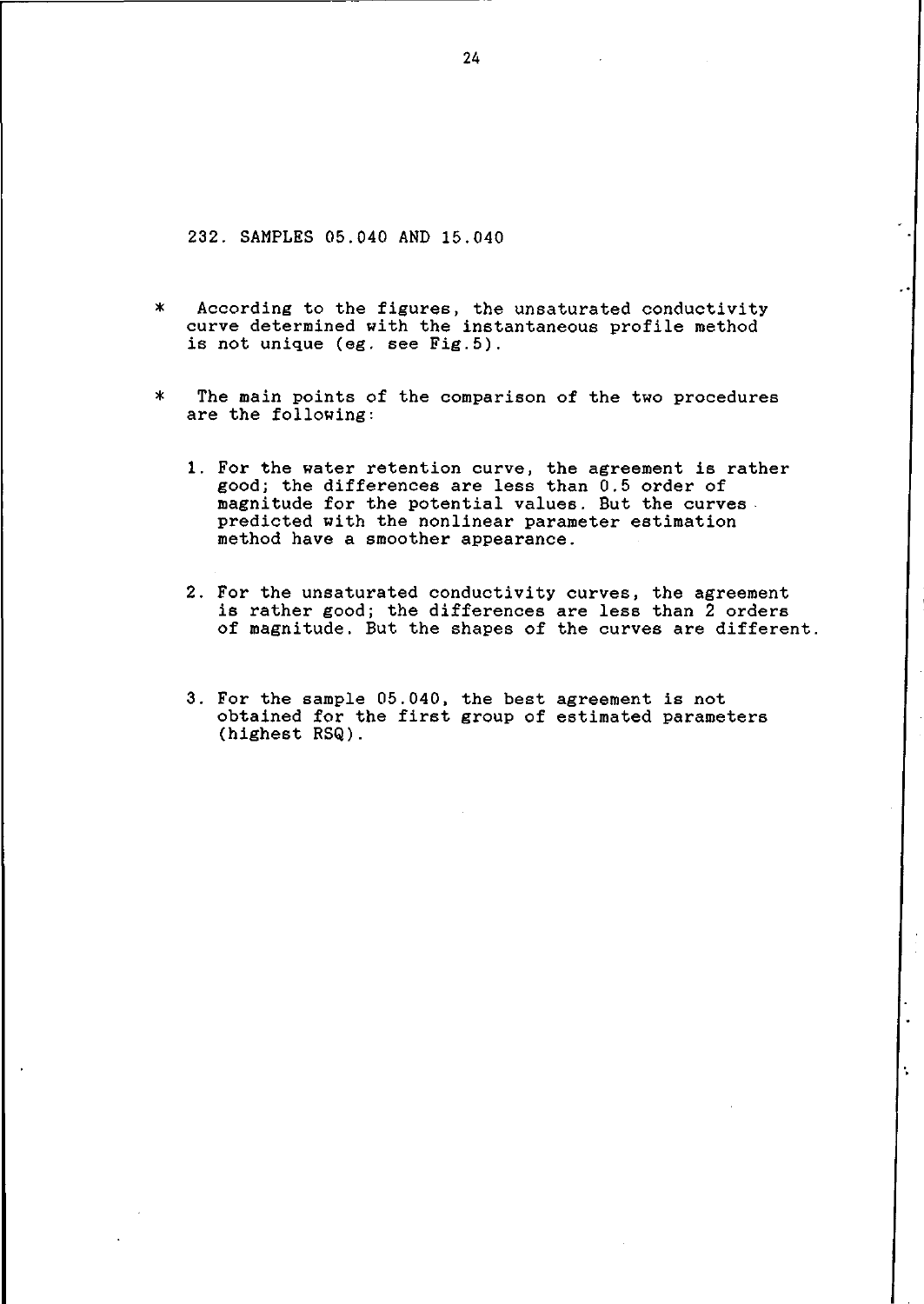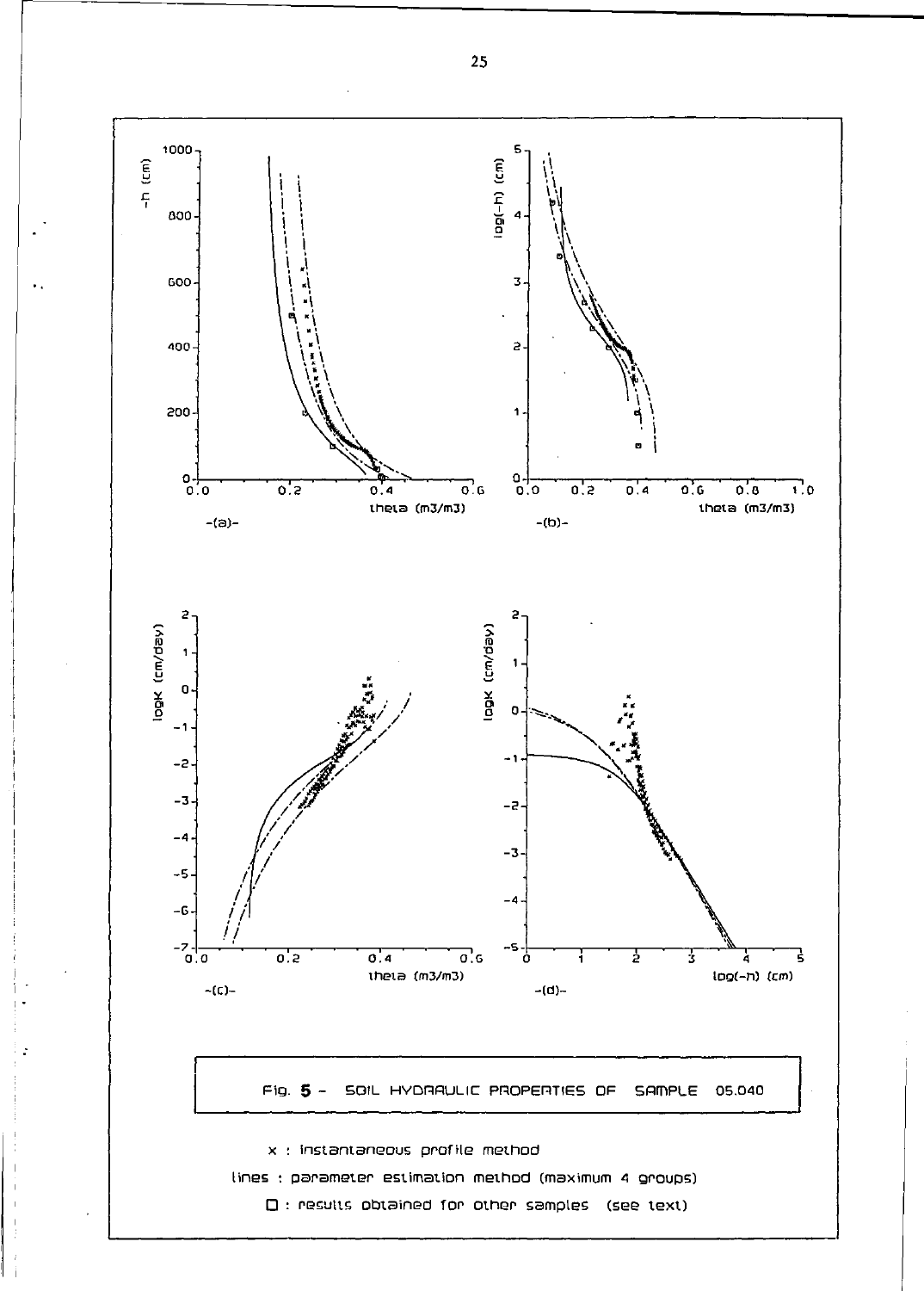233. SAMPLES 07.040, 17.040, 01.041 AND 01.038

- $\star$ According to the figures, it is difficult to distinguish different unsaturated hydraulic conductivity curves determined with the instantaneous profile method, except for the sample 07.040 (eg. see Fig.6).
- $\star$ With the nonlinear parameter estimation method, only one or two estimated parameter sets are obtained.
- The main points of the comparison are the following:  $\star$ 
	- 1. For the water retention curve, the agreement is the best with the parameter set for which RSQ is the highest. But the nonlinear parameter estimation method provides a curve that has a smoother appearance.
		- a. For samples 01.041 and 17.040, the agreement is good, if only this parameter set is considered (the differences are < 0.5 order of magnitude for the potential values).
		- b. For samples 07.040 and 01.038, there is a poor agreement, and the differences are more than 1.5 orders of magnitude for the potential values
	- 2. For the  $K(\Theta)$  relationship, the best agreement is also obtained with the estimated parameter set for which RSQ is the highest. With this parameter set, the differences can be of 2.5 orders of magnitude.
	- 3. For the K(h) relationship, the slopes are different. Even more, for the sample 17.040, the parameter estimation which correspond to the lowest RSQ corresponds yet to a better agreement.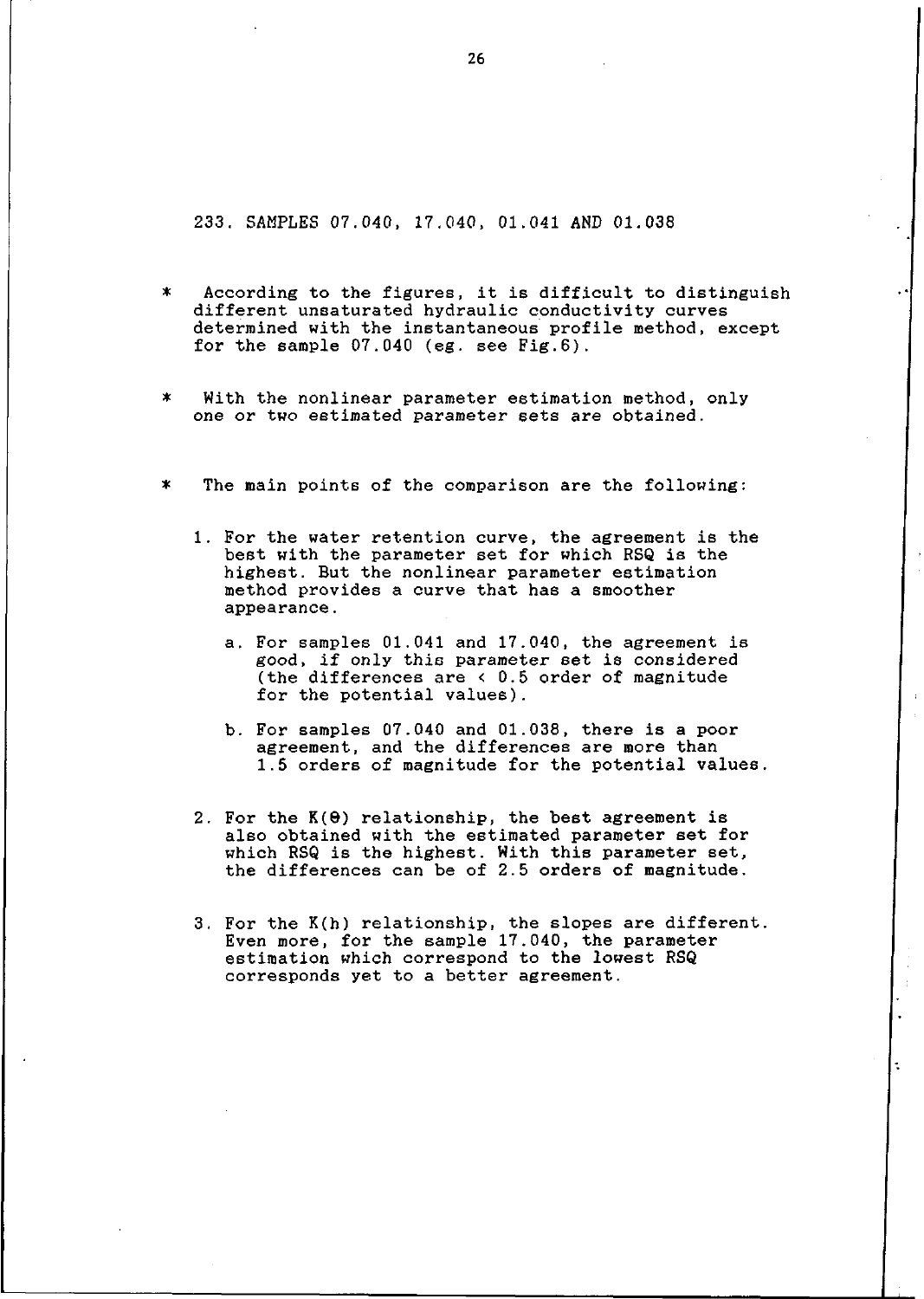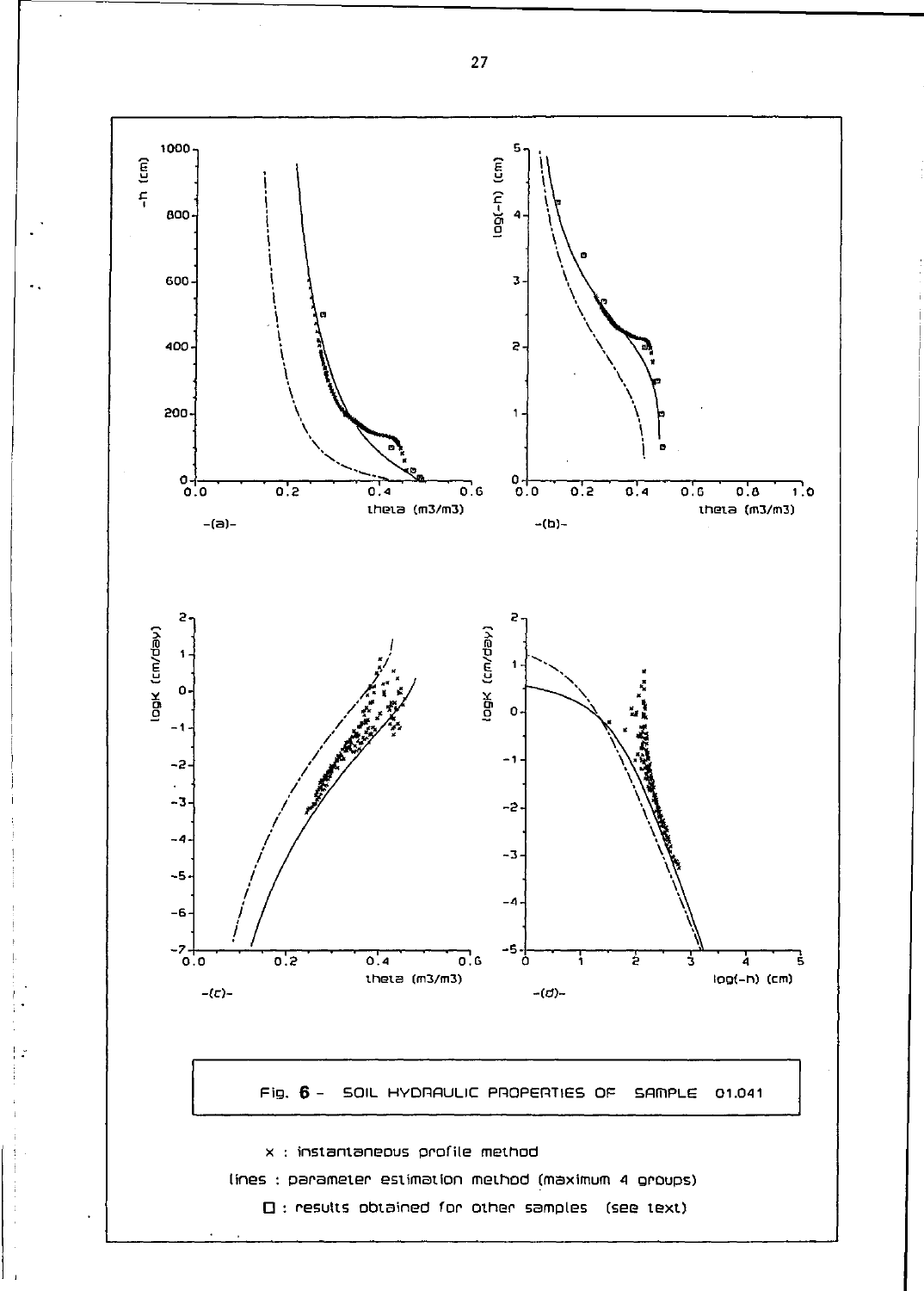234. SAMPLES 03.041 AND 05.041

- \* For these two samples, no final estimated parameter set is obtained (eg. see Fig.7).
- \* Obviously, the  $K(\theta)$  relationships determined with the instantaneous profile method are not unique in both cases.

235. DISCUSSION

- $\star$ Two cases can be distinguished:
	- 1. The results of the instantaneous profile method do not seem to be biased: the unsaturated conductivity curve seems to be unique (samples 01.040, 17.040, 01.041 and 01.038) .

In these conditions, the results of the instantaneous profile method should be rather accurate at the "low" water contents (see Tamari, 1988c).

The comparison with the nonlinear parameter estimation shows that:

- a. For the samples which have a zavel texture (01.040, 17.040, 01.041), the soil hydraulic properties determined with the two procedures of calculation are in a good agreement in the "dry" range: for pF < 2, the differences are less than 0.5 order of magnitude for the conductivity.
- b. For one sandy sample (01.038), the K(h) curves are in a rather good agreement, but the water retention curves are in a complete desagreement.

An interpretation is that the analytical model used for the nonlinear parameter estimation method is not flexible enough, to fit the "real" soil hydraulic properties when there are important changes of slope, as it is the case for a sand.

For the high water contents, the differences between the results of the two methods can be of 2.5 order of magnitude for the conductivity, and the slopes of the curves are different. Then, it is difficult to conclude which method is the most reliable (see Tamari, 1988c).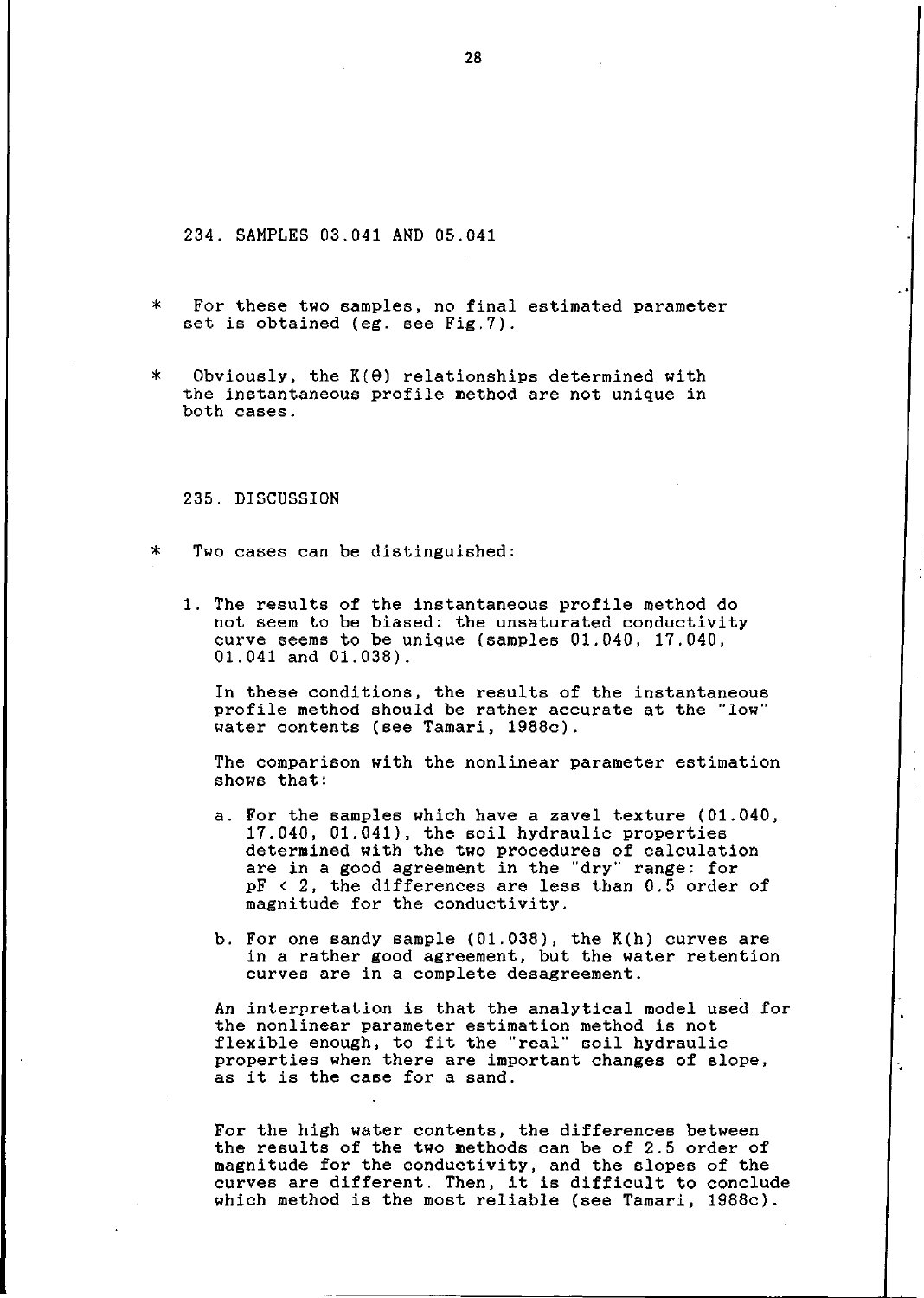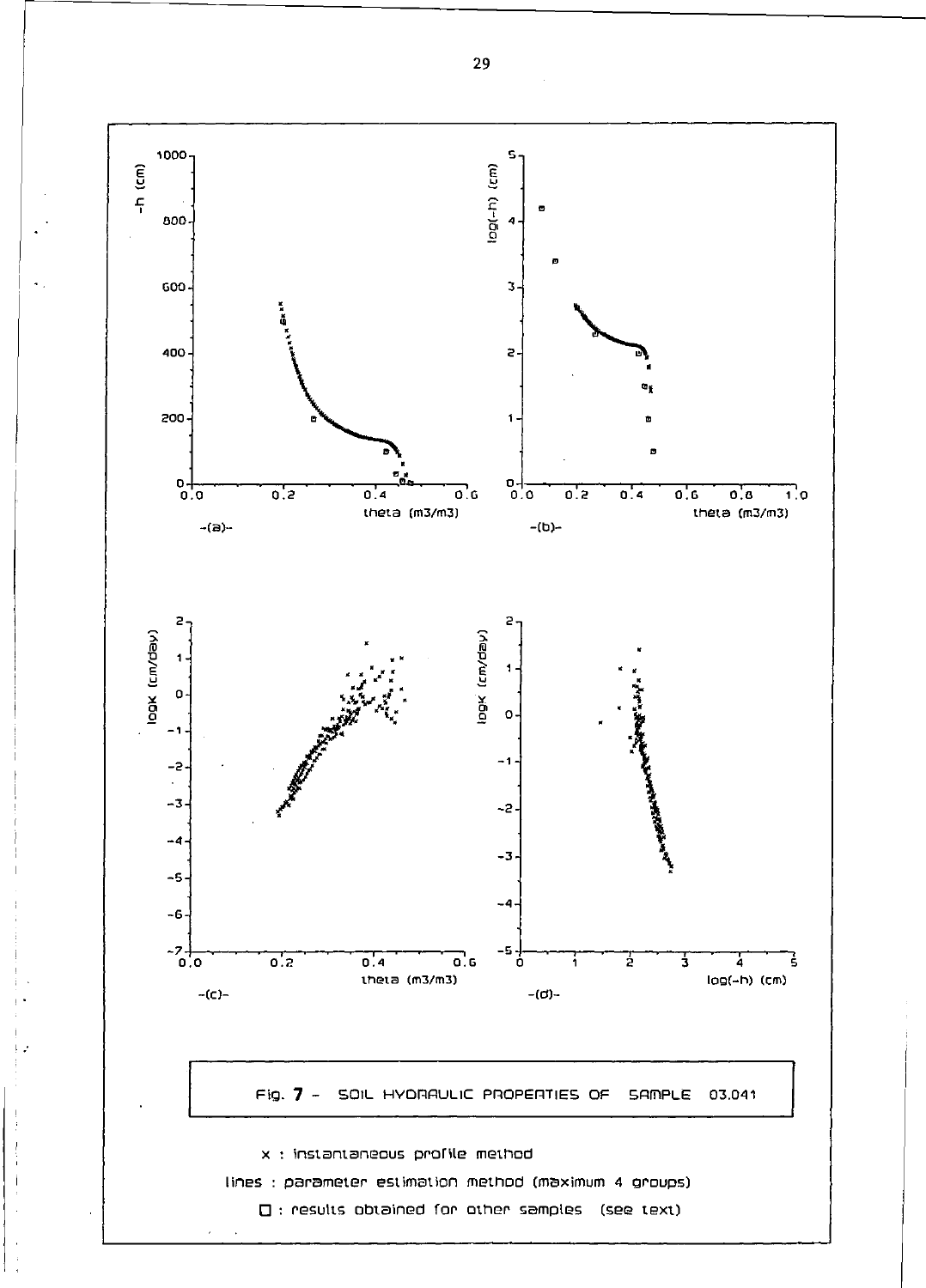2. The results of the instantaneous profile method are biased: different unsaturated hydraulic conductivity curves can be distinguished (samples 05.040, 15.040, 07.040, 03.041 and 05.041).

This situation was not studied with the "numerical experiments" (Tamari, 1988c). So it is not possible to say a priori if the results of the instantaneous profile method are close or not to "reality".

But. with the nonlinear parameter estimation method it can be remarked that:

- a. For the samples 05.040 and 15.040, the results of the nonlinear parameter estimation method  $\imath$ a rather good agreement with those instantaneous profile method. These samples have a zavel texture, and the bias is not very important,
- b. For the samples 03.041 and 05.041, no results are provided with the nonlinear parameter estimation method. These have a sandy texture and the bias is quite important.

Then, some interpretations are possible:

- a. The nonlinear parameter estimation do not give any results for the samples which have a more coarse texture, because of a lack of flexibility of the analytical model used to describe the soil hydraulic properties.
- b. The nonlinear parameter estimation method do not give any results for the samples for which the bias is quite important (this bias could be due to an instrumental problem or to a non homogeneous soil sample).

So it is not possible to conclude with these results that the bias observed in the case of the instantaneous profile method has an effect for the nonlinear parameter estimation method.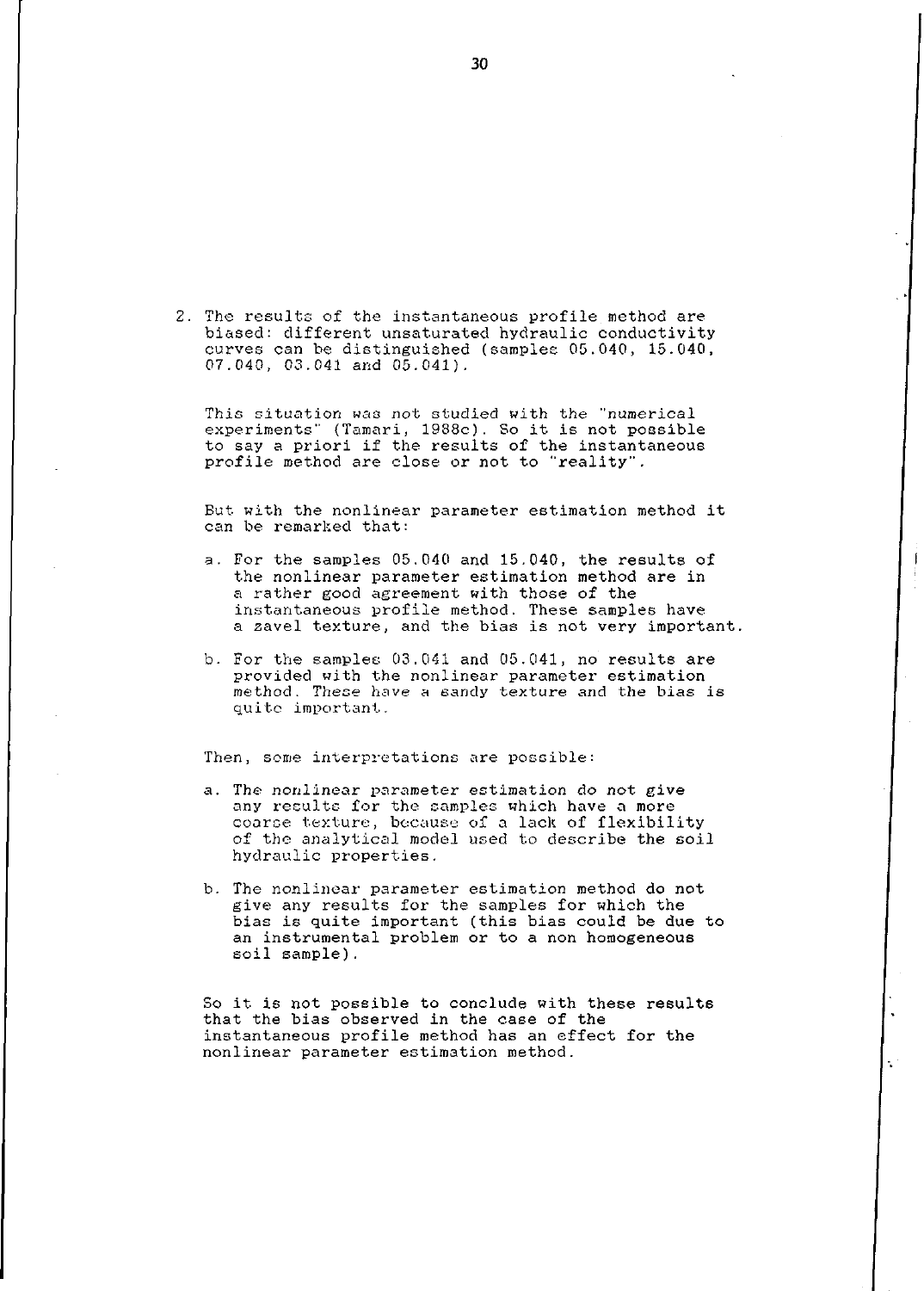CONCLUSION

- \* According to the experimental results presented in this note, the following conclusions can be made for the two procedures of determination of the soil hydraulic properties studied:
	- 1. Sometimes, it seems that the unsaturated hydraulic conductivity curve determined with the instantaneous profile method is not unique, and so, these results are biased.

But it is difficult to know the origin of and its importance. This point could be clarif some "numerical experiments".

2. When it is not possible to distinguish a priori some biased results, the same remarks done about the "numerical experiments" can be also applied here (see Tamari, 1988c).

In particular, the nonlinear parameter estimation method, as it has been defined here, seems to be difficult to use with real data.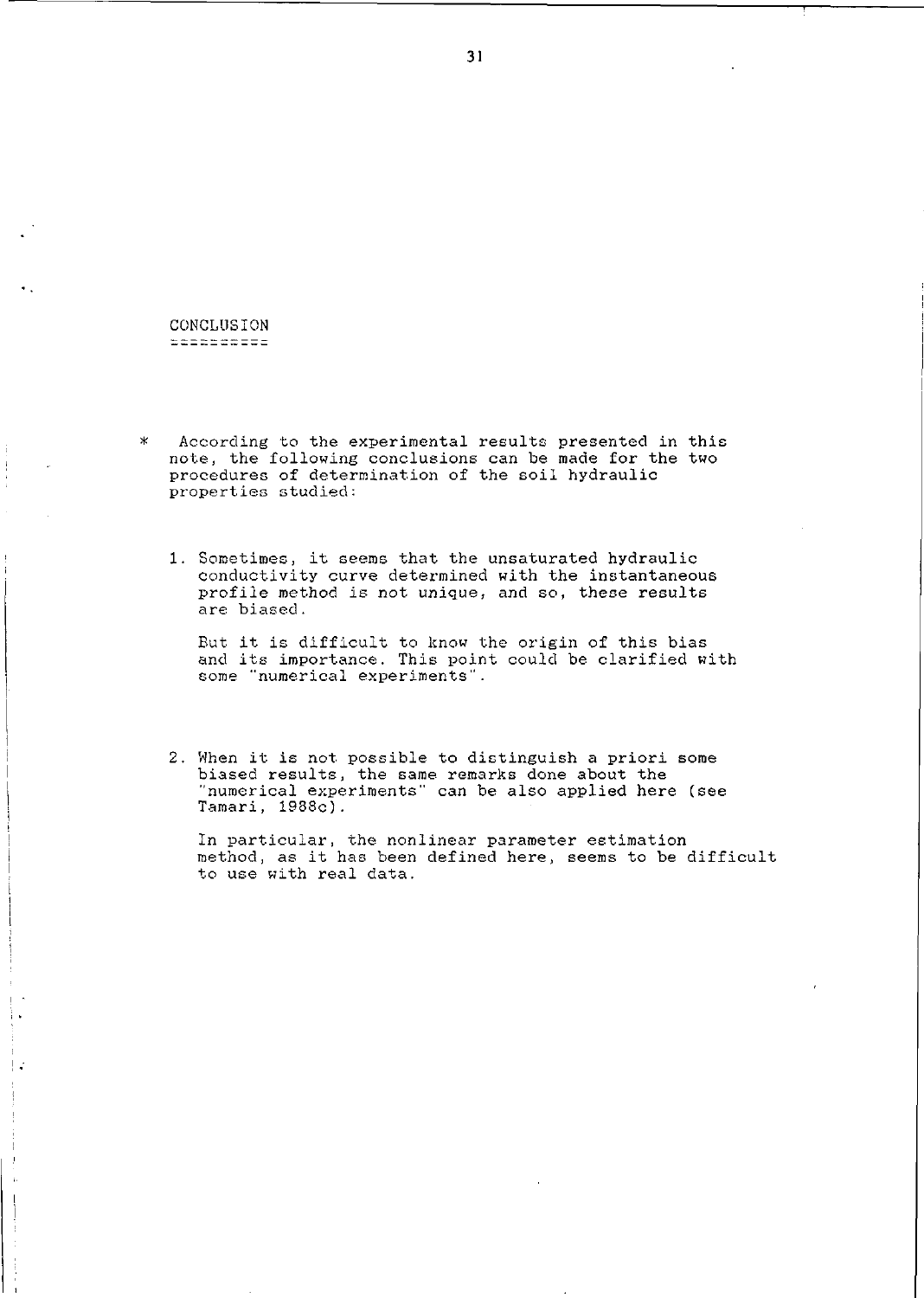### REFERENCES

BOELS D, van GILS JBHM, VEERMAN G, WIT KE (1973) Theory and system of automatic determination of soil moisture characteristics and unsaturated hydraulic conductivities. Soil Science, 126,(4), pp 191-199.

DE BAKKER H, SCHELLING J (1966) System of soil classification for the Netherlands. The higher levels (summary). Centre for agricultural publications and documentation, Wageningen (Nederland).

FYSLAB (1933) KH/KH directory: a directory of FORTRAN programs for the calculation of soil hydraulic properties (user manual). Nota ICW 1636 , July 1933.

KALBERTSMA J, VEERMAN G (1933) Data concerining the experiment "KH/KH 33" . Not. published, FYSLAB, ICW.

HALBERTSMA J, VEERMAN G (1936) Data concerning the experiment "KH/KH 40". Not published, FYSLAB, ICW.

 $\cdot$ 

KOOL JB, PARKER JC (1987b) Estimating soil hydraulic properties from transient flow experiments: SFIT user's guide. report submitted to Electric Power Research Institute, Pao Alto, California (USA), Aug 1987.

LAFOLIE F (1987) Manuscript not published (preliminary study of SFIT based on experimental data for one soil sample) Soil Salinity Lab, Riverside, USA, Sept. 1987, 2 p.

MUALEM Y (1976) A new model for predicting the hydraulic conductivity of unsaturated porous media. Water resources research, (12), pp 513-522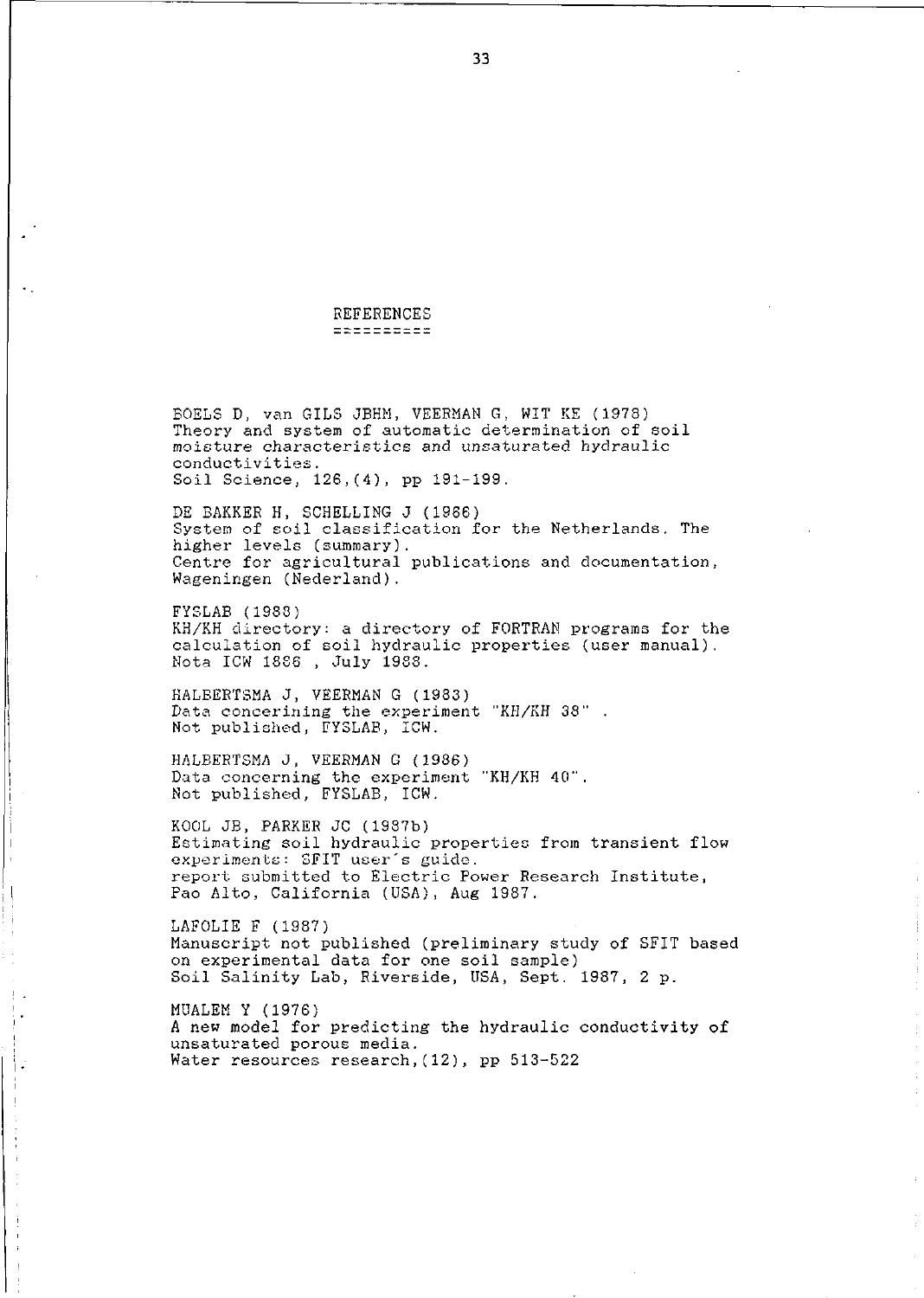TAMARI S (1987) Manuscript not published (preliminary study of SFIT based on experimental data for 5 soil samples) FYSLAB, ICW, Dec.1987, 50 p.

TAMARI S (1988a) Comparison of two procedures for the determination of soil hydraulic properties...: 1. Theory. Nota ICW 1887, July 1988.

TAMARI S (1988b) Comparison of two procedures for the determination of soil hydraulic properties... : 2. Numerical simulation of the experiments. Nota ICW 1888, July 1988.

TAMARI S (1988c) Comparison of two procedures for the determination of soil hydraulic properties: 3. Numerical experiments. Nota ICW 1889, July 1988.

VAN GENUCHTEN R (1978) Calculating the unsaturated hydraulic conductivity  ${\tt new closed-form\ analytical\ mod}$ Water resources program, Department of civil engineering, Princeton university, New Jersey (USA), Report 78-WR-08, Sept 1978, 63 p.

VEERMAN G (1983) Experimental data obtained with the sand box apparatus and the tension plate technique. Not published, FYSLAB, ICW.

VEERMAN G (1986) Vochtkarakteristieken van het PAGV-proefveld ten behoeve van het restwarmte-project. Nota ICW 1740, November 1986, 21 p (in dutch).

WIND GP (1966) Capillary conductivity data estimated by a simple method. IASH, Proceedings of the Wageningen symposium, June 1966, Water in the unsaturated zone.

WOSTEN JHM, BANNINK MH, BEUVING J (1987) Waterretentie -en doorlatendheid6karakteristieken van bovenen ondergronden in Nederland: de staringreeks. STIBOKA-rapport 1932, June 1987, 75 p (in dutch).

WOSTEN JHM (1987) Beschrijving van de waterretentie- en doorlatendheidskarakteristieken uit de Staringreeks met analytische functies STIBOKA-rapport 2019, 53 p (in dutch).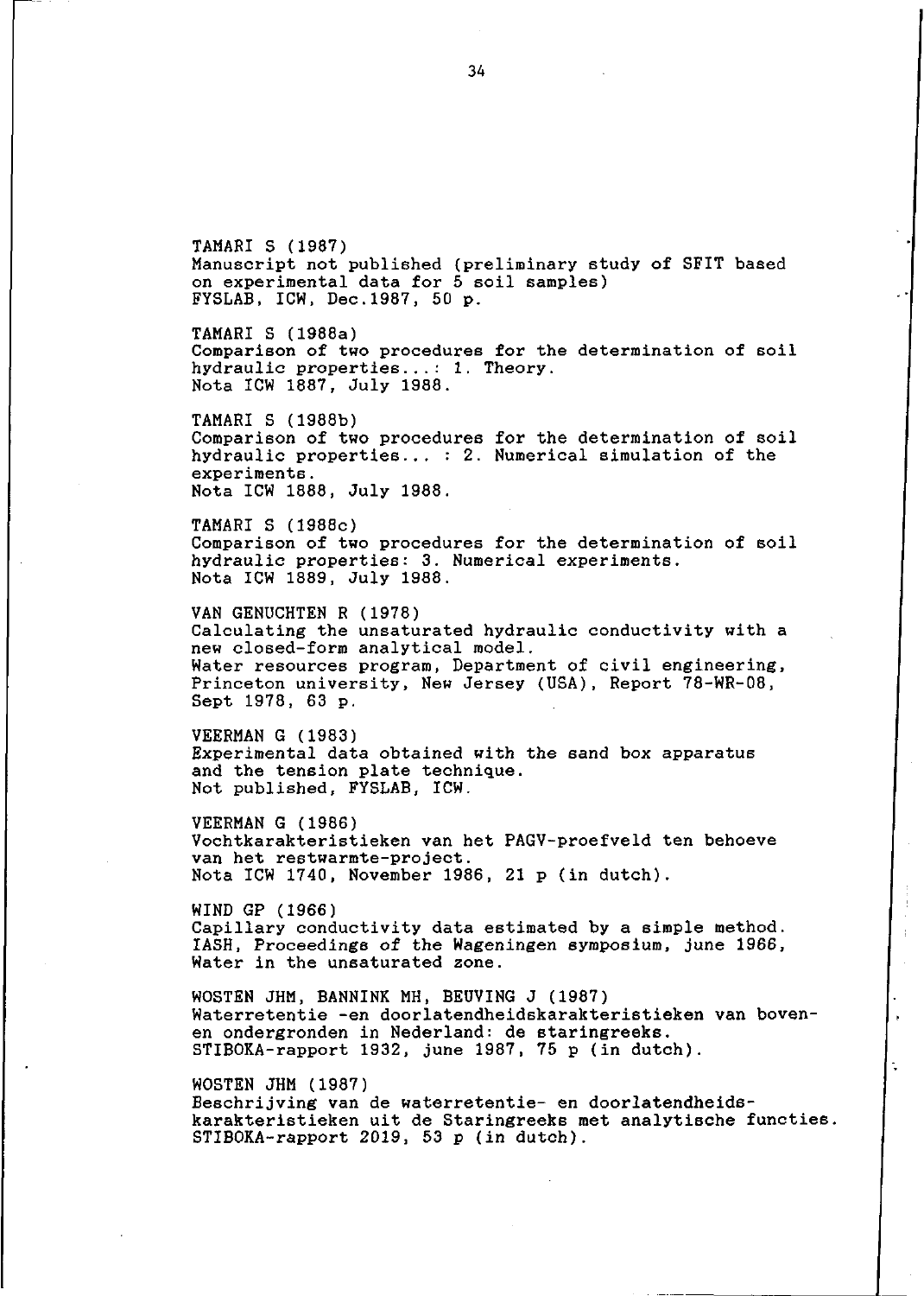$\label{eq:2.1} \frac{1}{\sqrt{2}}\int_{\mathbb{R}^3}\frac{1}{\sqrt{2}}\left(\frac{1}{\sqrt{2}}\int_{\mathbb{R}^3}\frac{1}{\sqrt{2}}\left(\frac{1}{\sqrt{2}}\int_{\mathbb{R}^3}\frac{1}{\sqrt{2}}\right)\frac{1}{\sqrt{2}}\right)\frac{1}{\sqrt{2}}\,d\mu.$  $\mathcal{L}^{\text{max}}_{\text{max}}$  and  $\mathcal{L}^{\text{max}}_{\text{max}}$ 

 $\label{eq:2.1} \frac{1}{\sqrt{2\pi}}\int_{0}^{\infty}\frac{1}{\sqrt{2\pi}}\left(\frac{1}{\sqrt{2\pi}}\right)^{2\alpha} \frac{1}{\sqrt{2\pi}}\int_{0}^{\infty}\frac{1}{\sqrt{2\pi}}\frac{1}{\sqrt{2\pi}}\frac{1}{\sqrt{2\pi}}\frac{1}{\sqrt{2\pi}}\frac{1}{\sqrt{2\pi}}\frac{1}{\sqrt{2\pi}}\frac{1}{\sqrt{2\pi}}\frac{1}{\sqrt{2\pi}}\frac{1}{\sqrt{2\pi}}\frac{1}{\sqrt{2\pi}}\frac{1}{\sqrt{2\pi}}\frac{$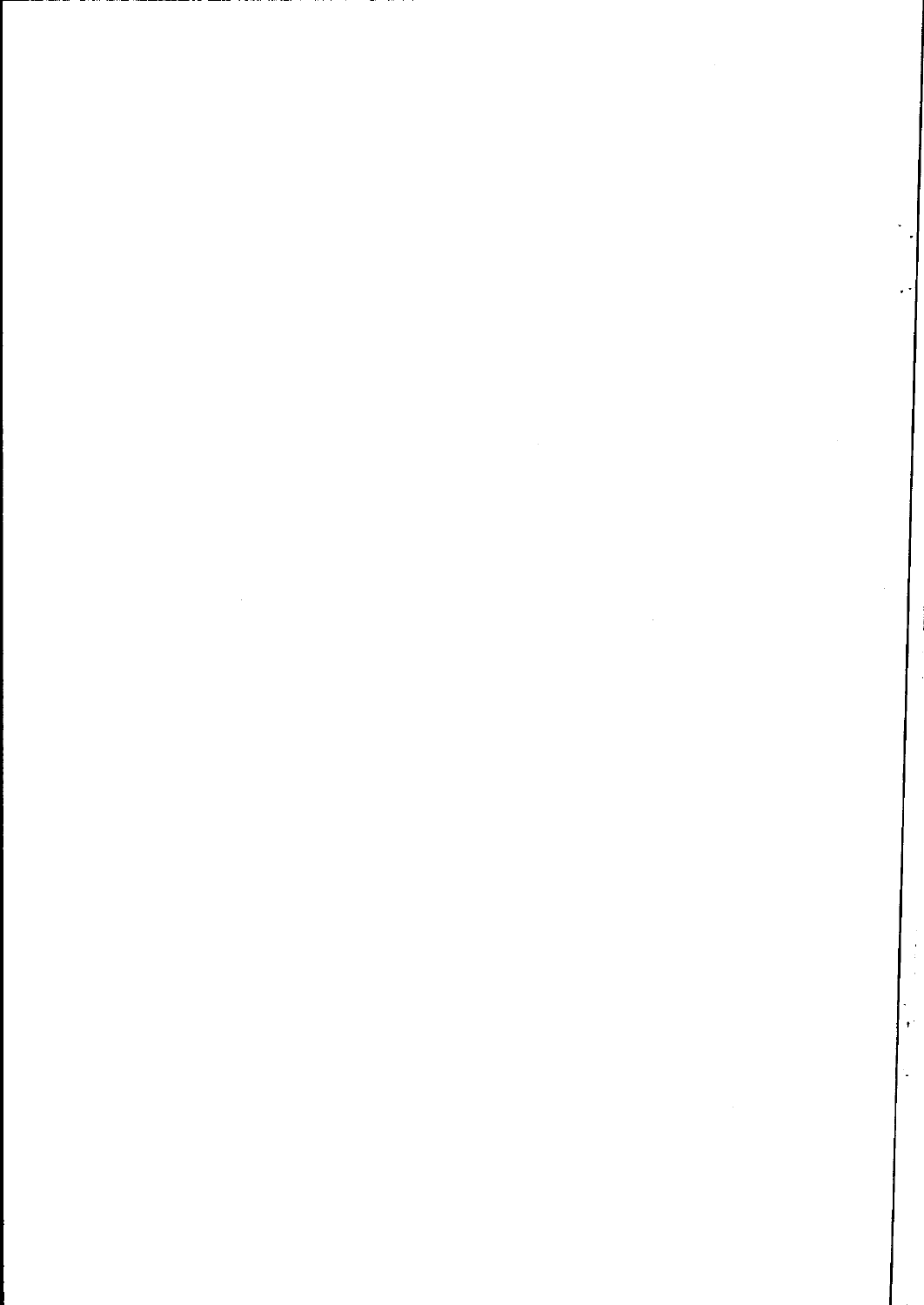APPENDIX I

j.

 $\frac{1}{2}$ j SAMPLE DESCRIPTION

| sample                           | 01.040                   | $05.040$ & 15.040              | $07.040$ & 17.040               |
|----------------------------------|--------------------------|--------------------------------|---------------------------------|
| place                            | Lelystad (1984           | Lelystad (1984)                | Lelystad (1984)                 |
| horizon                          | iments<br>Ijsselmeer sed | Zuiderzee sediments            | Almere sediments                |
| code horizon                     | å                        | <b>C21gp</b>                   | C22g                            |
| depth (cm)                       | 5 cm                     | 30cm                           | 45 cm                           |
| $\hat{H}$<br>% clay ( $\left($ 2 |                          | $x - 7.0x$                     | $x - 3.4$ %                     |
| % loam ( $2-50$ ( $m$ )          |                          | 210.7%                         | $\approx 25.0$ %                |
| % sand (50-2000 An)              |                          | 20.078                         | $\approx$ 54.0 %                |
| Staring-series                   | g<br>B                   | B                              | $\frac{1}{2}$                   |
| $\Theta(h=-3.2 \text{ cm})$      | 0.424                    | 0.402                          | 0.464                           |
| $\Theta(h = -15800 \text{ cm})$  | 0.136                    | 0.084                          | 0.107                           |
| K sat (cm/min)                   |                          | $\leq 0.0206$ (1 sample, labo) | $\leq 0.0187$ (2 samples, labo) |

| sample                                            | 01.041                         | 03.041                                                                                                                                                                                                                                                                                                                       | 05.041                         |
|---------------------------------------------------|--------------------------------|------------------------------------------------------------------------------------------------------------------------------------------------------------------------------------------------------------------------------------------------------------------------------------------------------------------------------|--------------------------------|
|                                                   |                                |                                                                                                                                                                                                                                                                                                                              |                                |
| <br> <br> <br>place                               | Lelystad (1984)                | Lelystad (1984)                                                                                                                                                                                                                                                                                                              | Lelystad (1984)                |
| horizon                                           | Almere sediment                | Almere sediment<br>$\frac{1}{2}$ = $\frac{1}{2}$ = $\frac{1}{2}$ = $\frac{1}{2}$ = $\frac{1}{2}$ = $\frac{1}{2}$ = $\frac{1}{2}$ = $\frac{1}{2}$ = $\frac{1}{2}$ = $\frac{1}{2}$ = $\frac{1}{2}$ = $\frac{1}{2}$ = $\frac{1}{2}$ = $\frac{1}{2}$ = $\frac{1}{2}$ = $\frac{1}{2}$ = $\frac{1}{2}$ = $\frac{1}{2}$ = $\frac{1$ | Almere sediment                |
| code horizon                                      | C23g ?                         | C24g ? (or C25g ?)                                                                                                                                                                                                                                                                                                           | $C25g$ ?                       |
| depth (cm)                                        | eo                             | 88                                                                                                                                                                                                                                                                                                                           | i<br>100                       |
| $f_{n}$<br>$x \rightarrow 1$ ay ( $\rightarrow 2$ | $\tilde{x}$ 2 3 $\tilde{x}$    | 20.9%                                                                                                                                                                                                                                                                                                                        |                                |
| % loam ( $2-50$ $(\mu n)$                         | $\sim 19.2$ %                  | $M$ 16.0?                                                                                                                                                                                                                                                                                                                    |                                |
| % sand (50-2000 Am)                               | $\frac{2}{5}$ 61.0 %           | 24.08                                                                                                                                                                                                                                                                                                                        | ᡐ                              |
| Staring-series                                    | 08 ?                           | $(188)$ ? $(188)$                                                                                                                                                                                                                                                                                                            | 24.7                           |
| $\theta(h=-3.2 \text{ cm})$                       | 0.491                          | 0.477                                                                                                                                                                                                                                                                                                                        | 0.471                          |
| $\Theta(h=-15000 \text{ cm})$                     | 0.106                          | 0.067                                                                                                                                                                                                                                                                                                                        | 0.061                          |
| K sat (cm/min)                                    | $\leq 0.0262$ (1 sample, labo) | $\leq 0.0123$ (1 sample, labo)                                                                                                                                                                                                                                                                                               | $\geq 0.0098$ (1 sample, labo) |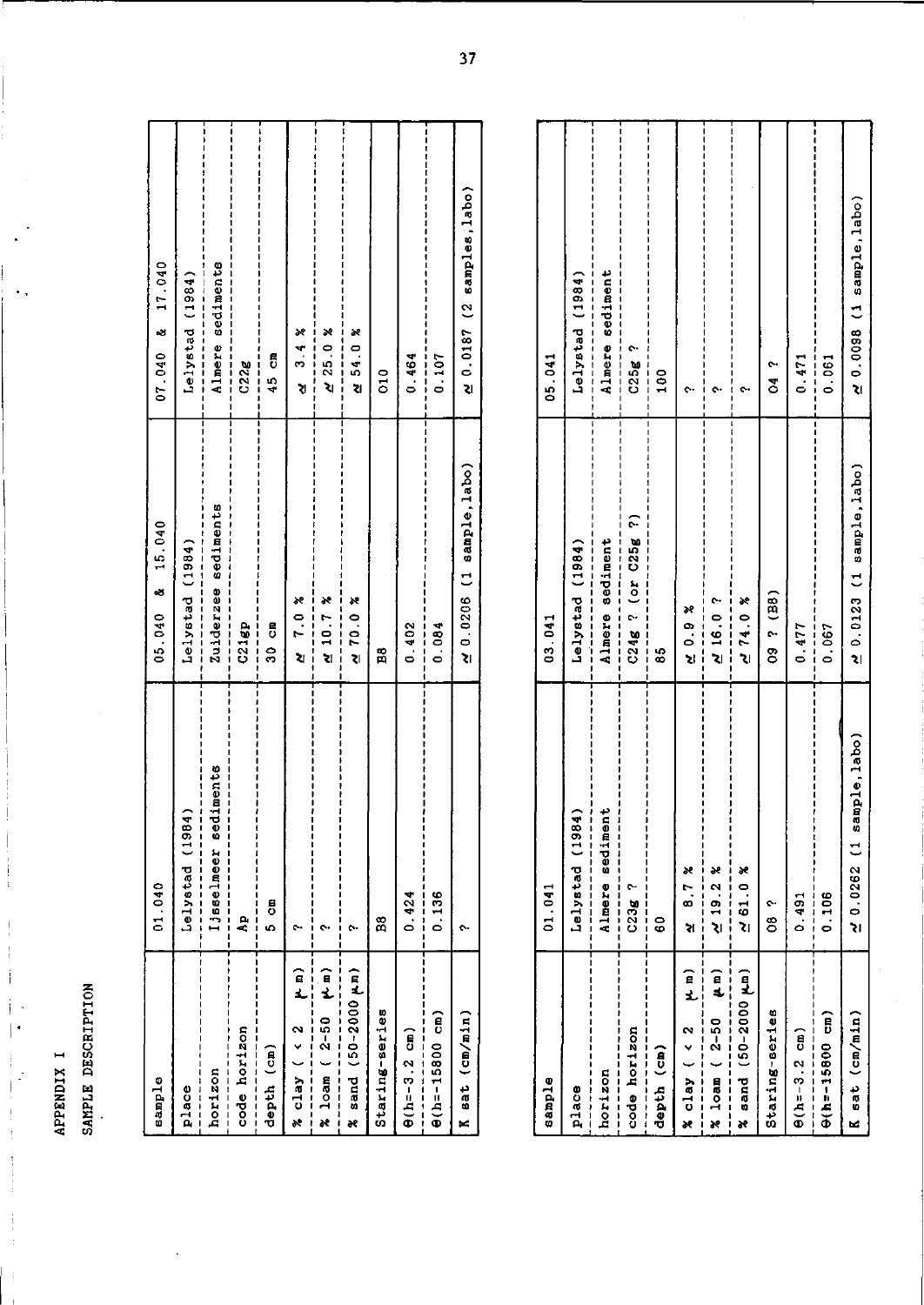### Appendix I

### SAMPLE DESCRIPTION (continued 1)

| sample                                    | 01.038                          |
|-------------------------------------------|---------------------------------|
| place                                     | Mariahout (1983)                |
| horizon                                   | "white"                         |
| code horizon                              | Hn21                            |
| depth (cm)                                | 60-68                           |
| (mサ)<br>% clay $( < 2$                    |                                 |
| $\mathbf{t}$<br>$x \text{ loan}$ ( $2-50$ |                                 |
| sand (50-2000 Mm)<br>×                    |                                 |
| Staring-series                            | $01,02$ ?                       |
| $\Theta(h=-3.2 \text{ cm})$               | 0.320                           |
| $Q(h=-15800 \text{ cm})$                  | 0.012                           |
| sat (cn/min)<br>$\approx$                 | $\sim 0.0944$ (2 samples, labo) |
|                                           |                                 |

# \* " K sat " : saturated hydraulic conductivity

\* "Staring-series " : classification according to the Staring-series.

 $\begin{array}{c} 1 \\ 1 \\ 1 \end{array}$ 

 $\ddot{\phantom{0}}$ 

 $\ddot{\cdot}$ 

 $\ddot{\cdot}$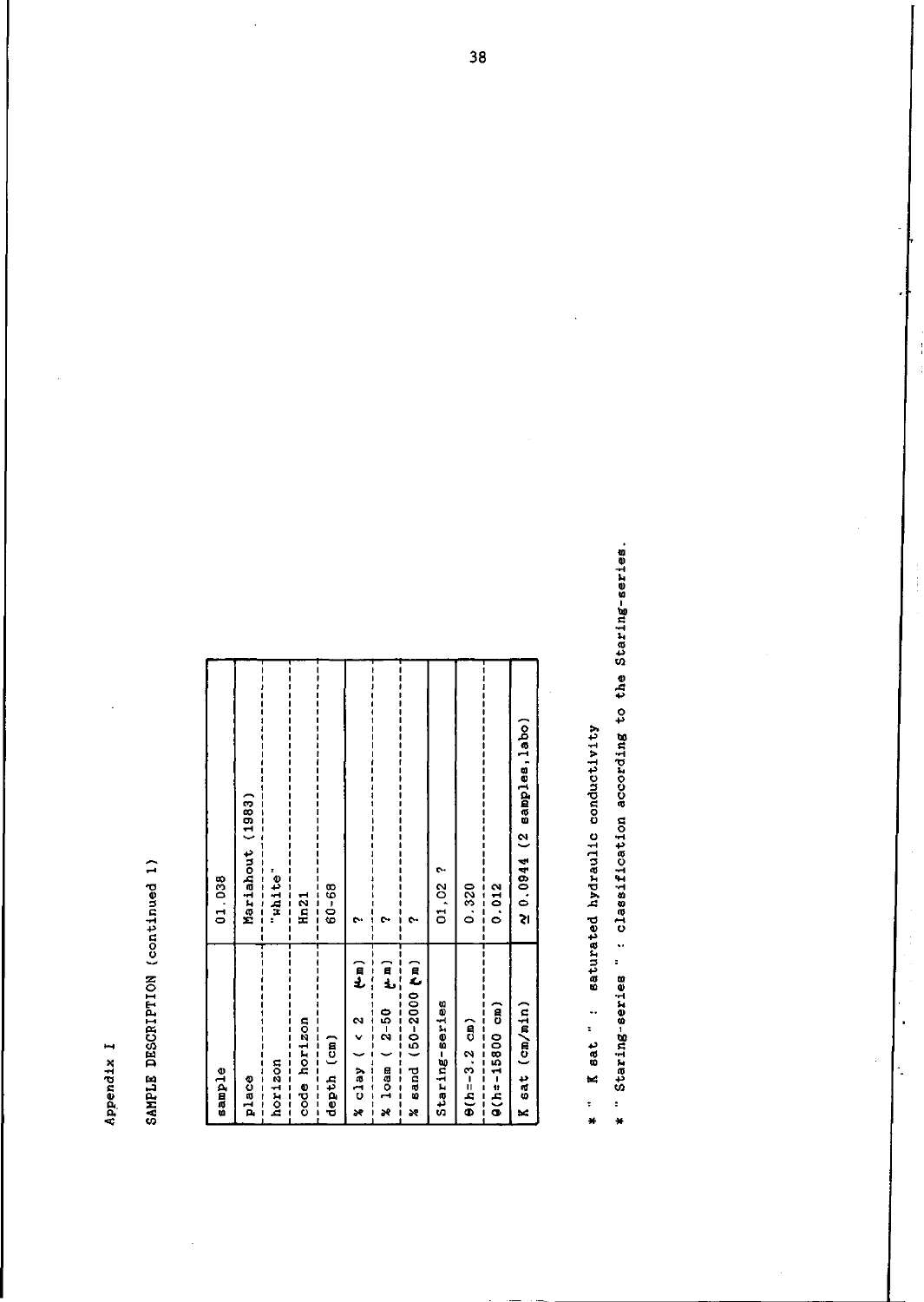Appendix I (continued 2)

REFERENCES FOR THE SAMPLE DESCRIPTION 

1. Halbertsma and Veerman (1983,1986):

Code for the samples, depth below the soil surface.

2. Veerman (1983,1986):

Place, horizon,  $\theta$ ( h = -3.2 cm ),  $\theta$ ( h = -15800 cm ).

3. Veerman (1988, ICW, personal communication):

Textural analysis, saturated hydraulic conductivities, code horizon for sample 01.038 .

4. de Bakker et al. (1966):

Code horizon for the samples from Lelystad (experiments 40 and 41).

5. Bannink (1988, STIBOKA, personal communication):

Code according to the Staring-series.

The classification according to the Staring-series (see Wosten et al.,1987) must be considered carefully: on one hand because the texture of the soils is not well known, and on the other hand because some soils such as the "Zuiderzee sediments" have not been used to de Staring-series. Also, at Lelystad, some horizons homogeneous (with some bands of gravels, of peat, ...) (Bannink, 1988, personal communication).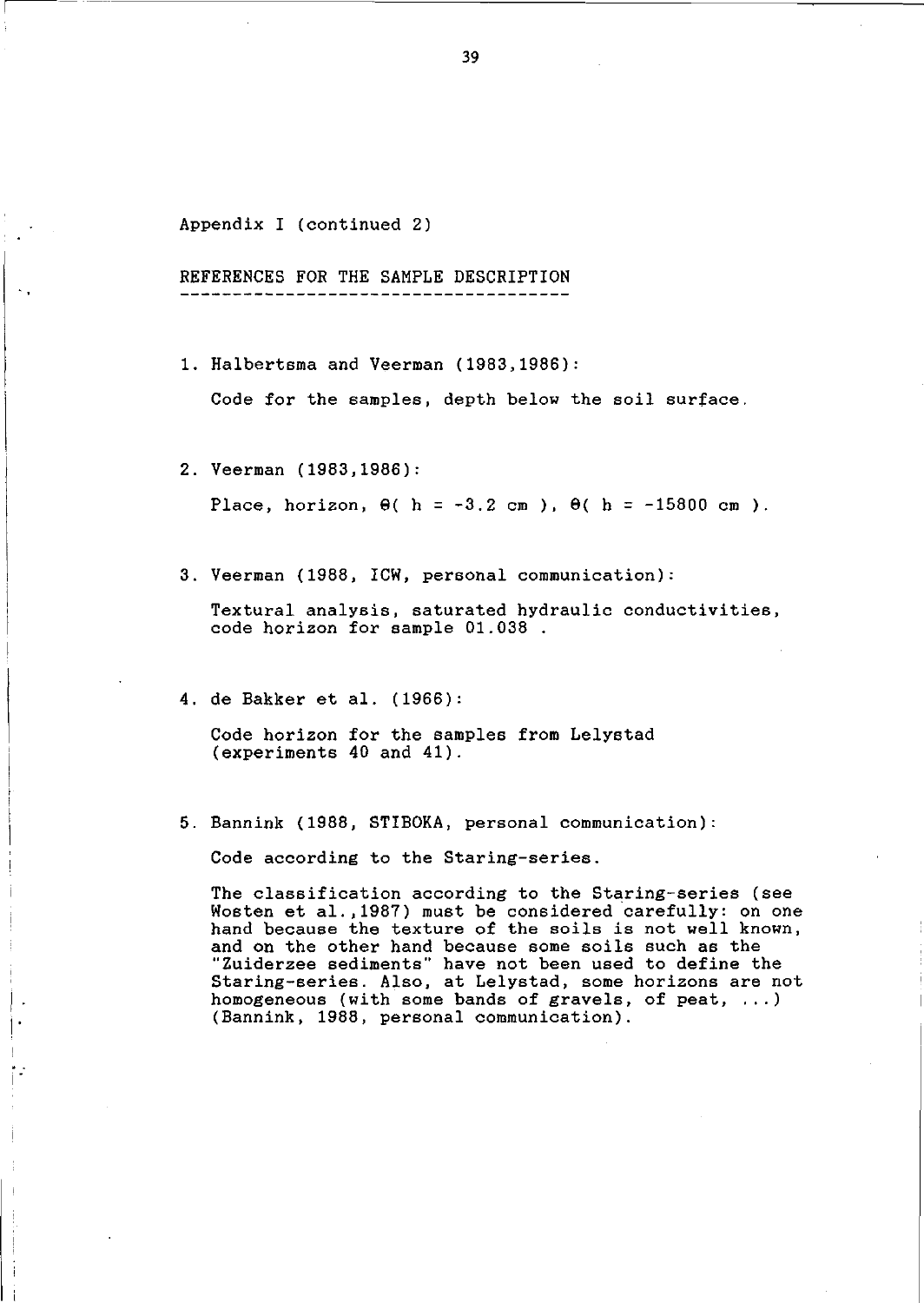$\label{eq:2.1} \frac{1}{\sqrt{2}}\int_{\mathbb{R}^3}\frac{1}{\sqrt{2}}\left(\frac{1}{\sqrt{2}}\right)^2\frac{1}{\sqrt{2}}\left(\frac{1}{\sqrt{2}}\right)^2\frac{1}{\sqrt{2}}\left(\frac{1}{\sqrt{2}}\right)^2\frac{1}{\sqrt{2}}\left(\frac{1}{\sqrt{2}}\right)^2.$ 

 $\label{eq:2.1} \frac{1}{\sqrt{2}}\left(\frac{1}{\sqrt{2}}\right)^{2} \left(\frac{1}{\sqrt{2}}\right)^{2} \left(\frac{1}{\sqrt{2}}\right)^{2} \left(\frac{1}{\sqrt{2}}\right)^{2} \left(\frac{1}{\sqrt{2}}\right)^{2} \left(\frac{1}{\sqrt{2}}\right)^{2} \left(\frac{1}{\sqrt{2}}\right)^{2} \left(\frac{1}{\sqrt{2}}\right)^{2} \left(\frac{1}{\sqrt{2}}\right)^{2} \left(\frac{1}{\sqrt{2}}\right)^{2} \left(\frac{1}{\sqrt{2}}\right)^{2} \left(\$ 

 $\label{eq:2.1} \frac{1}{\sqrt{2\pi}}\int_{\mathbb{R}^3}\frac{1}{\sqrt{2\pi}}\left(\frac{1}{\sqrt{2\pi}}\right)^2\frac{1}{\sqrt{2\pi}}\int_{\mathbb{R}^3}\frac{1}{\sqrt{2\pi}}\frac{1}{\sqrt{2\pi}}\frac{1}{\sqrt{2\pi}}\frac{1}{\sqrt{2\pi}}\frac{1}{\sqrt{2\pi}}\frac{1}{\sqrt{2\pi}}\frac{1}{\sqrt{2\pi}}\frac{1}{\sqrt{2\pi}}\frac{1}{\sqrt{2\pi}}\frac{1}{\sqrt{2\pi}}\frac{1}{\sqrt{2\pi}}\frac{$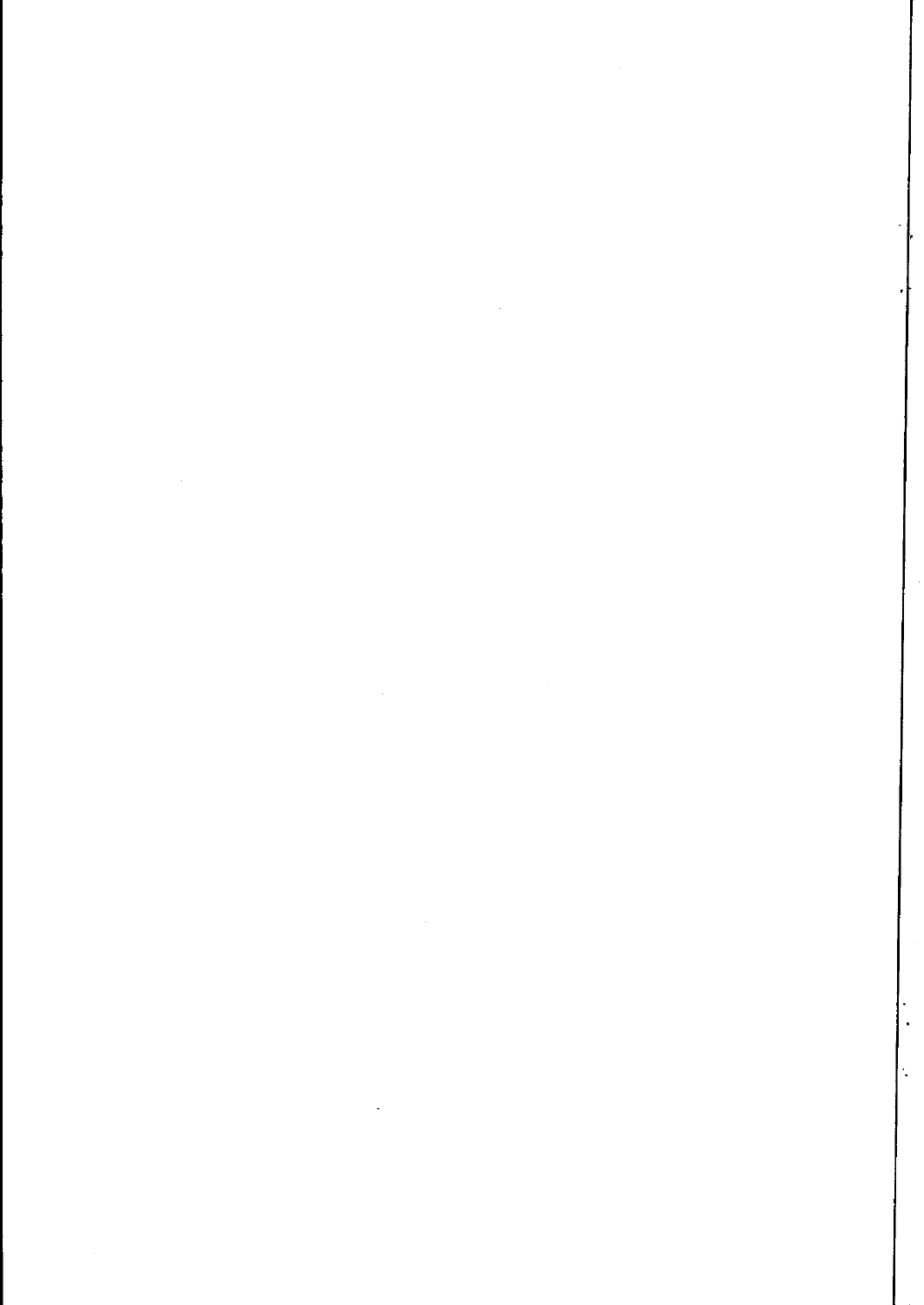Appendix II

 $\frac{1}{1}$ 

J.

| ・・・・・・・・・ |   |
|-----------|---|
| らじんしくしょく  |   |
|           | ł |

| sample                               | h at -1 cm                                                   | h at -3 cm                                                          | h at -5 cm                                              | h at -7 cm                                             | h at -8 cm                                              |
|--------------------------------------|--------------------------------------------------------------|---------------------------------------------------------------------|---------------------------------------------------------|--------------------------------------------------------|---------------------------------------------------------|
|                                      |                                                              |                                                                     |                                                         |                                                        |                                                         |
|                                      | $-1.59$<br>$-3.69$<br>$-1.32$<br>$-1.9$<br>$-1.53$<br>$-5.3$ | $-9.22$<br>$-29.47$<br>$-17.69$<br>$-17.89$<br>$-17.89$<br>$-49.84$ | $-7.94$<br>$-26.73$<br>$-37.92$<br>$-14.92$<br>$-47.14$ | $-5.72$<br>$-2.71$<br>$-35.16$<br>$-12.82$<br>$-15.07$ | $-4.61$<br>$-20.72$<br>$-33.77$<br>$-11.77$<br>$-14.03$ |
|                                      |                                                              |                                                                     |                                                         |                                                        |                                                         |
|                                      |                                                              |                                                                     |                                                         |                                                        |                                                         |
| 01.040<br>05.040<br>07.040<br>07.040 |                                                              |                                                                     |                                                         |                                                        |                                                         |
|                                      |                                                              |                                                                     |                                                         |                                                        |                                                         |
| 01.041<br>03.041<br>05.041           | $-16.07$<br>$-13.56$<br>$-24.56$                             | $-13.53$<br>$-11.54$<br>$-20.64$                                    | $-11.35$<br>$-10.38$<br>$-11.38$                        | $-11.46$<br>$-8.91$<br>$-15.44$                        | $\frac{-11.51}{-8.36}$<br>$-13.97$                      |
|                                      |                                                              |                                                                     |                                                         |                                                        |                                                         |
| 01.038                               | $-33.34$                                                     | $-31.45$                                                            | $-27.12$                                                | $-22.72$                                               | $-20.52$                                                |
|                                      |                                                              |                                                                     |                                                         |                                                        |                                                         |

- \* The h values at -1 cm, -3 cm, -5 cm and -7 cm correspond to the data recorded at the start of<br>experiment (t = 0 min)
- \* The h value at -8 cm (bottom) has been calculated with a linear interpolation on the h values<br>at -5 cm and -7 cm. This value must be given, to define the initial condition for the SFIT program.

\* Note: The second block of data is recorded 240 min after the start of the experiment.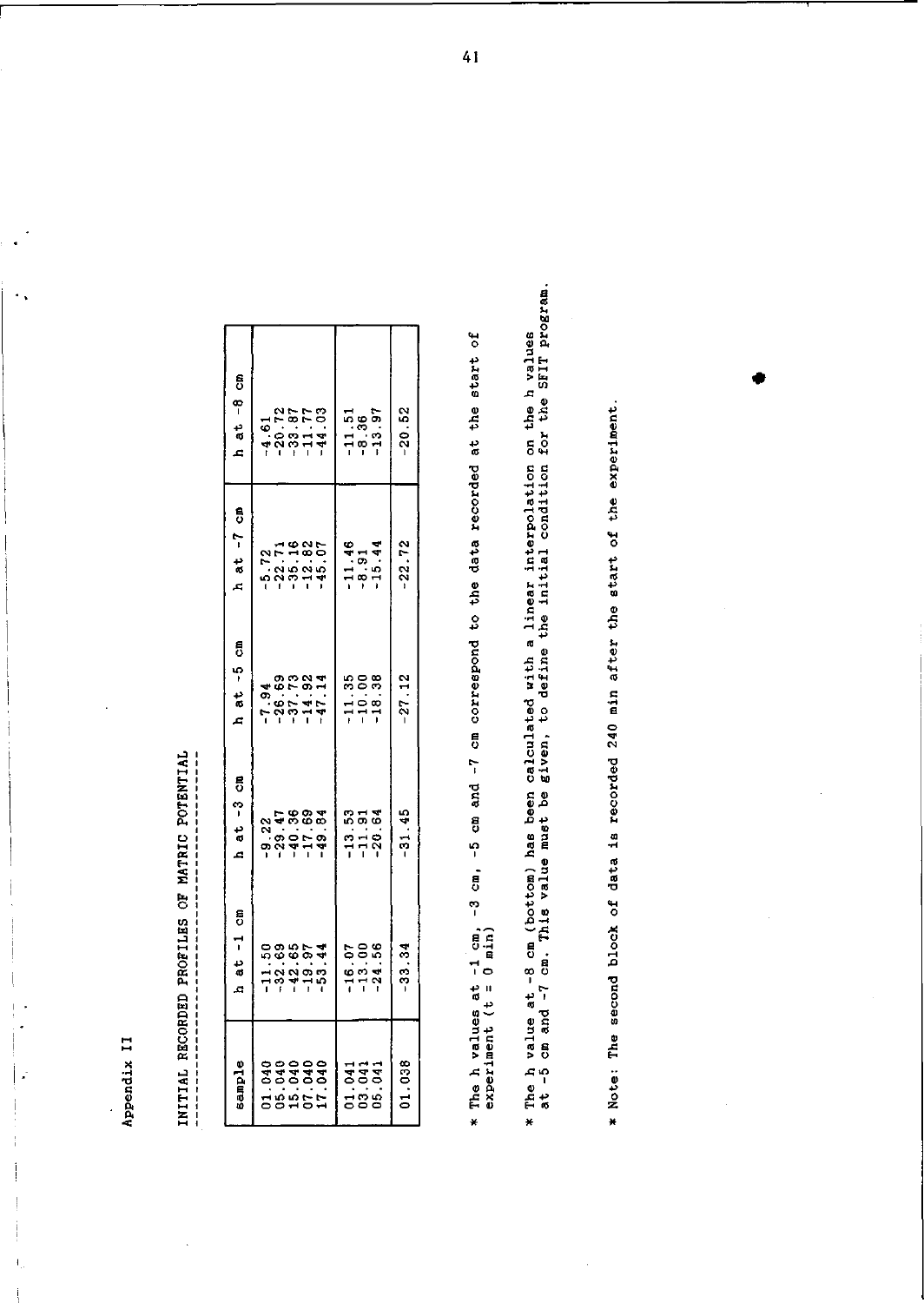APPENDIX II (continued 1)

 $\overline{1}$ 

FINAL PROFILES OF MATRIC POTENTIAL

| sample                                 | $at -1 cm$<br>A                                               | h at -3 cm                                                         | h at -5cm                                                   | h at -7cm                                                     | t end (min)                             |
|----------------------------------------|---------------------------------------------------------------|--------------------------------------------------------------------|-------------------------------------------------------------|---------------------------------------------------------------|-----------------------------------------|
|                                        |                                                               |                                                                    |                                                             |                                                               |                                         |
| 01.040<br>05.0400<br>05.0400<br>07.040 | $-815.22$<br>$-820.84$<br>$-852.06$<br>$-852.66$<br>$-765.91$ | $-604, 05$<br>$-516, 20$<br>$-375, 20$<br>$-431, 76$<br>$-436, 68$ | - 473.95<br>- 333.93<br>- 333.93.95<br>- 396.16<br>- 285.16 | $-433.11$<br>$-232.17$<br>$-226.51$<br>$-347.04$<br>$-347.15$ | 000000<br>0000000<br>0011100<br>0011100 |
|                                        |                                                               |                                                                    |                                                             |                                                               |                                         |
|                                        |                                                               | $-465.91$<br>$-431.96$<br>$-466.53$                                | $-396.75$<br>$-389.64$<br>$-392.46$                         | $-374.03$<br>$-365.98$<br>$-361.30$                           | 13960<br>17080<br>17080                 |
| $01.041$<br>$03.041$<br>$05.041$       | $-763.03$<br>$-687.83$<br>$-760.82$                           |                                                                    |                                                             |                                                               |                                         |
| 01.038                                 | $-535.98$                                                     | $-145.48$                                                          | $-127.70$                                                   | $-123.66$                                                     | 17400                                   |

\* t end : time at the end of the experiment

l,

÷j .  $\ddot{\phantom{0}}$ 

 $\ddot{\phantom{0}}$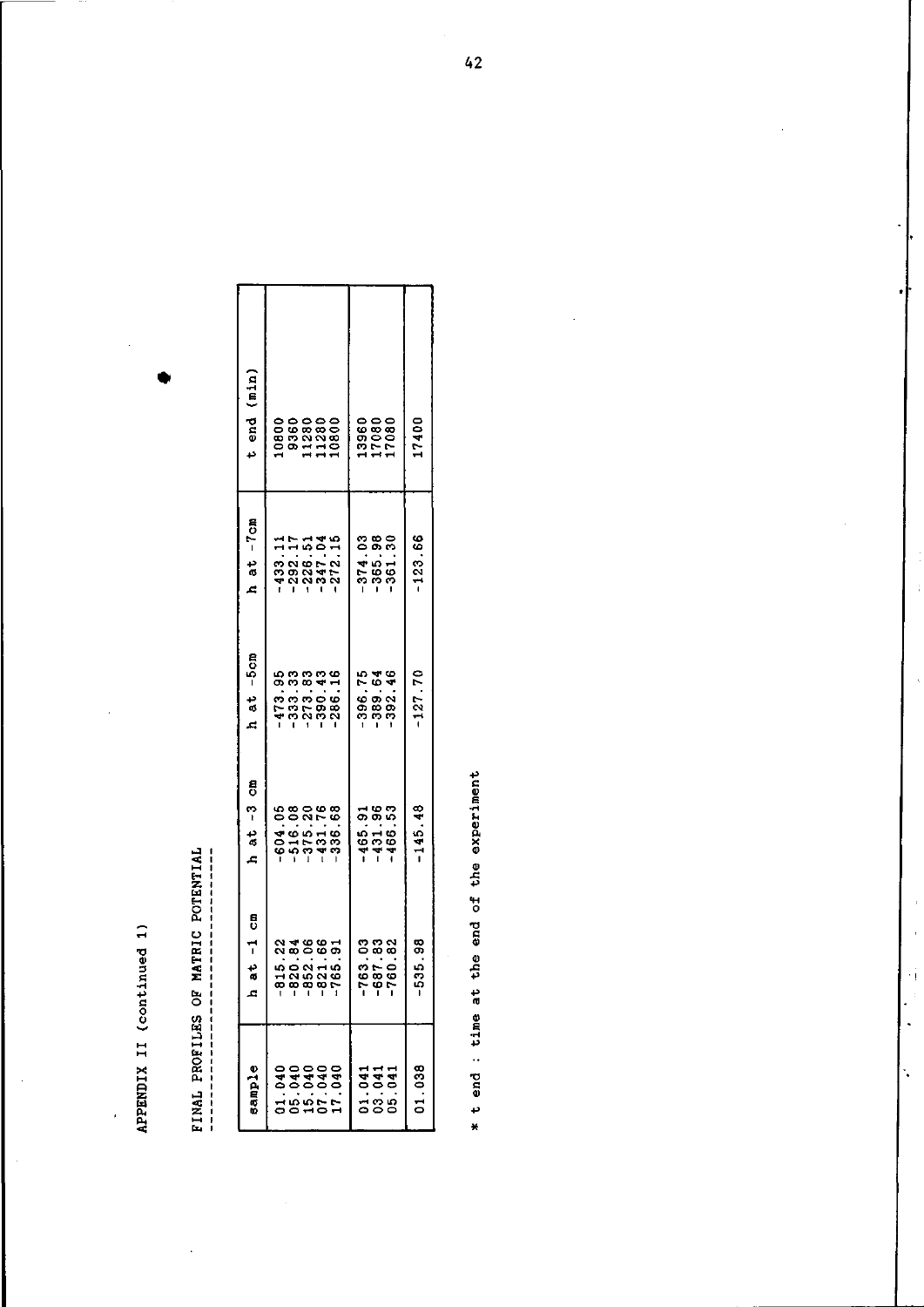### APPENDIX III

THE INSTANTANEOUS PROFILE METHOD



Fig. - Exp 05.040 : instantaneous profile method.<br>Distinction between the conductivity points calculated<br>at different depths.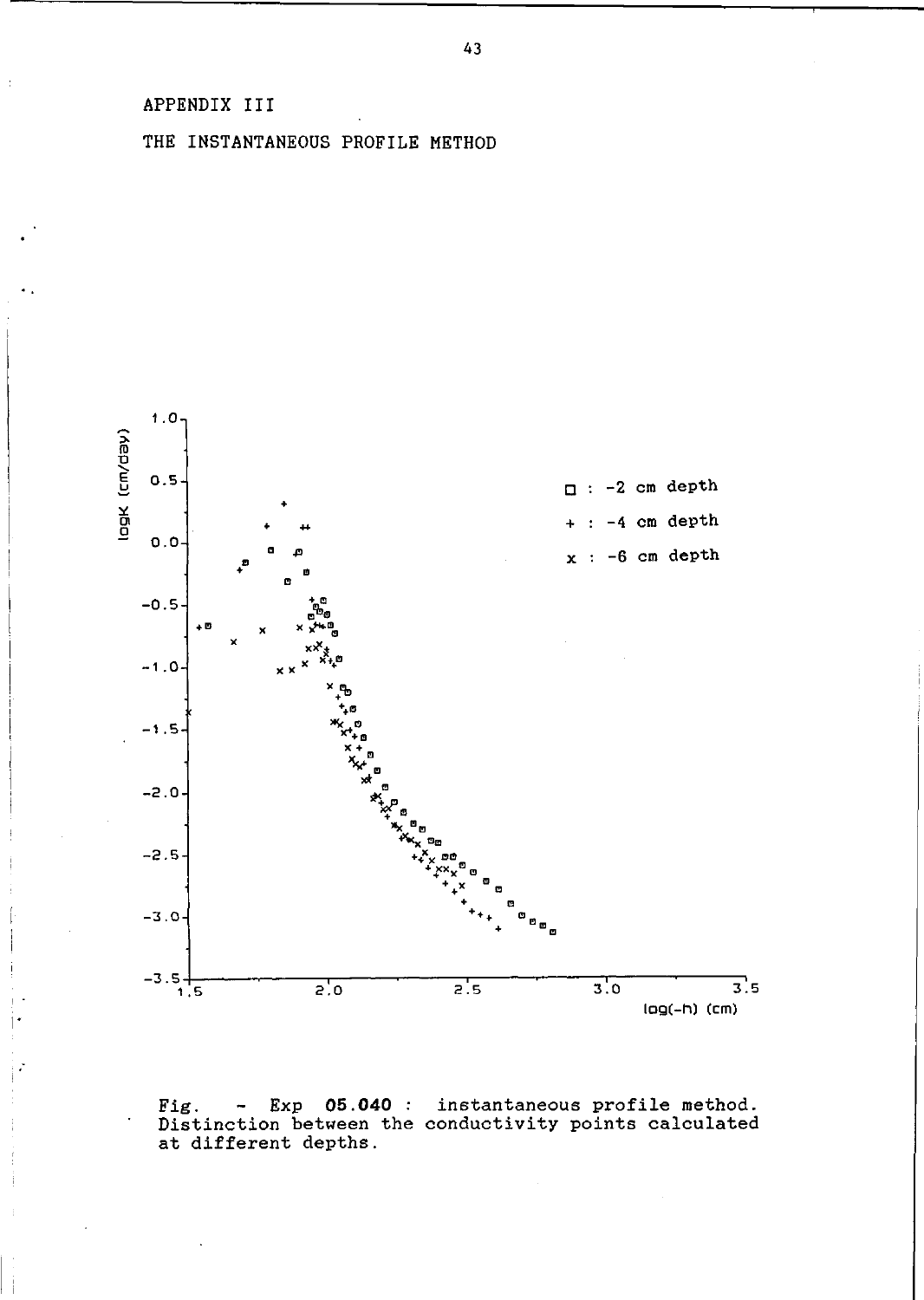APPENDIX IV

 $\cdot$ 

 $\frac{1}{2}$ 

## THE NONLINEAR PARAMETER ESTIMATION METHOD

ESTIMATION OF THE EVAPORATION RATE  $\begin{array}{c}\n1 \\
1 \\
1 \\
1\n\end{array}$ 

| sample                                       | nb data                                 | correl.                                        | at the end (min)<br>د                   | ER at the start (cm/min)                                                    | ER at the end (cm/min)                                                       |
|----------------------------------------------|-----------------------------------------|------------------------------------------------|-----------------------------------------|-----------------------------------------------------------------------------|------------------------------------------------------------------------------|
| 040<br>040000<br>05.0400<br>07.040<br>07.040 | 98<br>\$<br>$\ddot{ }$<br>$\frac{6}{5}$ | 99989<br>99974<br>99995<br>99995<br>89991<br>Ó | 000000<br>0000000<br>0011100<br>0011100 | $-0.000199$<br>$-0.0001489$<br>$-0.0001578$<br>$-0.0001578$<br>$-0.0001401$ | $-0.0000996$<br>$-0.0001007$<br>$-0.0001107$<br>$-0.0001107$<br>$-0.0001107$ |
| 01.041<br>03.041<br>05.041                   | 922<br>922                              | 99996<br>99997<br>99997                        | 13960<br>17080<br>17080                 | $-0.0001243$<br>$-0.0001358$<br>$-0.0001311$                                | $-0.0001124$<br>$-0.0001105$<br>$-0.0001123$                                 |
| 01.038                                       | ٣                                       | 0.99915                                        | 17400                                   | $-0.0001601$                                                                | $-0.00000019$                                                                |

second order polynomial: \* The load cell data have been fitted with a

$$
= a + a + b + a + c
$$
  
0 + 1 + 2

 $\Phi$ 

\* Then, the evaporation rate is calculated with the formula:

$$
ER = (a + 2.a. t) . z
$$
  
1 2 2 max

\* variables:

 $\begin{array}{c} \text{(cm)} \\ \text{(cm. min-1)} \end{array}$  $(m1n)$ <br>(m3.m-3) zmax : total height of sample<br>ER : evaporation rate : time (=0 at the start)<br>: mean water content  $\ddot{\bullet}$ 

: number of data for the polynomial regression<br>: correlation coefficient of the regression nb data<br>correl.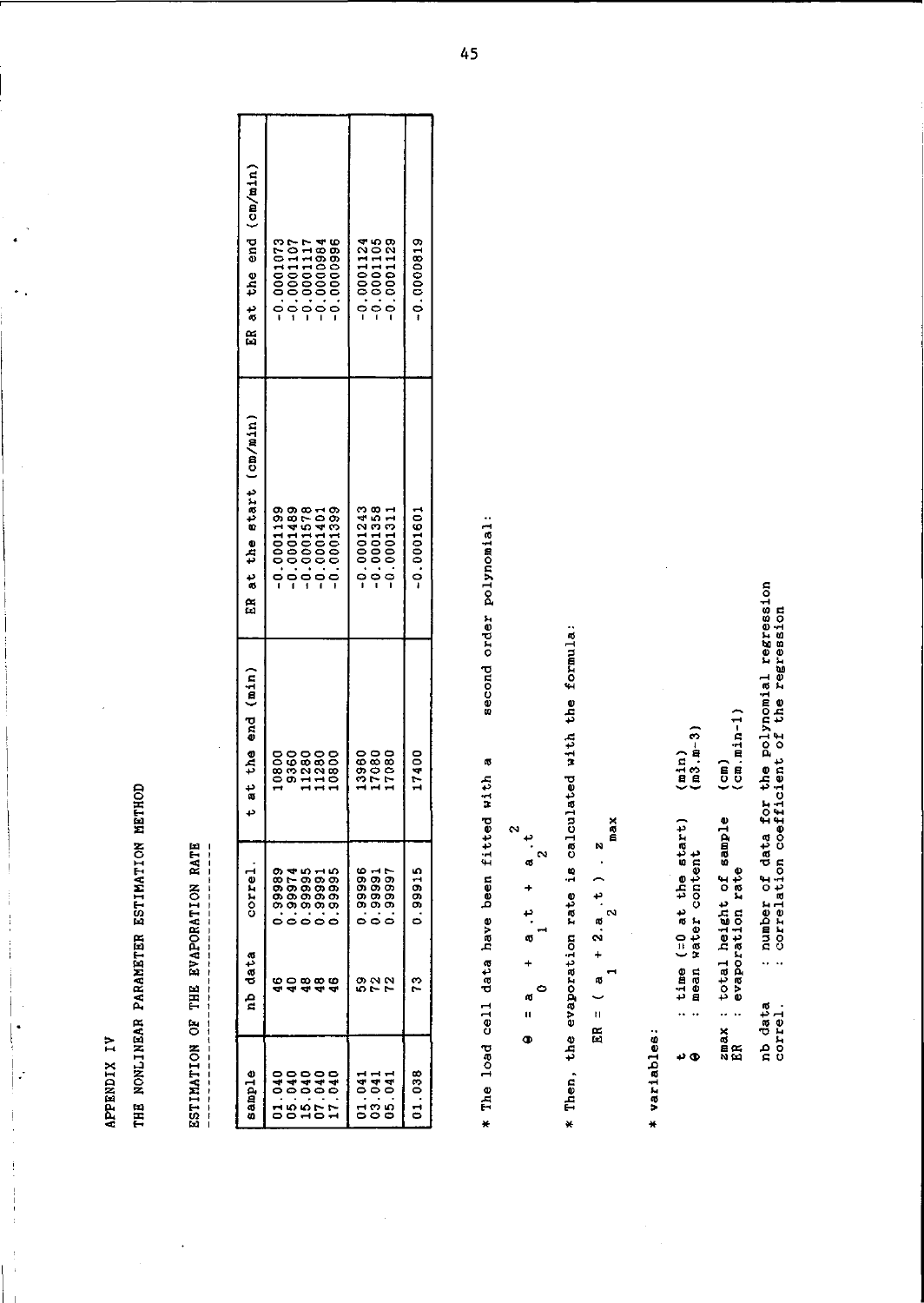Appendix IV (continued 1)

FINAL ESTIMATED PARAMETER SETS

- \* Only the final parameter estimations for which RSQ > 0.500 and a convergence test passed are given.
- \* These parameter estimations are classified according to the RSQ values (from the highest to the lowest).

\* Code for the results

- NO : code for the group of parameter sets  $(1,2,3,...)$ This classification is empirical.
- STAR : STARING-SERIES (for initial estimation of parameters).
- RSQ Square of the linear correlation coefficient between the observations and their prediction.

MSSQ Minimum sum of squares attained.

MBE(%): Mass balance error during the last iteration (in %)

ITER : Number of iterations

ALPHA : code for parameter **a** N L WCS **WCR** CONDS code for parameter Ks code for parameter N code for parameter 1 code for parameter <del>O</del>s code for parameter 9r

Note : The system of units used here is: cm, min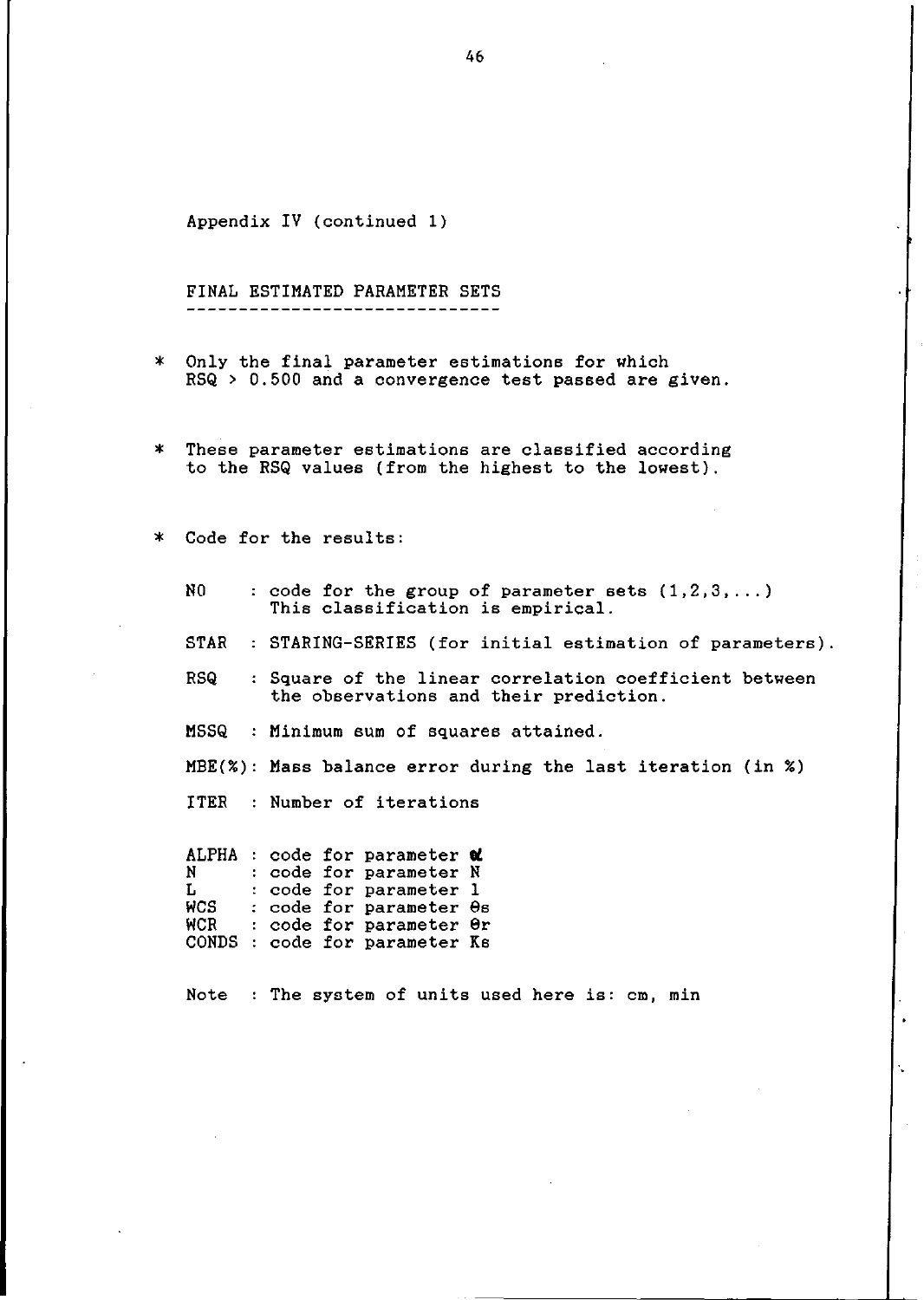Appendix IV (continued 2)

ł  $\ddot{\phantom{0}}$ ł

 $\mathbf{L}$ 

\* EXP 01.040

| $\frac{1}{2}$                 | <b>STAR</b> | <b>ALPHA</b>      |                                           | ĥ,                                     | ЯCS             | <b>CONDS</b>        | <b>WCR</b>                                           | RSQ                                   | <b>MSSQ</b>                                                                                | <b>MBE%</b>                           | ITER         |
|-------------------------------|-------------|-------------------|-------------------------------------------|----------------------------------------|-----------------|---------------------|------------------------------------------------------|---------------------------------------|--------------------------------------------------------------------------------------------|---------------------------------------|--------------|
|                               |             |                   |                                           |                                        |                 |                     |                                                      |                                       | 0.6761E-01                                                                                 |                                       |              |
| ូ <b>និង</b><br>ខិដ្ឋី និដ្ឋី |             |                   | 1.17121<br>1.16931<br>1.164476<br>1.15182 | $-5.97327$<br>$-6.01101$<br>$-6.26606$ |                 |                     | 0.00630<br>0.005584<br>0.00384<br>0.00504<br>0.00151 | 000001<br>0000000<br>0000000<br>00000 |                                                                                            | 88884888888888888<br>0000000<br>00000 |              |
|                               |             |                   |                                           |                                        |                 |                     |                                                      |                                       | $\begin{array}{c} 0.6768\text{E}-01 \\ 0.6818\text{E}-01 \\ 0.6835\text{E}-01 \end{array}$ |                                       | <u>ითთ</u>   |
|                               |             |                   |                                           | $-6.23953$<br>$-6.35860$               |                 |                     |                                                      |                                       |                                                                                            |                                       |              |
|                               |             |                   |                                           |                                        |                 |                     |                                                      |                                       | $0.7522E - 01$                                                                             |                                       | $\mathbf{I}$ |
| $\frac{1}{10}$                |             | $0.07820$ 1.15392 |                                           | 3.46525                                | 0.42325         | 0.03559             | 0.00106                                              | 0.9870                                | 0.2154                                                                                     | 0.054                                 |              |
| 8                             |             |                   | $0.01337$ 1.24658                         |                                        | 2.61024 0.41030 | 0.01412             | 0.00154                                              | 0.8952                                | 1733                                                                                       | 0.047                                 | ă            |
| $\frac{1}{30}$                |             | 0.00890 1.29526   |                                           | 6.50587                                | 0.42245         | $0.01181 - 0.01315$ |                                                      | 0.8817                                | 1.956                                                                                      | 0.202                                 | $\mathbf{1}$ |
|                               |             |                   |                                           |                                        |                 |                     |                                                      |                                       |                                                                                            |                                       |              |

\* EXP 05.040

| NO STAR                                   | <b>ALPHA</b>                             |                                          |                                          | 9.JM                     | <b>SONOS</b>               | <b>ACR</b>                                          | <b>BSQ</b>                    | <b>MSSQ</b>                      | <b>ABE%</b>                         | <b>TER</b>              |
|-------------------------------------------|------------------------------------------|------------------------------------------|------------------------------------------|--------------------------|----------------------------|-----------------------------------------------------|-------------------------------|----------------------------------|-------------------------------------|-------------------------|
|                                           |                                          |                                          |                                          |                          |                            |                                                     |                               |                                  |                                     |                         |
|                                           |                                          |                                          |                                          | 4<br>6893<br>6898<br>689 |                            |                                                     |                               |                                  |                                     |                         |
| <b>2584</b><br>284                        | 0.01041<br>0.01044<br>0.01041<br>0.01040 | 1.82531<br>1.81917<br>1.82552<br>1.82628 | 15716<br>15794<br>15704<br>15695<br>~~~~ |                          | 888888<br>000000<br>000000 | 11251<br>11206<br>11259<br>11259<br>$\ddot{\sigma}$ | 0<br>000000<br>00000<br>00000 | 9606E-01<br>9609E-01<br>9606E-01 | 07107<br>001107<br>001107<br>001107 | 70000<br>7000           |
|                                           |                                          |                                          |                                          | 36889                    |                            |                                                     |                               | 9606E-01                         |                                     |                         |
| $\begin{array}{c} 0.2 \\ 0.8 \end{array}$ | 0.02406<br>0.02008                       | 1.25202<br>1.30061                       | 30984<br>96395<br>ျ                      | 0.46765<br>0.41999       | 0.00224<br>0.00146         | 0.00350<br>0.00355                                  | 9698<br>9667                  | 0.1954<br>0.2152                 | 0.113<br>0.113                      | $\overline{\mathbf{c}}$ |

\* EXP 15.040

| NO   STAR       | <b>ALPHA</b>       | z                 |                     | 3<br>K             | CONDS              | EX<br>X            | RSQ              | <b>MSSQ</b>                | <b>MBEX</b>         | <b>TTER</b> |
|-----------------|--------------------|-------------------|---------------------|--------------------|--------------------|--------------------|------------------|----------------------------|---------------------|-------------|
| 816<br>016<br>  | 0.01055<br>0.01168 | .86237<br>2.02064 | 78882<br>69505<br>ł | 0.42587<br>0.44468 | 0.00032<br>0.00032 | 0.10962<br>0.10603 | 0.9706<br>0.9662 | 0.2134<br>0.2452<br>0.2452 | 0.62<br>0.62<br>0.0 |             |
| $\overline{10}$ | 0.01919            | 1.55233           | 12152               | 0.50420            | 0.00205            | 0.08735            | 0.9582           | 0.3033                     | 0.589               |             |
| B18             |                    | $0.03172$ 1.31124 | 50540               | 0.59103            | 0.01530            | 0.02452            | 0.9132           | 0.6305                     | 0.351               |             |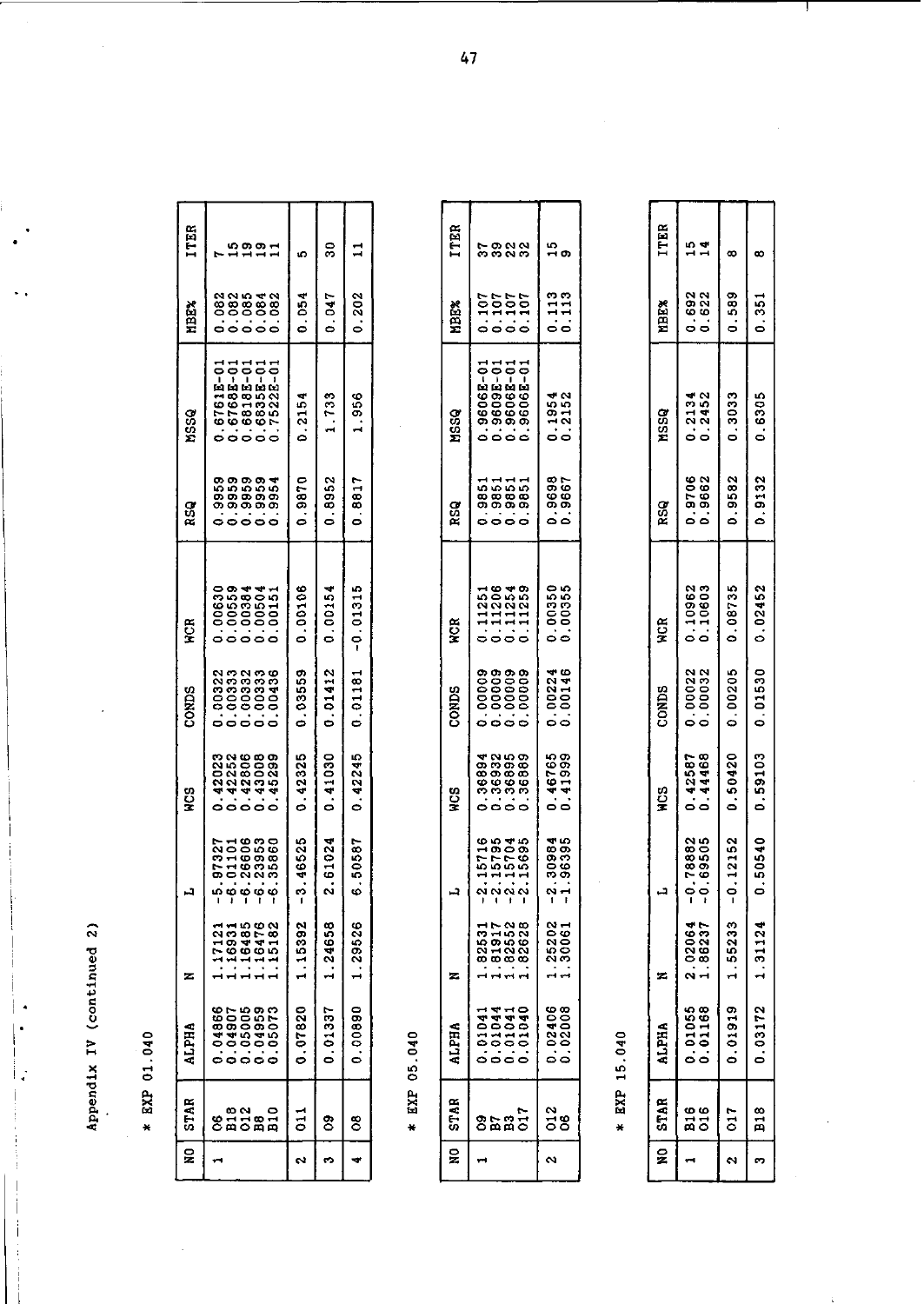Appendix IV (continued 3)

\* EXP 07.040

 $\ddot{\phantom{0}}$ 

 $\ddot{\phantom{0}}$ 

| ITER         | 26         |  |
|--------------|------------|--|
| <b>4B8%</b>  | .067       |  |
| <b>MSSQ</b>  | .841       |  |
| RSQ          | 7787       |  |
| <b>ACR</b>   | 0.00223    |  |
| <b>CONDS</b> | .00301     |  |
| ပ္မွ         | .41206     |  |
| ١            | $-3.15619$ |  |
|              | 26210      |  |
| VHd 1        | 03388      |  |
| <b>STAR</b>  |            |  |
|              |            |  |

\* EXP 17.040

| NO   STAR     | <b>ALPHA</b> |        |         | <b>ACS</b> | <b>CONDS</b> | <b>RCR</b> | RSQ   | <b>MSSQ</b> | <b>MBBX</b> | 59<br>S      |
|---------------|--------------|--------|---------|------------|--------------|------------|-------|-------------|-------------|--------------|
| $\frac{6}{5}$ | .00927       | 89973  | 0.03094 | 0.46866    | 0.00031      | 0.12217    | .9641 | 0.2506      | .866        | $\mathbf{r}$ |
| B16           | .00877       | .28945 | 6.70400 | .62660     | 0.00882      | 0.01507    | ,8560 | 1.004       | <b>S17</b>  |              |

\* EXP 01.041

| $\tilde{\mathbf{z}}$ | <b>STAR</b>   | <b>AHRLA</b> | z      |       | ပ္သိ   | <b>SONO</b> | <b>CR</b> | <b>RSQ</b> | <b>MSSQ</b> | <b>MBEX</b> | ITER |
|----------------------|---------------|--------------|--------|-------|--------|-------------|-----------|------------|-------------|-------------|------|
|                      | $\frac{2}{5}$ | 0.350        | .33421 | 06129 | .48250 | 1.00426     | 0.01982   | .8573      | <b>1231</b> | 0.316       |      |
|                      | 5<br>5        | .04852       | .28648 | 08563 | 143016 | 0.03446     | 0.00143   | 5732       | .681        | .566        |      |
|                      |               |              |        |       |        |             |           |            |             |             |      |

\* EXP 03.041 AND EXP 05.041

-- NO SOLUTION --

\* EXP 01.038

| NO STAR    | <b>ARPITA</b> | z        | ٥          | ro<br>S | <b>SGNOS</b> | č       | တ္တိ   | <b>MSSQ</b> | <b>1BE%</b>     | ITER |
|------------|---------------|----------|------------|---------|--------------|---------|--------|-------------|-----------------|------|
| B16        | .03590        | .61295   | $-0.10850$ | 1.65963 | 1,00881      | 0.01418 | 0.6719 | 1.731       | $\frac{38}{2}$  |      |
| <b>016</b> | $-04133$      | $-44143$ | $-0.27905$ | T8902   | 1.01058      | .01293  | 5976   | 2.123       | $\frac{180}{1}$ |      |

 $\bullet$ 

 $\ddot{\phantom{0}}$ 

 $\ddot{\cdot}$ 

 $\ddot{\cdot}$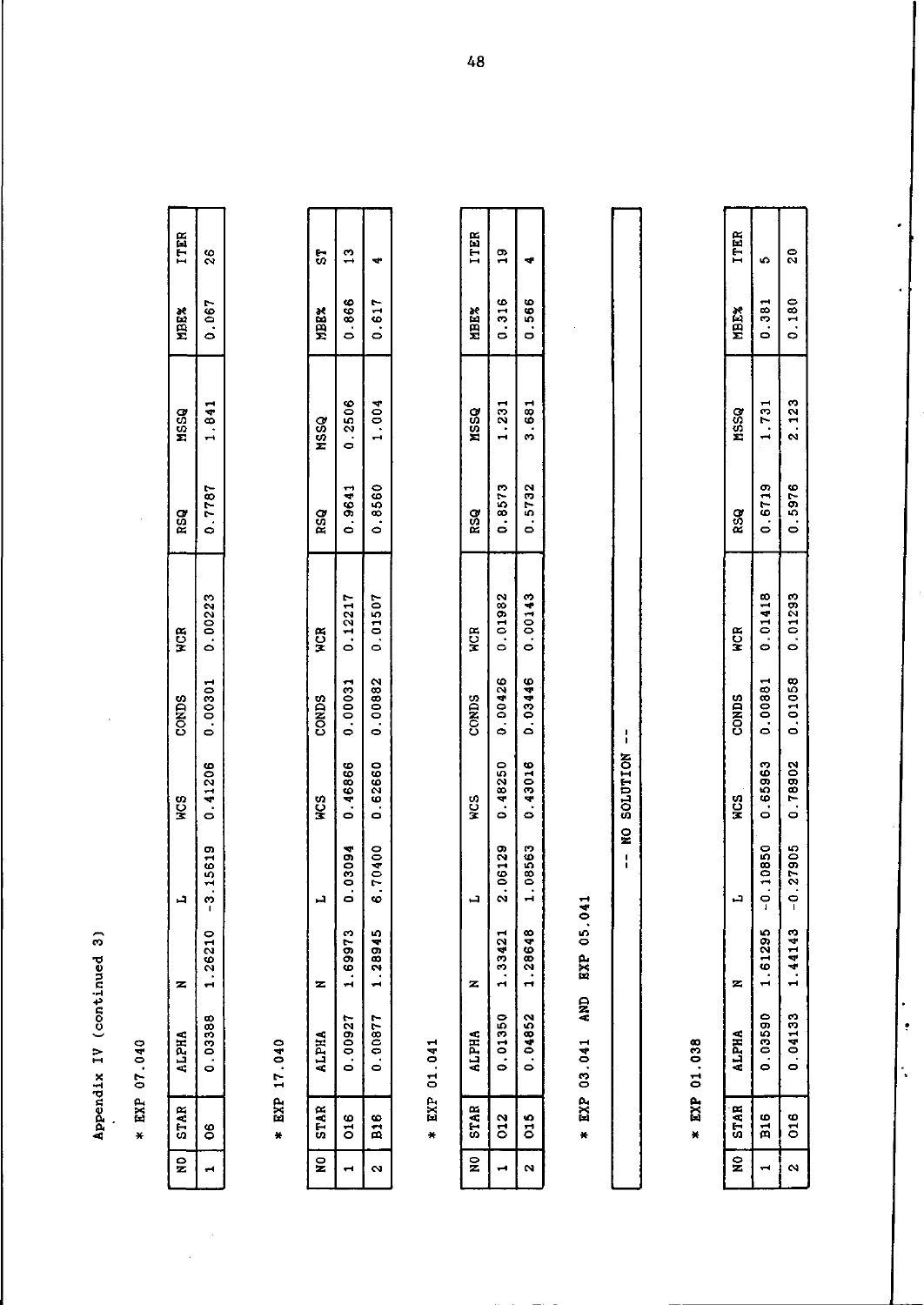### APPENDIX V

49

SOME RESULTS OF THE COMPARISON OF THE TWO STUDIED PROCEDURES

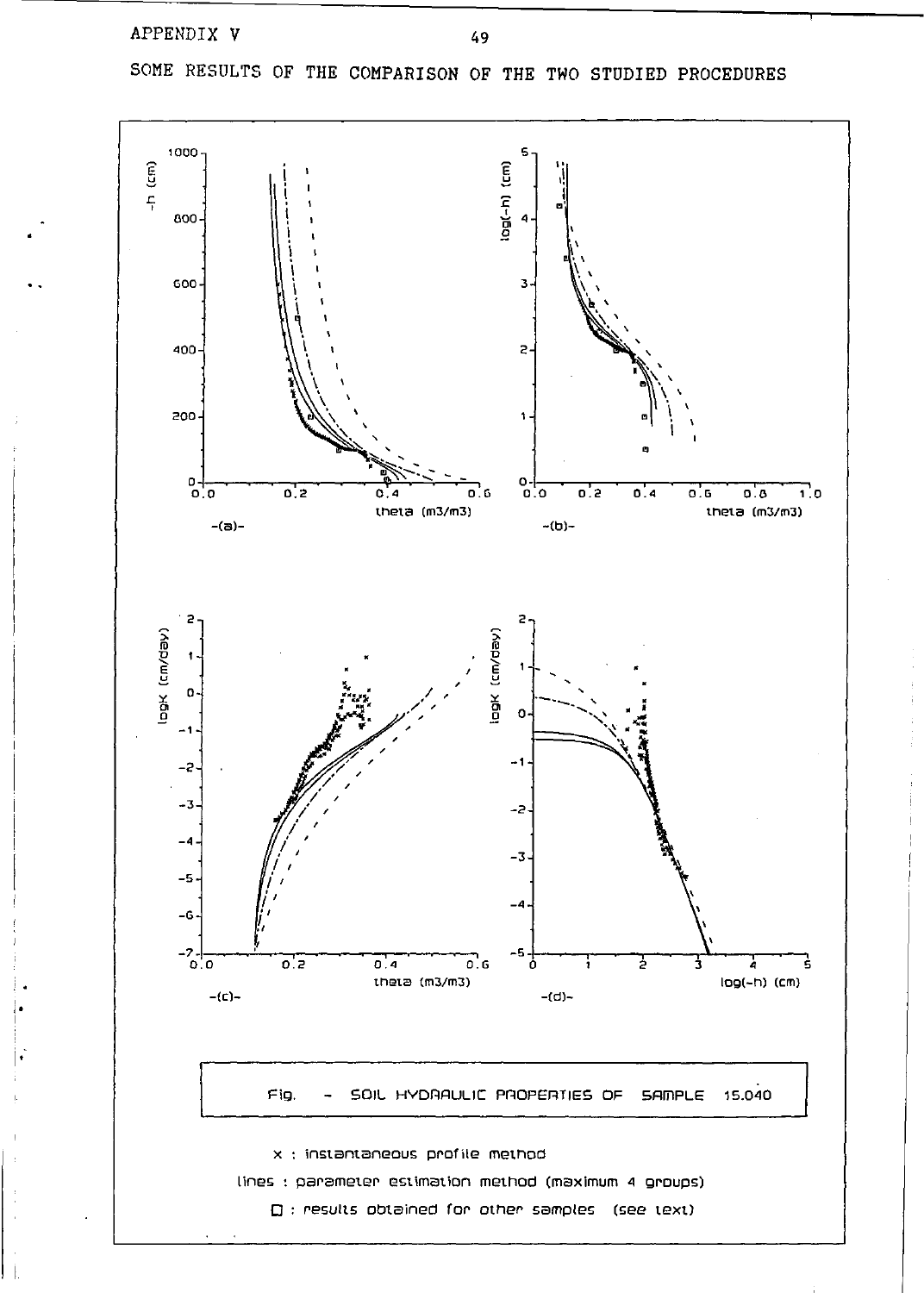Appendix V (continued 1) 50

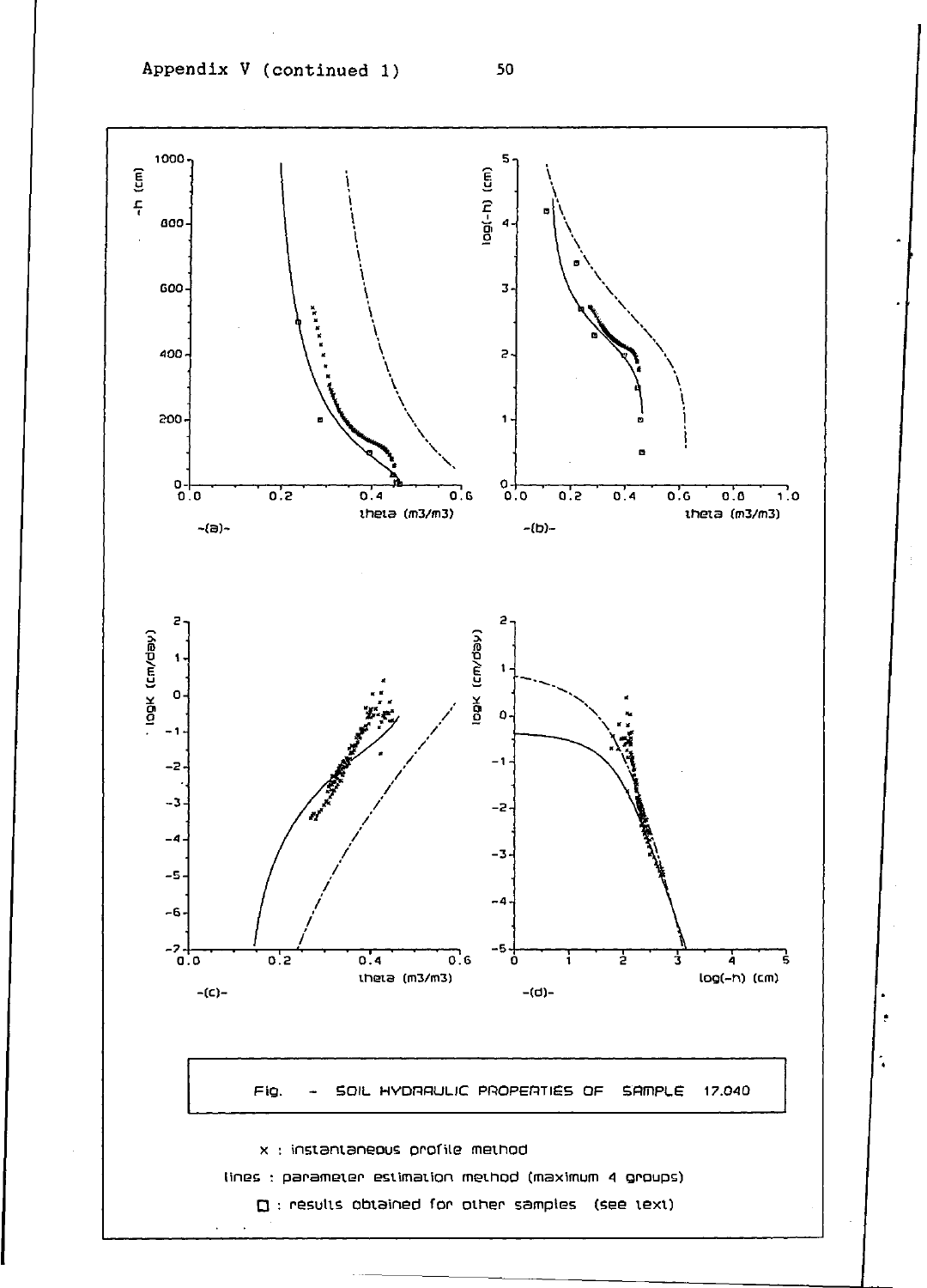Appendix V (continued 2)